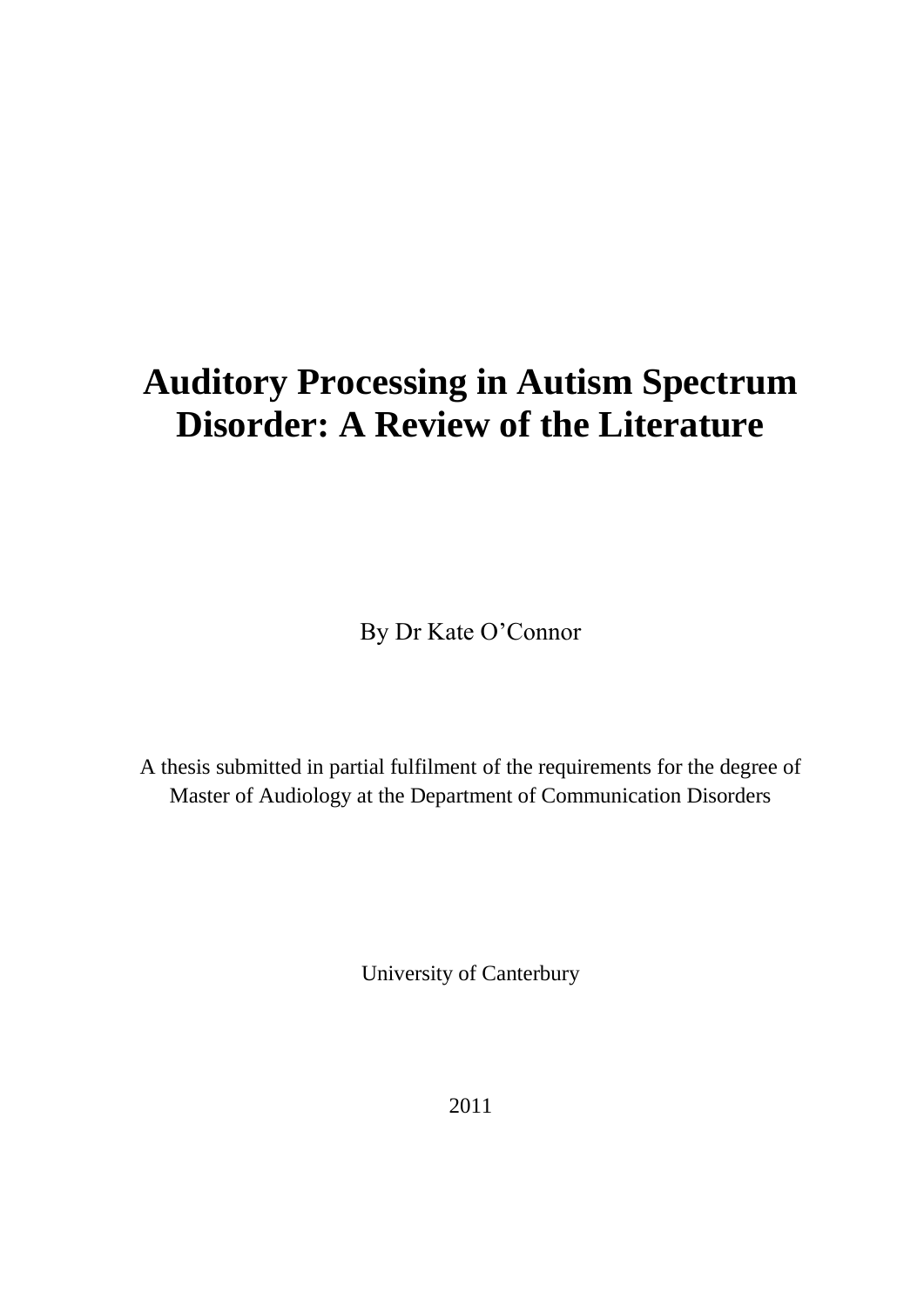### **Abstract**

 For individuals with Autism Spectrum Disorder or ‗ASD' the ability to accurately process and interpret auditory information is often difficult. Here we review behavioural, neurophysiological and neuroimaging literature pertaining to the field of auditory processing in ASD, with the aim of providing a comprehensive account of auditory processing in this population and thus an effective tool to aid further research. Literature was sourced from peerreviewed journals published over the last two decades which best represent research conducted in these areas. Findings show substantial evidence for atypical processing of auditory information in ASD. Behavioural studies provide support for widespread abnormalities ranging from atypical perception of various low-level perceptual features (i.e. pitch) to processing of more complex auditory information such as prosody. Magnetic resonance imaging studies have identified functional abnormalities to a range of auditory stimuli in ASD while structural abnormalities have been observed in several brain regions implicated in auditory processing. Electrophysiological research has found evidence for atypical auditory processing within the cortex and brainstem of individuals with ASD in a variety of experimental paradigms. Trends across studies suggest auditory processing impairments in ASD are more likely to present during processing of complex auditory information and are more severe for speech than for non-speech stimuli. Moreover, atypical auditory processing in ASD may not always be viewed as an impairment and in some cases may reflect the use of a compensatory strategy to make sense of auditory information. To this end, there is an urgent need for further research aimed at understanding the behavioural and neural basis of auditory processing in ASD.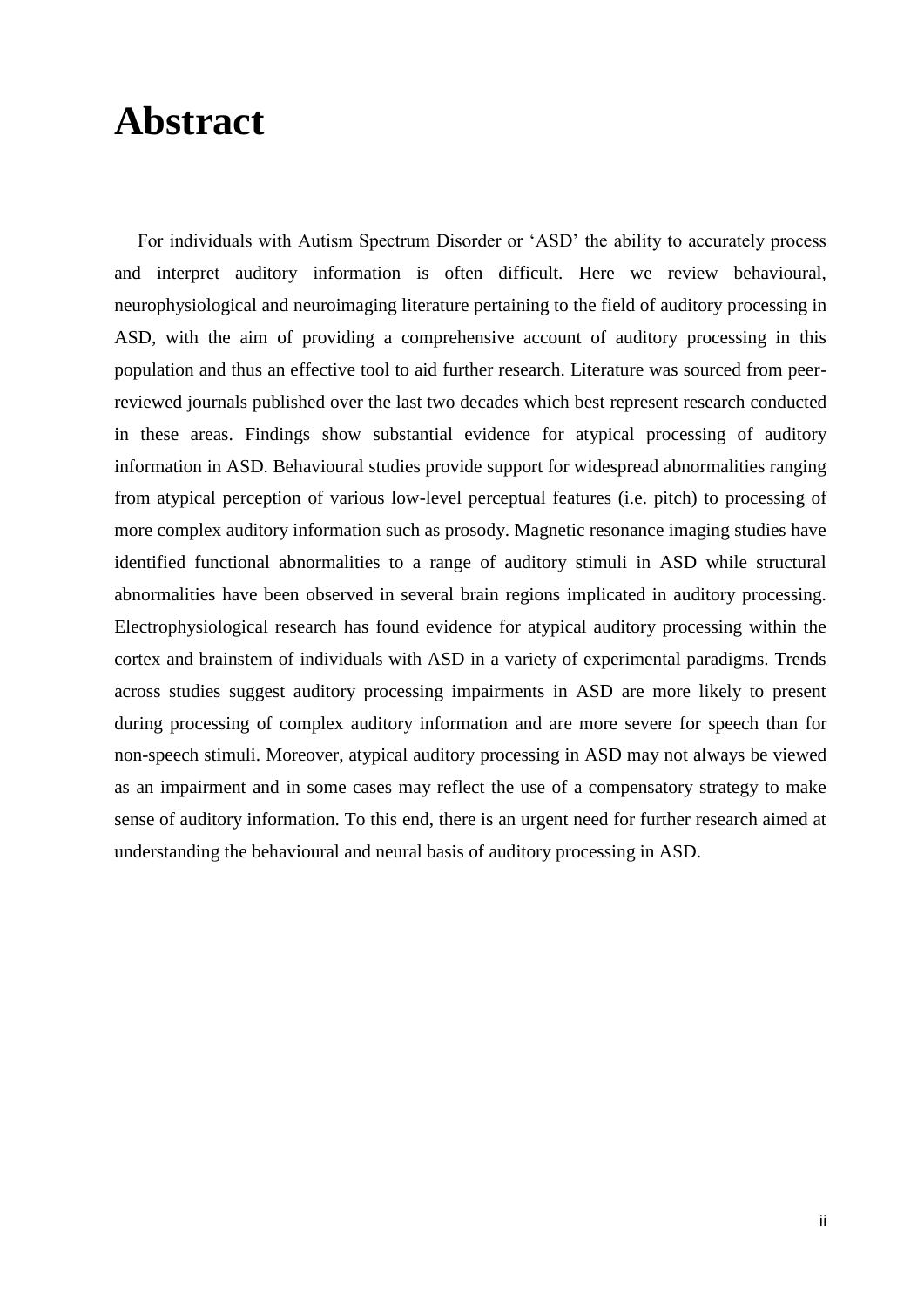### **Acknowledgements**

A huge thank you to all the adults and children on the autistic spectrum I have encountered over the last ten years I have been involved in autism research in both New Zealand and France. Without your inspiration I would not have been motivated to achieve so much in this field, co-ordinate research projects, publish my work in international science journals and above all come up with the idea for this thesis. I hope this thesis will serve as a base for further advancement in the area of auditory processing and autism research and motivate more overseas neuroscientists and research audiologists to investigate this fascinating field.

I would also like to acknowledge the following individuals, groups and organizations for their support:

- 1) Dr Leo Kanner and Dr Hans Asperger for their identification of autism and Asperger's Syndrome respectively: without them this thesis would not have been possible.
- 2) Mayor Bob Parker, the rescue effort from New Zealand, Australia, Asia, US and UK, the Student Army, the Farmy Army and the 1000's of volunteers for their actions and enabling people to get on with their lives in the aftermath of a natural disaster
- 3) The University of Canterbury: for supporting me financially to conduct this research in the form of a Masters Scholarship and their strict building codes which has so far enabled the University to stand up to 7.1 and 6.3 quakes without any loss of life
- 4) The staff and children at Egypt Modern School (Alexandria, Egypt) and Professor David Moore for advising me to specialize in clinical audiology.
- 5) My supervisor Dr Natalie Rickard for proof-reading an earlier draft of my thesis
- 6) My clinical tutors Mrs Kathleen Stoop and Mr Paul Peryman for providing me with encouragement and support for the profession of audiology
- 7) Various lecturers Dr Greg O'Beirne, Mrs Anne-Marie Hurteau, Dr Jean-Pierre Gagné, Mr Phil Bird and Mr Darran Murray for their humour and interesting lecture series over the last two years
- 8) The Alliance Française de Christchurch for providing me with much needed stress relief while at the same time maintaining my passion for the French language
- 9) My classmates for their humour, wit and creativity merci mille fois!

 Finally, I would like to thank my mother, Joss O'Connor for proof-reading my thesis, her academic support, invaluable advice and wisdom. Her encouragement and wicked sense of humour has kept me sane. Thanks to my father, Paddy O'Connor for his culinary support, my Grandfather Len Armstrong for his belief in me and my Gran Marie Armstrong and her friend Daisy. Also thanks to Dr Beth O'Connor, Veronica, Felicity, Precious and the rest of the Clarkville gang for their encouragement and the much needed entertainment and distractions.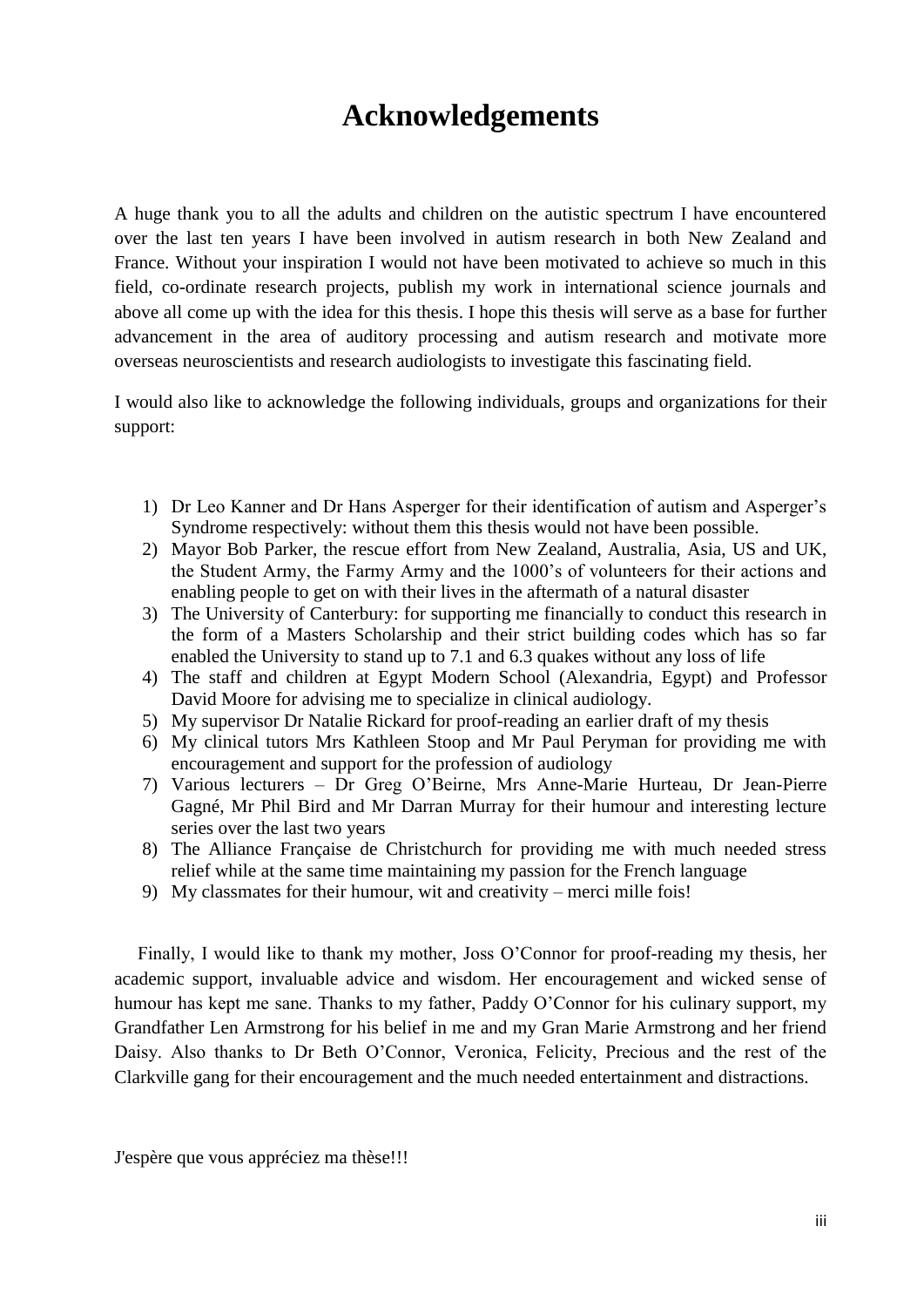| 1. |      |                                                                          |  |
|----|------|--------------------------------------------------------------------------|--|
| 2. |      | Overview: Electrophysiological and Imaging Techniques4                   |  |
|    | 2.1. |                                                                          |  |
|    |      |                                                                          |  |
|    |      |                                                                          |  |
|    | 2.2. |                                                                          |  |
|    |      |                                                                          |  |
|    |      |                                                                          |  |
|    |      |                                                                          |  |
|    |      |                                                                          |  |
|    | 2.3  |                                                                          |  |
|    | 2.4  |                                                                          |  |
| 3. |      | <b>Neuroanatomy of Auditory Processing in Autism Spectrum Disorder15</b> |  |
| 4. |      |                                                                          |  |
|    | 4.1  |                                                                          |  |
|    | 4.2  |                                                                          |  |
|    | 4.3  |                                                                          |  |
|    | 4.4  |                                                                          |  |
| 5. |      |                                                                          |  |
|    | 5.1  |                                                                          |  |
|    | 5.2  |                                                                          |  |
|    | 5.3  |                                                                          |  |
|    |      |                                                                          |  |
|    |      |                                                                          |  |
| 6. |      |                                                                          |  |
| 7. |      |                                                                          |  |
| 8. |      |                                                                          |  |
|    |      |                                                                          |  |
|    |      |                                                                          |  |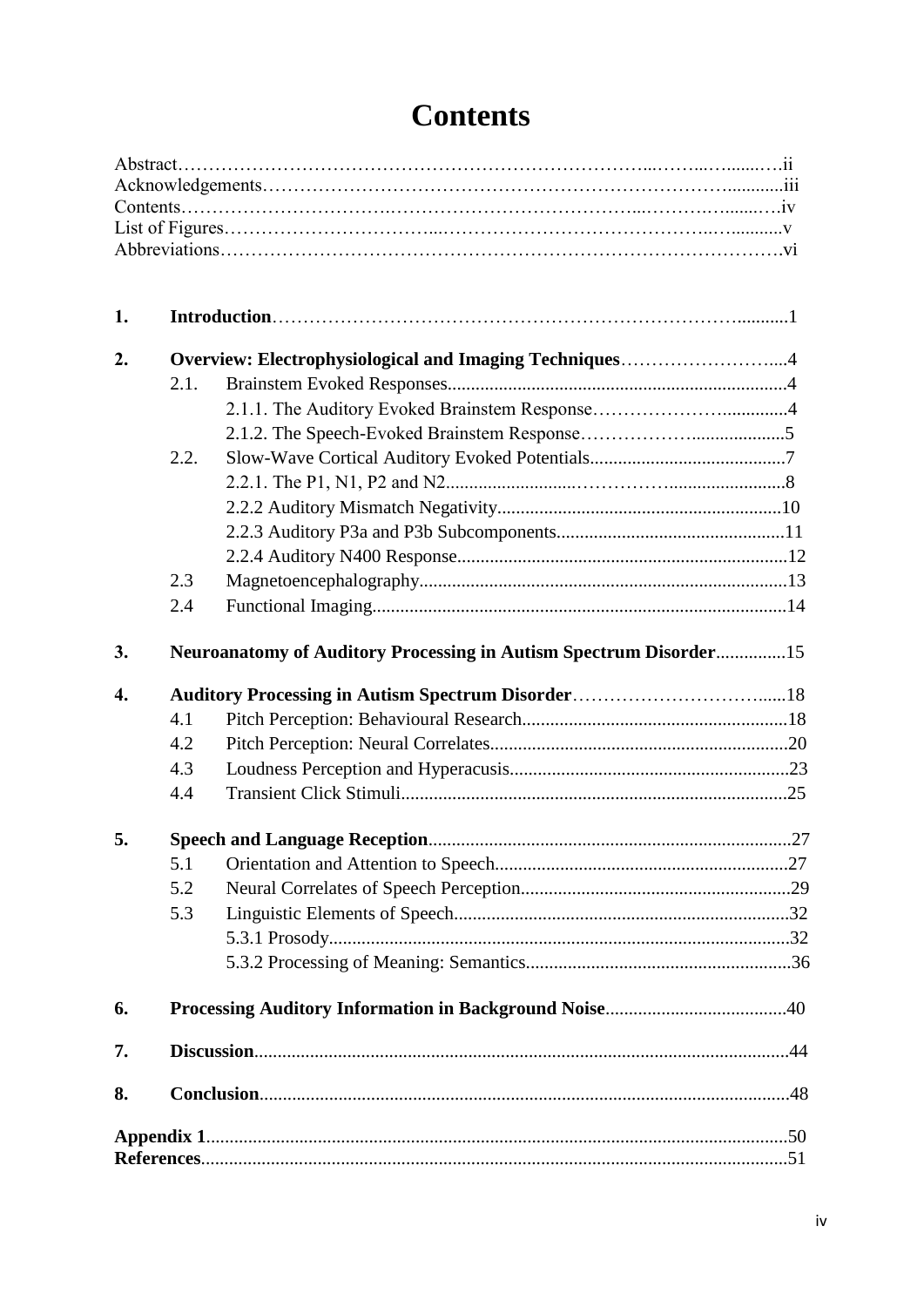# **List of Figures**

| Fig. $1$ . |                                                                                                                                                                                                                                                              |
|------------|--------------------------------------------------------------------------------------------------------------------------------------------------------------------------------------------------------------------------------------------------------------|
| Fig. $2$ . | Example of a brainstem response to the speech syllable /da/. Adapted from                                                                                                                                                                                    |
| Fig. 3.    | Slow-wave CAEP components (P1, N1, P2 and N2) recorded in<br>typically-developing $(A)$ newborn, $(B)$ 1-3 year old infants and $(C)$ adults.                                                                                                                |
|            | Fig. 4. Average waveforms evoked to standard and deviant stimuli over fronto-central<br>Electrodes (A). Subtraction of deviant waveforms from responses evoked to frequent,<br>standard stimuli gives rise to the MMN $(B)$ . Adapted from May $\&$ Tiitinen |
|            | Fig. 5. Diagrammatic depiction of the oddball paradigm typically used to elicit the P3<br>and P3b subcomponents (at right). Adapted from Polich & Criado, (2006)11                                                                                           |
|            | Fig. 6. Example of an N400 response (arrow) elicited to auditory stimuli13                                                                                                                                                                                   |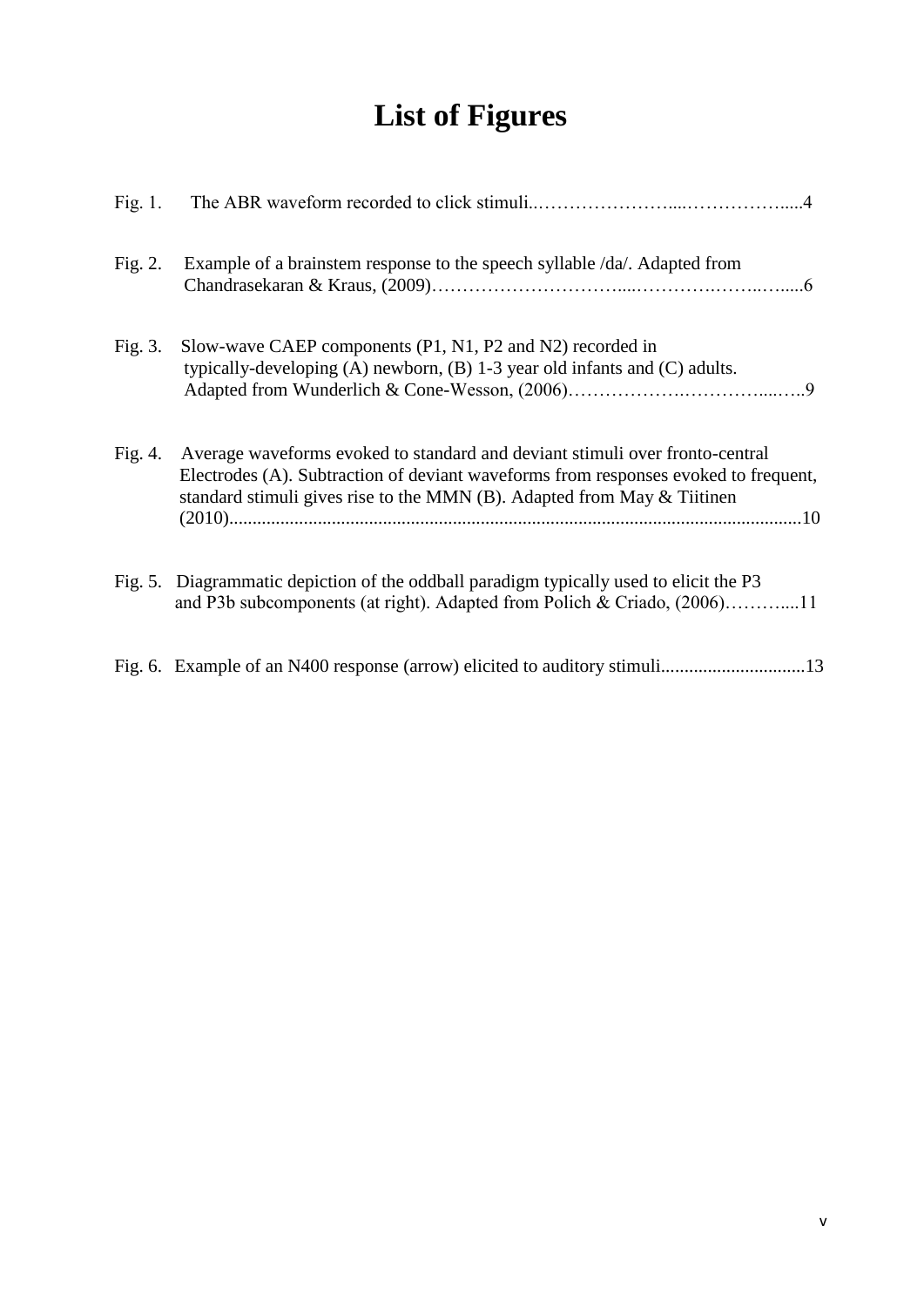### **List of Abbreviations**

ABR – Auditory Evoked Brainstem Response AEP – Auditory Evoked Potential AN – Auditory Nerve AS – Asperger's syndrome ASD – Autistic Spectrum Disorder CAEP – Cortical Auditory Evoked Potential DSM-IV – Diagnostic and Statistical Manual of Mental Disorders DTI – Diffusion Tensor Imaging EEG –Electroencephalography EPF – Enhanced Perceptual Functioning ERP – Event-Related Potential FFR – Frequency Following Response Fo – Fundamental Frequency ISI – Interstimulus Interval fMRI – Functional Magnetic Resonance Imaging HFA – High-Functioning Autism ICD-10 – Tenth Revision of the International Classification of Disease IFCx – Inferior frontal cortex LSO – Lateral Superior Olive MEG – Magnetoencephalography MMF – Mismatch Field Potential MMN – Mismatch Negativity MRI – Magnetic Resonance Imaging MSO – Medial Superior Olive NCH – Neural Compexity Hypothesis NT – Neurotypical PDD – Pervasive Developmental Disorder PET – Positron Emission Tomography PVSP – Prosody Voice Screening Profile SOC – Superior Olivary Complex SRT – Speech Reception Threshold SSP – Short Sensory Profile STG – Superior Temporal Gyrus STS – Superior Temporal Sulcus ToM – Theory of Mind WCC – Weak Central Coherence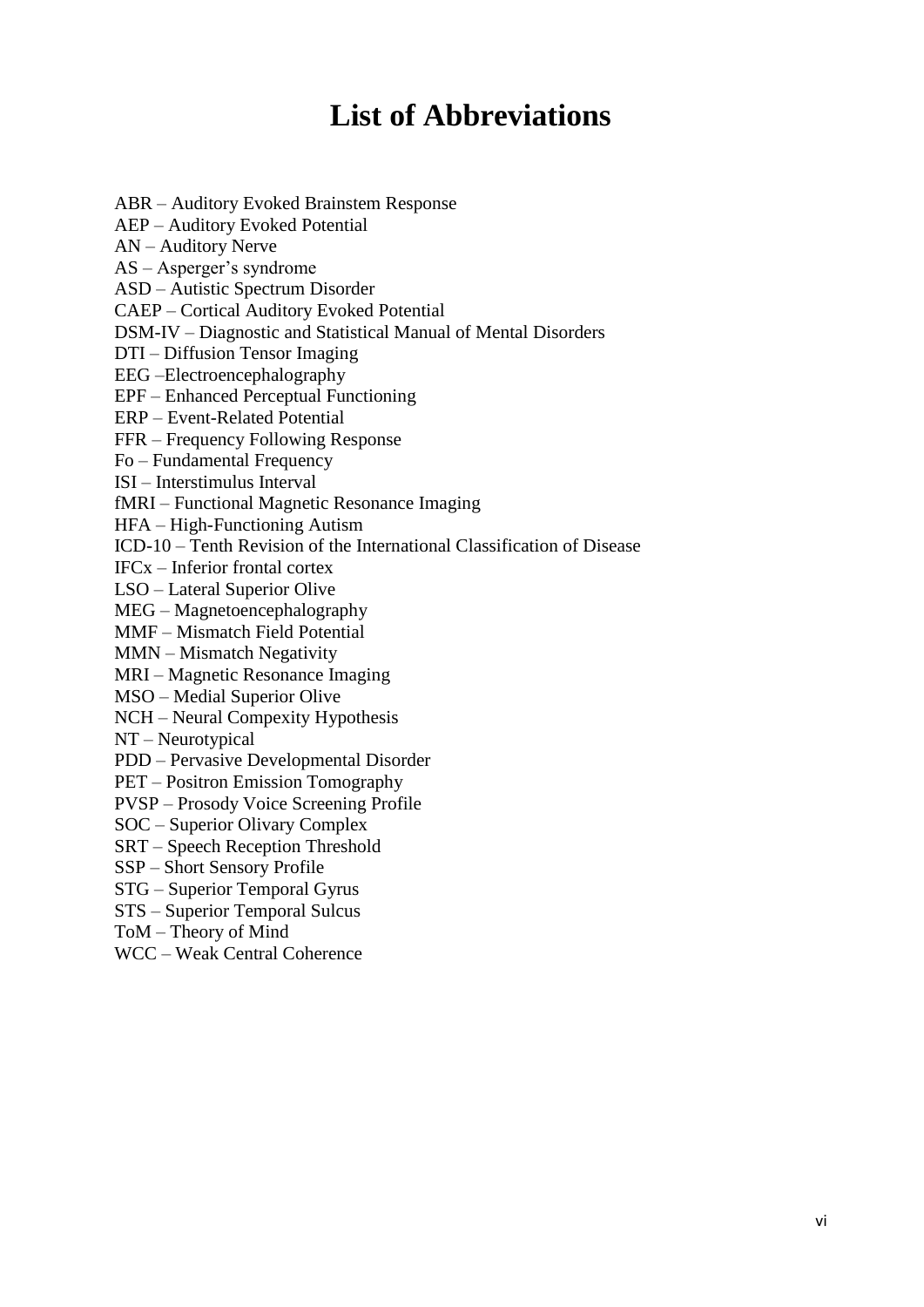## **1. Introduction**

 For many of us, the ability to communicate and interact with others is an intuitive process and requires limited effort. However, for individuals with an Autism Spectrum Disorder (ASD), communicating with and understanding others is often difficult.

 Simply defined, ASD is a spectrum of neurodevelopmental disorders characterized by qualitative impairments in social interaction and communication, engagement in repetitive behaviours and reliance on routine. Standard diagnostic manuals such as the DSM-IV (APA, 1994) and ICD-10 (WHO, 1992) have divided ASDs into different subtypes of which Autistic Disorder (or autism) and Asperger's Syndrome (AS) are the most commonly studied. The symptomatology of Autism and AS are similar, however in contrast to autism, individuals with AS typically function at the higher end of the spectrum (Wing, 1981). Furthermore, a diagnosis of AS is only given in the absence of significant language and/or cognitive delay (Attwood, 1998; Wing, 1981).

 Several cognitive theories have been used to explain communication difficulties in ASD. These can be separated into those which propose a primary impairment in social cognition and those that view ASD as a more general difference affecting processing of both social and nonsocial information.

 Social theories have centered on the idea that ASD is reflective of impaired understanding of emotions and the ability to attribute mental states (intentions, knowledge and beliefs) to others (Dawson et al., 2005; Klin et al., 2003; Schultz, 2005). Support for these theories is gained from numerous studies which have observed evidence for atypical processing of social stimuli in both the auditory and visual modalities (Baron-Cohen, 1989; Baron-Cohen et al., 2001; Dawson et al., 1998; 2004; 2005; Rutherford et al., 2002). Evidence ranges from impaired recognition of facial expressions to difficulties comprehending language. There are however several problems with this theory. For example, many research groups have found evidence for impaired performance on both social and nonsocial tasks while others have failed to even observe evidence for a social processing impairment. Furthermore, not all researchers have directly compared processing of social and non-social stimuli in the same study (see Mottron et al., 2006 and O'Connor & Kirk, 2008 for reviews).

 General theories are predominantly based on perceptual differences in ASD resulting from enhanced processing of local information or detail. The Weak Central Coherence theory originally described by Frith (1989) suggests ASD is the result of weak central coherence (WCC), a reduced tendency to integrate local information into a coherent or ‗global' whole,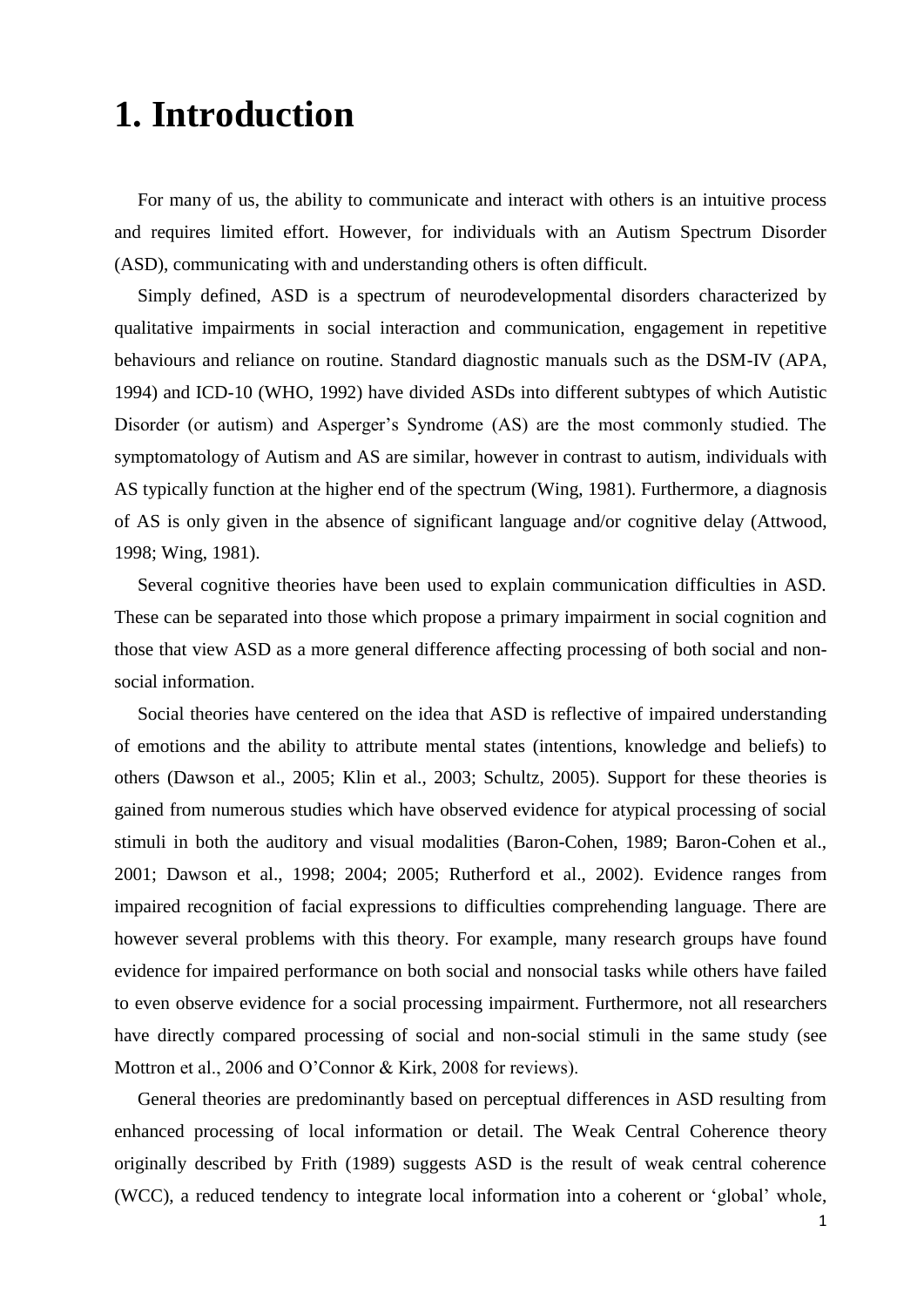coupled with increased attention to detail. Enhanced perception of detail would potentially result in reduced attention to global information and thus a decreased tendency to process information in context. This reasoning is consistent with several past studies which have suggested individuals with autism may have difficulty shifting attention from local to more global levels (Plaisted et al. 1999; Rinehart et al. 2001). The Enhanced Perceptual Functioning (EPF) theory suggests ASD results from enhanced perception of simple, low-level perceptual information in the absence of a global impairment (Mottron et al., 2006). A related theory, which has more specifically been used to describe auditory processing in ASD, is the Neural Complexity Hypothesis or NCH (Samson et al., 2006). This hypothesis advocates that relative to typically-developing individuals perception of simple, low-level auditory stimuli in ASD is enhanced, while perception of more complex auditory stimuli is impaired. Together, these theories may explain why individuals with ASD often outperform typically developing subjects on tasks that are solved more efficiently when attention is focussed at the local-level (see Happé & Frith 2006 and Mottron et al., 2006 for reviews).

 Past behavioural, neurophysiological and imaging research has found substantial evidence for atypical processing of auditory information in ASD, the specifics of which remain the focus for this review. Differences are diverse, affecting a wide range of auditory processing skills. Evidence for abnormal processing has been observed with both speech and non-speech stimuli and in a variety of experimental paradigms. Studies range from investigations into the various physical properties of acoustic stimuli, (i.e. pitch and loudness) to perception of more complex auditory information such as prosody. An assortment of research techniques have been employed to understand the neural correlates of auditory processing in ASD, ranging from electrophysiology to structural and functional magnetic resonance imaging.

 Surprisingly, given the volume of research in this field, there are currently no comprehensive reviews that have collectively examined the underlying behavioural, neurophysiological and neuroanatomical correlates associated with auditory processing in ASD. The motivation behind this thesis was to incorporate all three aspects into a review with the purpose of providing a comprehensive account of auditory processing in ASD and ultimately an effective tool to aid further research in this field.

 In the following sections behavioural, neurophysiological and neuroanatomical research pertaining to the most extensively researched areas of auditory processing in ASD are reviewed. We first discuss electrophysiological and imaging techniques that have been used to examine auditory processing in this population. We then review neuroanatomical evidence for structural abnormalities in brain regions implicated in processing auditory information in ASD. These sections lead on to examination of behavioural, neurophysiological and functional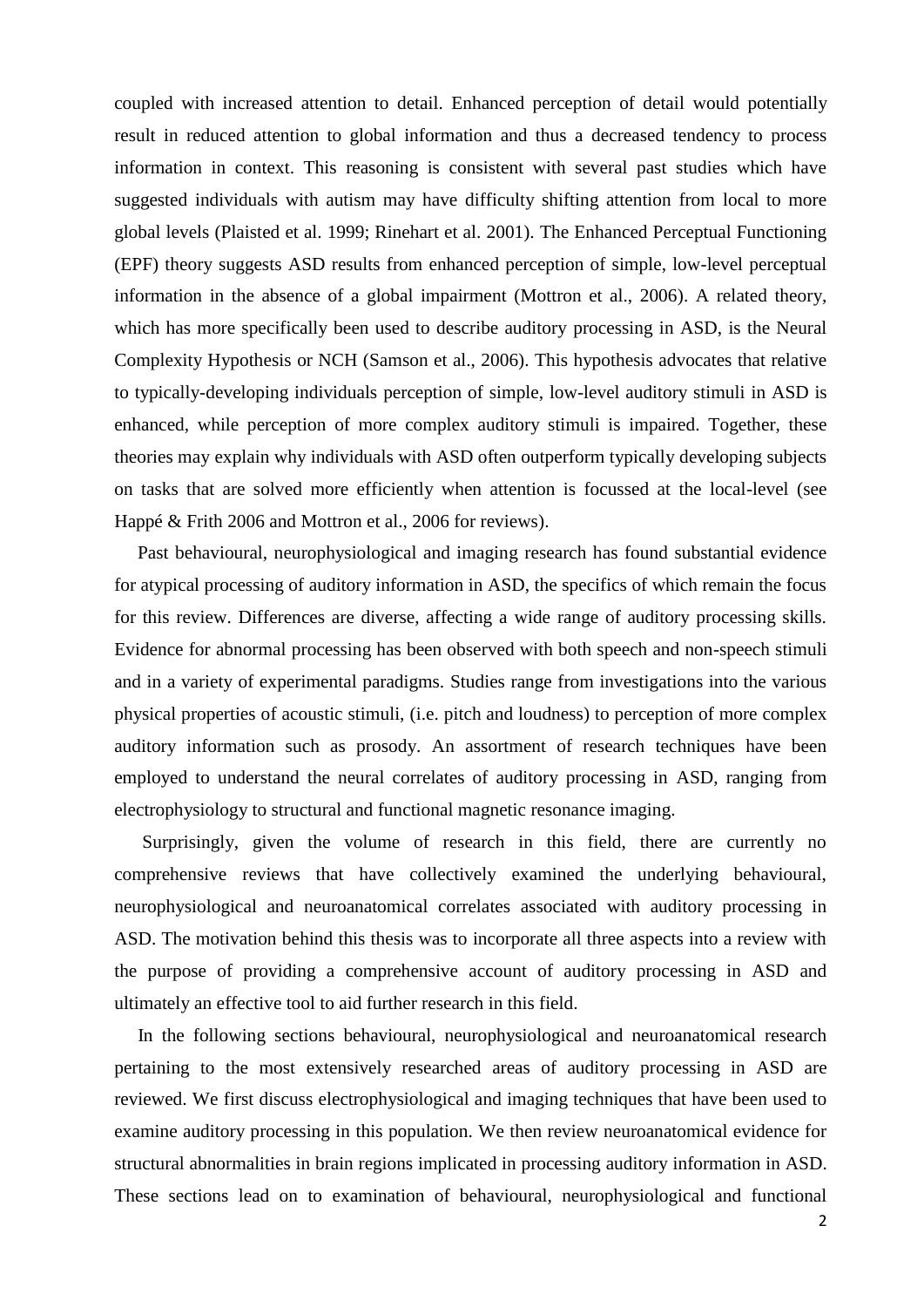imaging research in ASD that have focused on various aspects of auditory processing. Areas discussed include perception of basic stimulus characteristics (i.e. pitch, loudness), attention to speech and non-speech stimuli and processing of more complex auditory information such as prosody, semantics and speech in noise. Finally, the implications of these findings to our general understanding of ASD are explored. Trends across studies are summarized at the end of each of these sections and suggestions offered for future research.

 Given the considerable volume and breadth of research on this topic, it is simply not feasible to discuss all publications pertaining to auditory processing in ASD here. To address this issue we have focused predominantly on literature published in peer-reviewed journals over the last two decades which best represent findings obtained from behavioural, neurophysiological and neuroanatomical studies in this field. Participants in studies discussed in this review had normal peripheral hearing at the time of testing unless mentioned otherwise. All articles were sourced from the PubMed and PsycInfo online databases using a wide array of keywords pertaining to auditory processing (see Appendix 1), in conjunction with the keywords 'autism' and 'Asperger's syndrome'.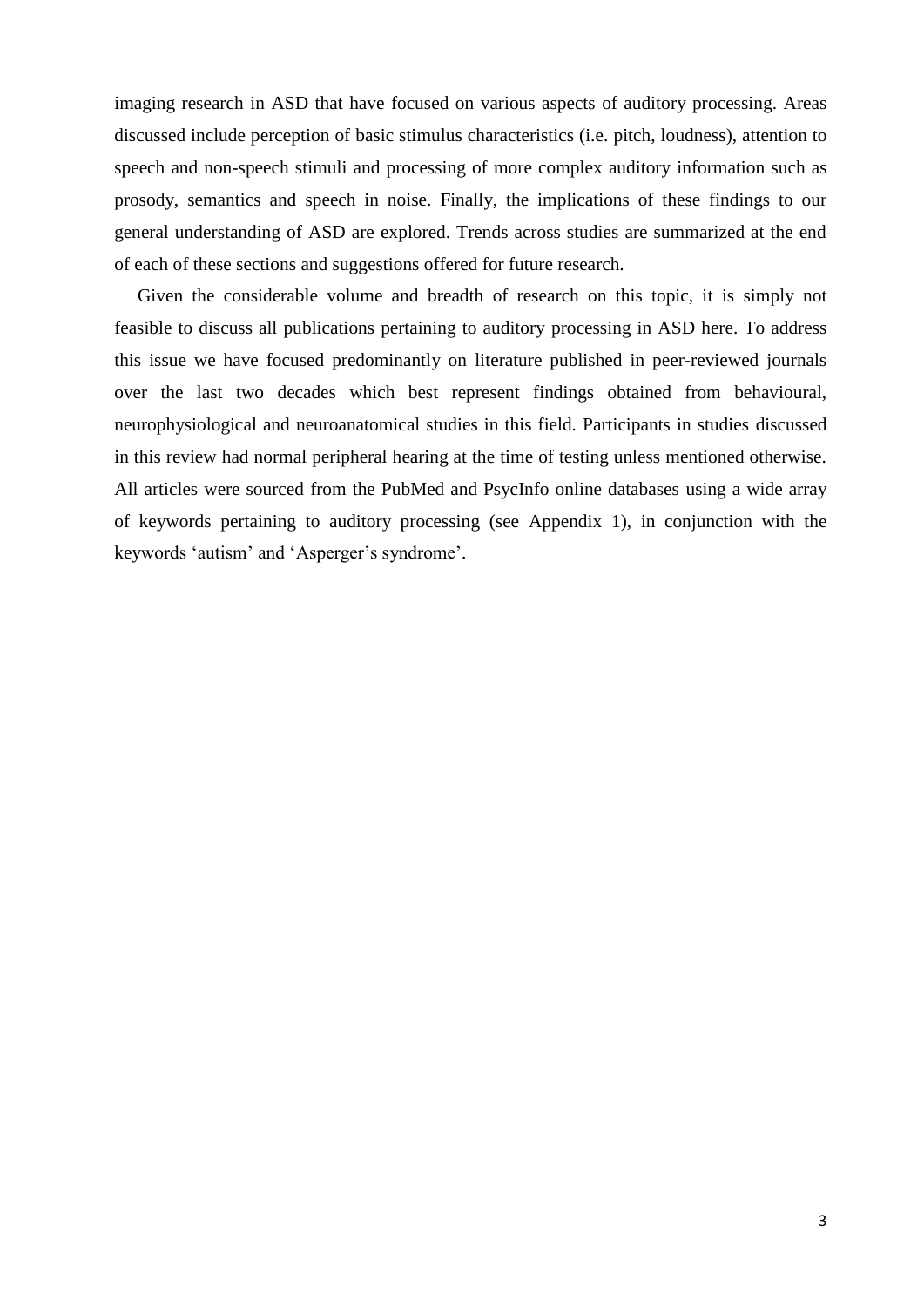# **2. Overview: Electrophysiological and Imaging Techniques**

 Auditory Evoked Potentials (AEPs) are voltage fluctuations produced by the firing of neurons in response to auditory stimuli. They are most often recorded from the scalp using electrodes and extracted from the electroencephalogram through filtering and signal-averaging (Picton et al., 2000). The averaging of multiple AEPs to the same auditory stimulus improves the signal-to-noise ratio, enabling the identification of specific components in the waveform. These components are reflective of activity in different regions of the auditory system, depending on their peak latency. Responses recorded within the first 2-10 ms post-stimulus presentation reflect activation of various auditory brainstem structures. However, later responses (> 50 ms) are predominantly reflective of activity in cerebral cortex (Picton, 2010). The high temporal resolution of the AEP provides an accurate measure of when processing occurs in the order of milliseconds, however unlike other techniques (fMRI, MEG) the spatial resolution of these measurements is relatively poor (Picton et al., 2000).

### **2.1 Brainstem Evoked Responses**

#### **2.1.1 The Auditory Evoked Brainstem Response**

 The Auditory Evoked Brainstem Response or ABR consists of seven positive-to-negative waveforms that occur within 10 ms of stimulus onset (Don & Kwong, 2002). By convention, each positive peak is labelled using Roman numerals, with wave I peaking at approximately 1.5-2.0 ms post-stimulus onset with the other waves following at 1-2 ms intervals (see Fig. 1). Each wave reflects the synchronous firing of different auditory cell populations in response to external acoustic stimulation. Waves I and II are derived from the distal and proximal regions of the auditory nerve as it enters the brainstem while waves III-VII are generated from successively higher structures in auditory brainstem (Hood, 1998). Past research has found waves III and IV to reflect activity in the cochlear nucleus and superior olivary complex (Melcher & Kiang, 1996; Wilkinson & Jiang, 2006). Neuronal generators for the positive peak of wave V are located mainly in the lateral lemnisci while the following negativity reflects activity in the inferior colliculus (Melcher & Kiang, 1996; Moller & Jannetta, 1983). Waves VI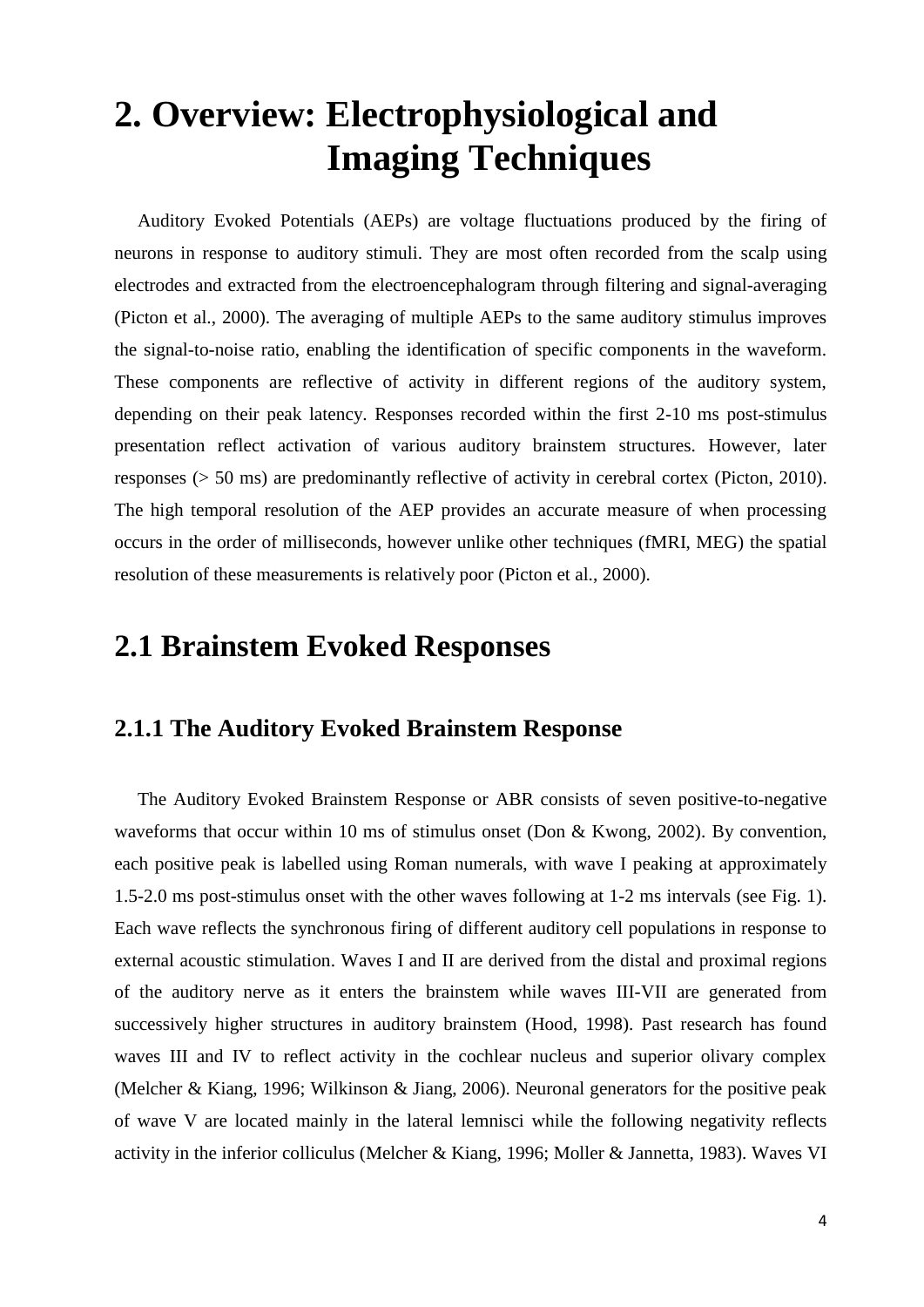and VII have been suggested to reflect activity in the inferior colliculus and medial geniculate body of the thalamus (Hashimoto et al., 1981).



Fig. 1. The Auditory Brainstem Response waveform recorded to click stimuli.

#### **2.1.2 The Speech-Evoked Brainstem Response**

 The source/filter model of speech production been used to describe the acoustic properties of speech (Fant, 1960). According to this model, vibration of the vocal folds of the larynx provides the speech source while the vocal tract and articulators (tongue, palette, nasal cavity, lips etc) comprise the filter. A listener hears a speech waveform that is comprised of components produced by both the source (vocal folds) and filter (vocal tract + articulators).

The rate of vocal fold vibration determines the period of the fundamental frequency  $(F_0)$  and its harmonics (Kraus & Nicol, 2005; Titze, 1994). Psychoacoustically, the  $F_0$  correlates with pitch while its harmonics underlie the perception of timbre (Fant, 1960). Pitch cues are used to extract prosodic information from speech, enabling the listener to perceive emotional affect and linguistic meaning (i.e. questions and statements) while timbre gives a speech stimulus its characteristic quality (i.e. raspy, nasal, etc; Russo et al., 2009). The shape of the vocal tract and position of the articulators filter sound produced by the source, dampening various frequencies while enhancing others to create the formant structure of speech and construction of phonemes (Fant, 1960; Titze, 1994). In general terms, non-linguistic cues (i.e. pitch, timbre) are mostly dependent on source characteristics while linguistic information (vowels and consonants) are the product of different filter shapes (Russo et al., 2009).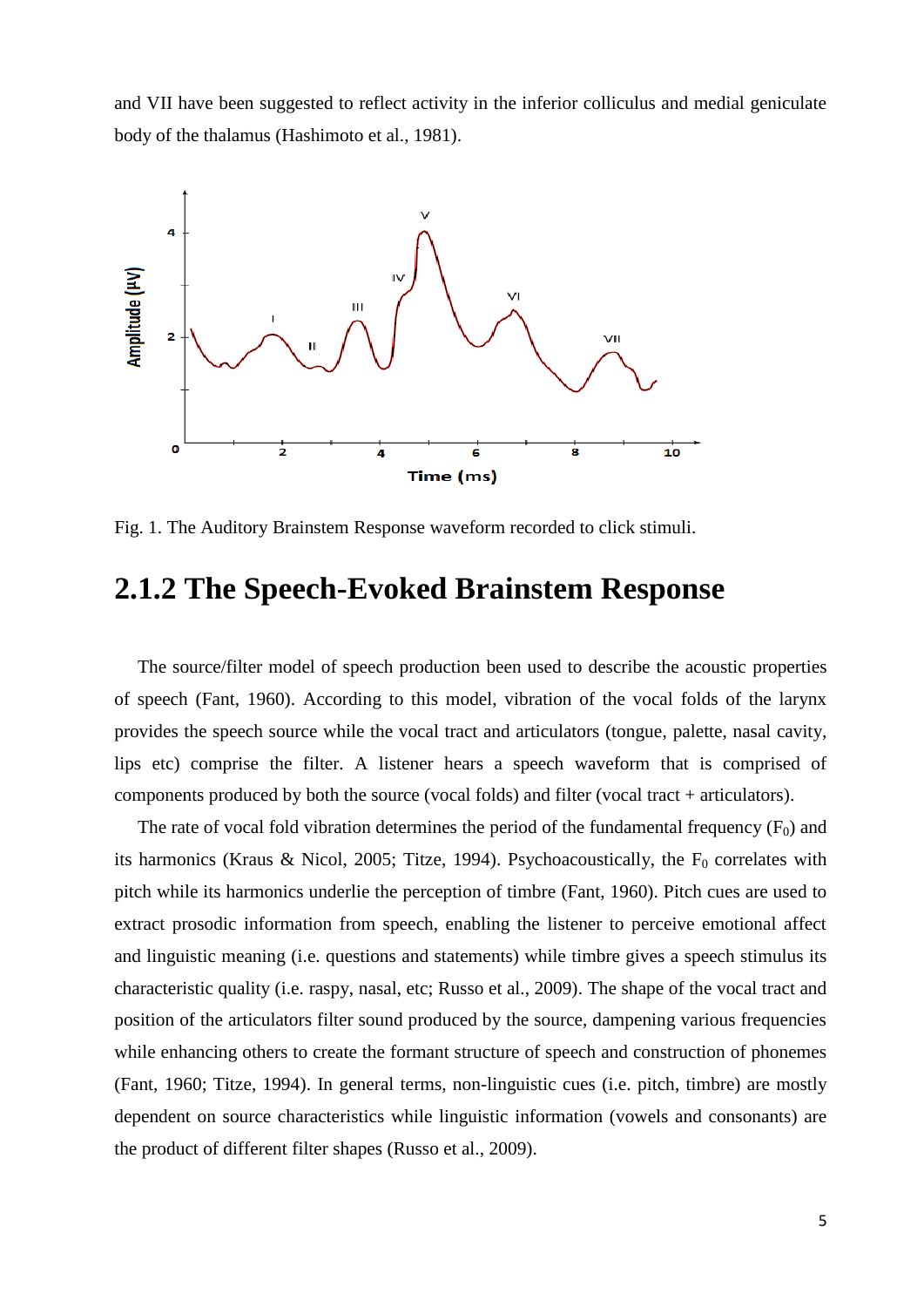The brainstem response to speech stimuli provides accurate information regarding how the physical characteristics of speech are encoded in the auditory system. The waveform generated to a speech syllable in the auditory brainstem is an almost mirror image of the acoustic properties of the syllable itself, consisting of two main components; an initial, transient 'onset response' followed by a more sustained frequency following response, the 'FFR' (Chandrasekaran & Kraus, 2009). These waveforms are extremely reliable, occurring in most subjects and are highly replicable (Russo et al., 2004).

An example of a typical brainstem response to the speech stimulus  $\langle da \rangle$  is provided in Fig. 2. The onset burst of the consonant  $\frac{d}{d}$  is reflected in the first 10 ms, while the formant transition to the periodic portion of the syllable (i.e. the vowel  $\langle a \rangle$ ) is represented by the following 30 ms. The initial series of peaks from V to A is comparable to wave V elicited to click stimuli with respect to peak latency and these waveforms probably also originate from similar brainstem regions (i.e. lateral lemnisci and/or inferior colliculus). The negative deflection denoted as wave C marks the beginning of the formant transition period and onset of voicing. It is followed by three negativities, peaks D, E and F which together comprise the sustained FFR. The final component, wave O indicates the offset response and reflects the end of the speech stimulus (Chandrasekaran & Kraus, 2009; Kraus & Nicol, 2005).



 Fig. 2. Example of a brainstem response to the speech syllable /da/. Adapted from Chandrasekaran & Kraus. (2009).

 Both source and filter cues in speech are reflected in the brainstem response to the speech syllable /da/ with high fidelity (Kraus & Nicol, 2005). It has been suggested that the FFR conveys both source and filter cues (Chandrasekaran & Kraus, 2009; Russo et al., 2004). For example, waves D, E and F of the FFR reflect the periodicity of the stimulus elicited at a rate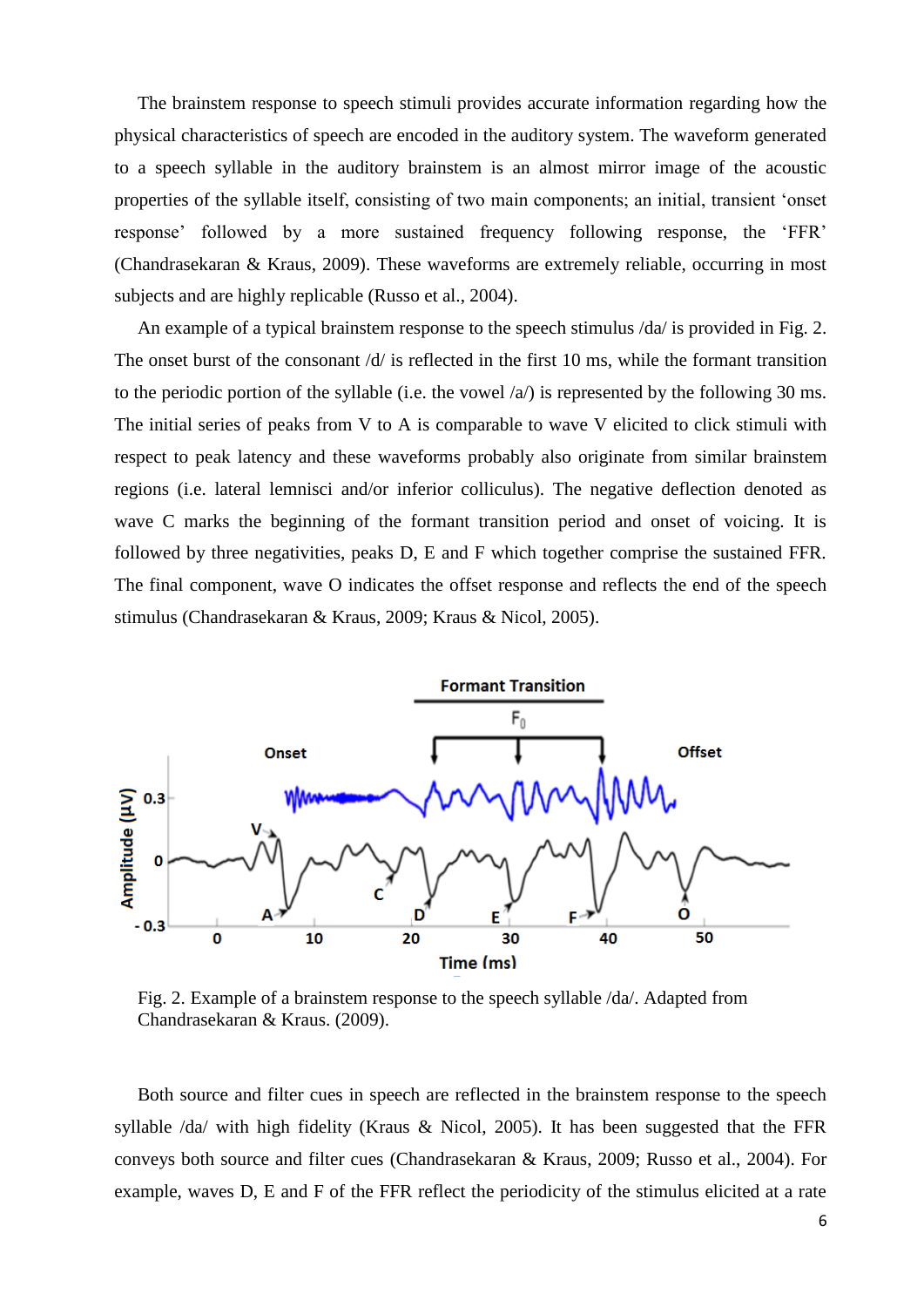which corresponds to the fundamental frequency of the speech syllable (a source characteristic). In contrast, the transient onset (waves V, A, C) and offset (wave O) peaks appear to reflect filter traits, phase locking to the first formant of the speech syllable.

 Similarly to the click evoked ABR, the ABR elicited to speech syllables is highly replicable both within and between individuals with respect to morphology and peak latency (Chandrasekaran & Kraus, 2009). However, evidence suggests both stimulus types are processed differently in the auditory brainstem. For example, whereas maturation of brainstem responses to clicks occurs by the age of two, the ABR response elicited to speech stimuli does not mature until approximately five years (Johnson et al., 2005). Dissociation between ABR responses to click and speech stimuli has also been observed in individuals with developmental and/or learning disorders who tend to exhibit atypical responses to speech but not to click stimuli (Johnson et al., 2005; Russo et al., 2008).

#### **2.2 Slow-Wave Cortical Auditory Evoked Potentials**

Slow-wave cortical auditory evoked potentials or  $CAEPs<sup>1</sup>$  predominantly reflect activity from various auditory regions in cerebral cortex. Most researchers label CAEP components either in terms of polarity and peak latency (P100, N200 etc) or in terms of polarity and order of occurrence in the waveform (P1, N1, P2 etc; Picton, 2010). The initial CAEP components index basic encoding of sound features and auditory discrimination while later components are reflective of higher-level processing of stimulus characteristics and integration with prior knowledge (Picton, 2010; McPherson et al., 2007). A variety of experimental paradigms have been used to evoke different CAEP components. In adults, most paradigms elicit P1, N1, P2 and N2 responses. The mismatch negativity (MMN) and P300 components are only evoked using an 'oddball' paradigm where a small percentage of infrequent stimuli are presented amongst frequent standards (Picton, 2010).

 The remainder of this section describes each of the slow wave CAEP components evoked to auditory stimuli and how they are affected in individuals with ASD.

\_\_\_\_\_\_\_\_\_\_

<sup>&</sup>lt;sup>1</sup> The term CAEP is solely used to describe slow-wave CAEPs in this review and does not include mid-latency evoked responses which are also generated in cerebral cortex (Picton, 2010). Research into mid-latency responses in ASD is also limited and will not be discussed in this review.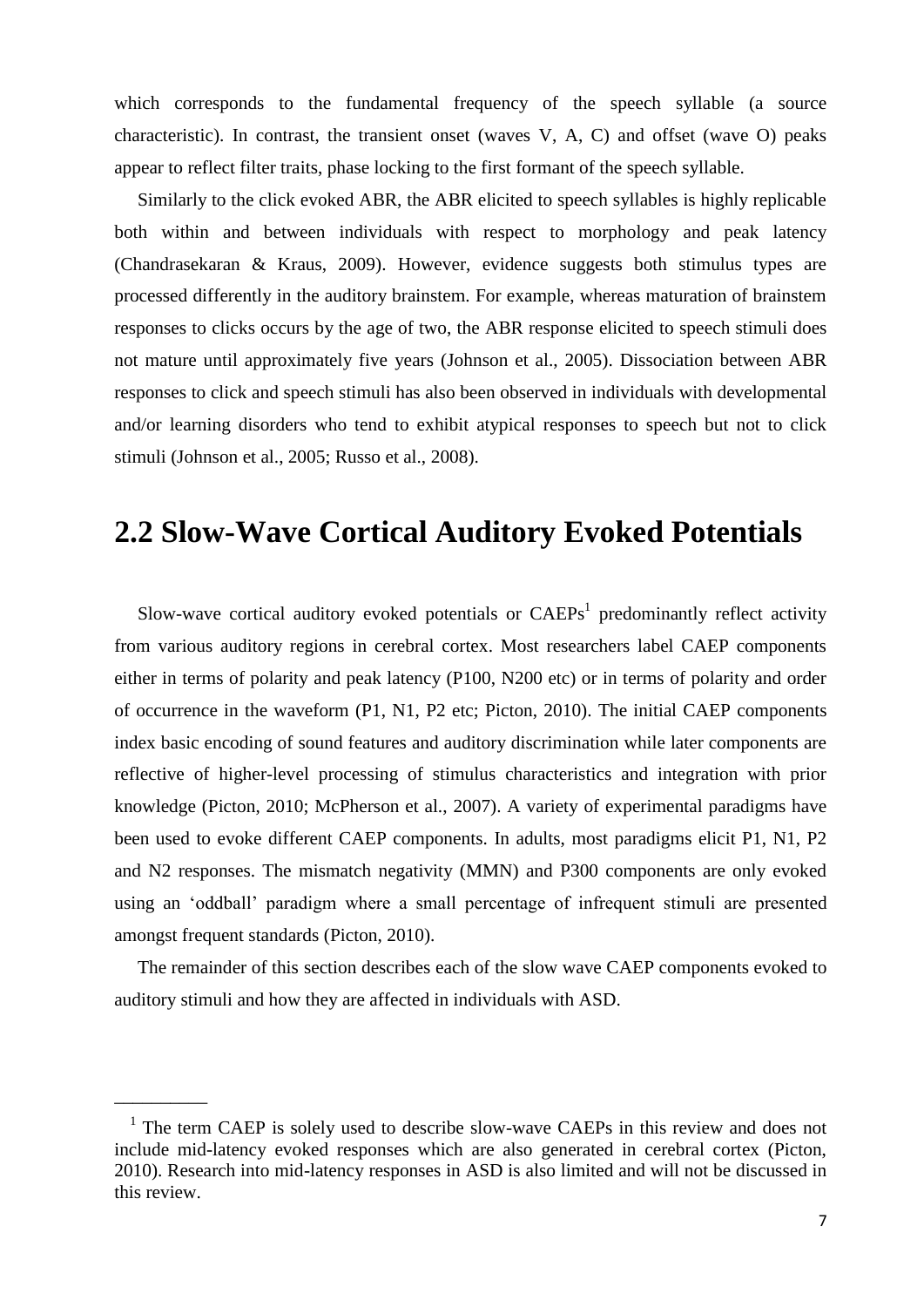#### **2.2.1 The P1, N1, P2 and N2**

 Adult CAEPs traditionally consist of the P1, N1, P2 and N2 components (Picton, 2010, Fig. 3C). The most prominent components are N1, a negative deflection with peak latency occurring around 100 ms, and P2, a positive peak elicited between 175-200 ms. Preceding N1 is a smaller positive peak, P1 which occurs at  $\sim$  50 ms. A small negative wave, the N2 often follows the P2 component, occurring at a peak latency of 190-250 ms (McPherson et al., 2007). The P1, N1 and P2 components are predominantly exogenous potentials, meaning that their response characteristics are strongly influenced by the physical attributes of stimuli such as duration, rise time, intensity level, interstimulus interval (ISI) and stimulus complexity (Tiitinen et al., 1999; Pang & Taylor, 1999). In contrast, the N2 is influenced more by endogenous factors such as the listener's processing and cognitive ability (McPherson et al., 2007).

 Of all four components, N1 is the most extensively studied. It has been described as an ‗initial orientating response to acoustic stimuli', reflecting the automatic recruitment of neural regions implicated in processing temporally or contextually novel sounds (Näatanen & Picton, 1987). In addition the N1 may index formation of an initial memory trace in short-term memory. Past research has found N1 amplitudes are larger when attention is directed to stimuli (Hillyard et al., 1973) and smaller during sleep (Näatanen & Picton, 1987). Structurally, the N1 is comprised of the vertex and temporal complex subcomponents. In adults the temporalcomplex N1 has maximal amplitude over temporal electrodes and can be further split into two negative components, N1a and N1c which occur at 75 ms and 130 ms respectively (for reviews, see Näatanen & Picton, 1987; Woods, 1985). Its neuronal generators most likely originate from the auditory association cortices located in superior temporal gyrus (Scherg & von Cramon, 1986). The vertex N1 (or N1b) subcomponent consists of a negative deflection occurring at approximately 100 ms over frontal-central sites. This subcomponent originates predominantly from sources in the supratemporal plane of the primary auditory cortex (Vaughan & Ritter, 1970) and frontal regions (Giard et al., 1994).

In contrast to N1, the P1, P2 and N2 are unitary components with maximal amplitudes typically evoked over frontal-central electrodes (McPherson et al., 2007). The P1 component reflects detection and initial encoding of auditory stimuli in the cortex. Neuronal generators implicated in elicitation of the P1 response are most likely located in Heschl's gyrus, planum temporal, lateral temporal cortex and the hippocampus and thalamus (Martin et al., 2007). The significance of the P2 component in relation to auditory processing is unclear. Past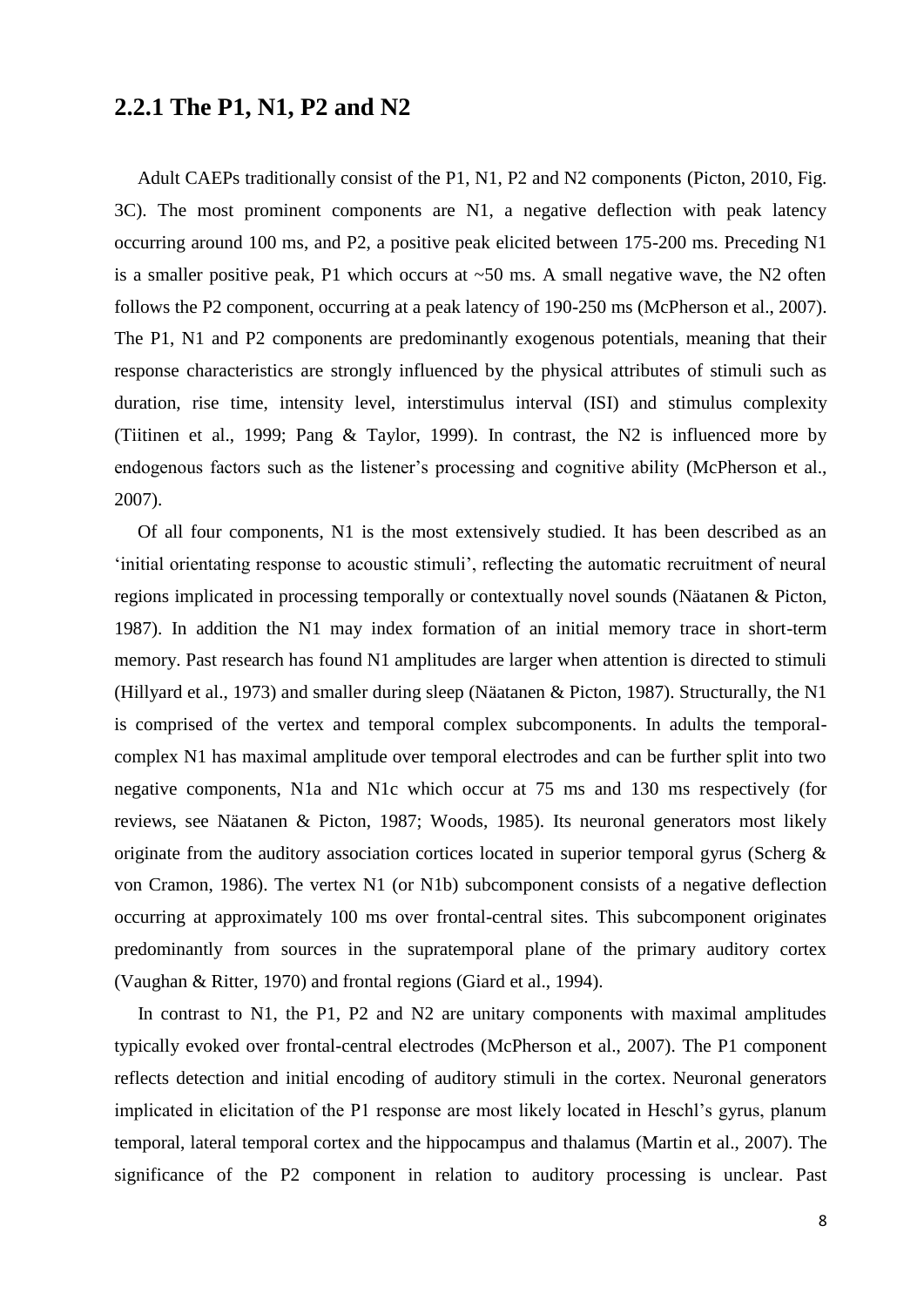explanations include a preattentive alerting mechanism (Trembley & Kraus, 2002), stimulus classification (Crowley & Colrain, 2004), fidelity of short-term memory traces (Atienza et al., 2002) and regulation of perceptual representations implicated in triggering higher-level cognitive functions (Tong et al., 2009). Neuronal generators implicated in elicitation of P2 are thought to be located in the lateral-frontal supratemporal region (Picton, 2010). Finally, the N2 component is associated with the discrimination, recognition, perception and classification of acoustic stimuli (Picton, 2010). This component most likely reflects activity from generators located in the supratemporal auditory cortex (Velasco et al., 1989).

 The CAEP recorded from infants and young children differs substantially from adults (see Fig. 3A and Fig. 3B). Newborn and infant CAEPs are typically biphasic, consisting of the P2 and N2 components (Wunderlich & Cone-Wesson, 2006). The P1 and N1 are evoked less frequently and when present have very small amplitudes. Over time the P1 and N1 occur more frequently and are reliably present in school-age children (Ponton et al., 2000; Sharma et al., 1997). Although waveform morphology is fully developed by approximately 12 years of age, the amplitudes and latencies of individual components continue to develop into adulthood (Bruneau et al., 1997; Gomes et al., 2001; Pang & Taylor, 2000; Ponton et al., 2000; Takeshita et al., 2002; see Wunderlich & Cone-Wesson, 2006 for a review). Changes in scalp topography have also been observed for various CAEPs during development, most specifically the N1b and P2 components which gradually shift from a predominantly parietal distribution in childhood to the more adult-like fronto-central distribution by adolescence (Pang & Taylor, 2000; Ponton et al., 2000).



Fig. 3. Slow-wave CAEP components (P1, N1, P2 and N2) recorded in typically-developing (A) newborn, (B) 1-3 year old infants and (C) adults. Adapted from Wunderlich & Cone-Wesson. (2006).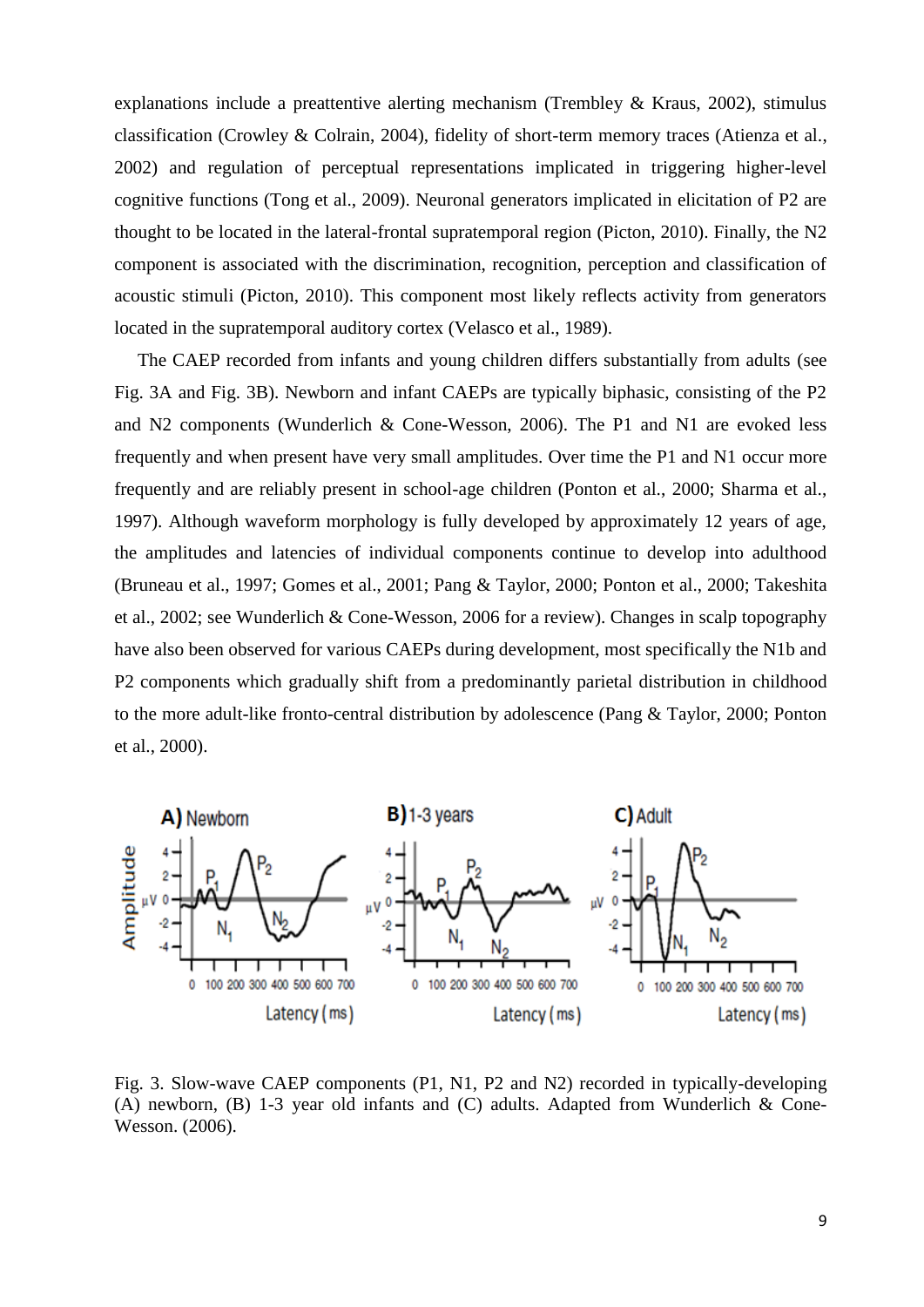#### **2.2.2 Auditory Mismatch Negativity**

 The Auditory Mismatch Negativity or MMN reflects the pre-attentive, automatic processing of auditory stimuli and serves as an indirect index of the ability of the auditory cortex to detect change (Näätänen et al., 2007). It is derived from subtraction of waveforms elicited to standard, frequent stimuli from those elicited to less frequently presented deviants in the so-called ‗oddball' paradigm (Fig. 4). The MMN appears as a negative deflection in the difference waveform, typically peaking between ~150-250 ms post-stimulus onset with maximal amplitudes over frontal-central regions (Näätänen et al., 2007). Neuronal generators underlying this potential are postulated to originate predominantly from the bilateral supratemporal cortices with possible contributions from the frontal lobes (Näätänen et al., 1997; 2007). In general, MMN peak latencies become shorter and/or amplitudes larger as the magnitude of stimulus change increases (Näätänen et al., 1997; Rinne at al., 2006; Wolff et al., 2001), reflecting the greater ease of auditory cortex to detect stimulus modifications.

 Perhaps the main benefit of the MMN is that it is elicited in the absence of attention, making it a useful tool to assess sensory memory in difficult to test populations such as young children and individuals with developmental disorders (Näätänen et al., 1997; May & Tiitinen, 2010). Another advantage is that MMN responses are not only elicited to auditory stimuli, but also to visual, olfactory and somatosensory stimuli presented in the context of an 'oddball' paradigm (May & Tiitinen, 2010).



Fig. 4. Average waveforms evoked to standard and deviant stimuli over fronto-central electrodes (A). Subtraction of deviant waveforms from responses evoked to frequent, standard stimuli gives rise to the MMN (B). Adapted from May & Tiitinen, (2010).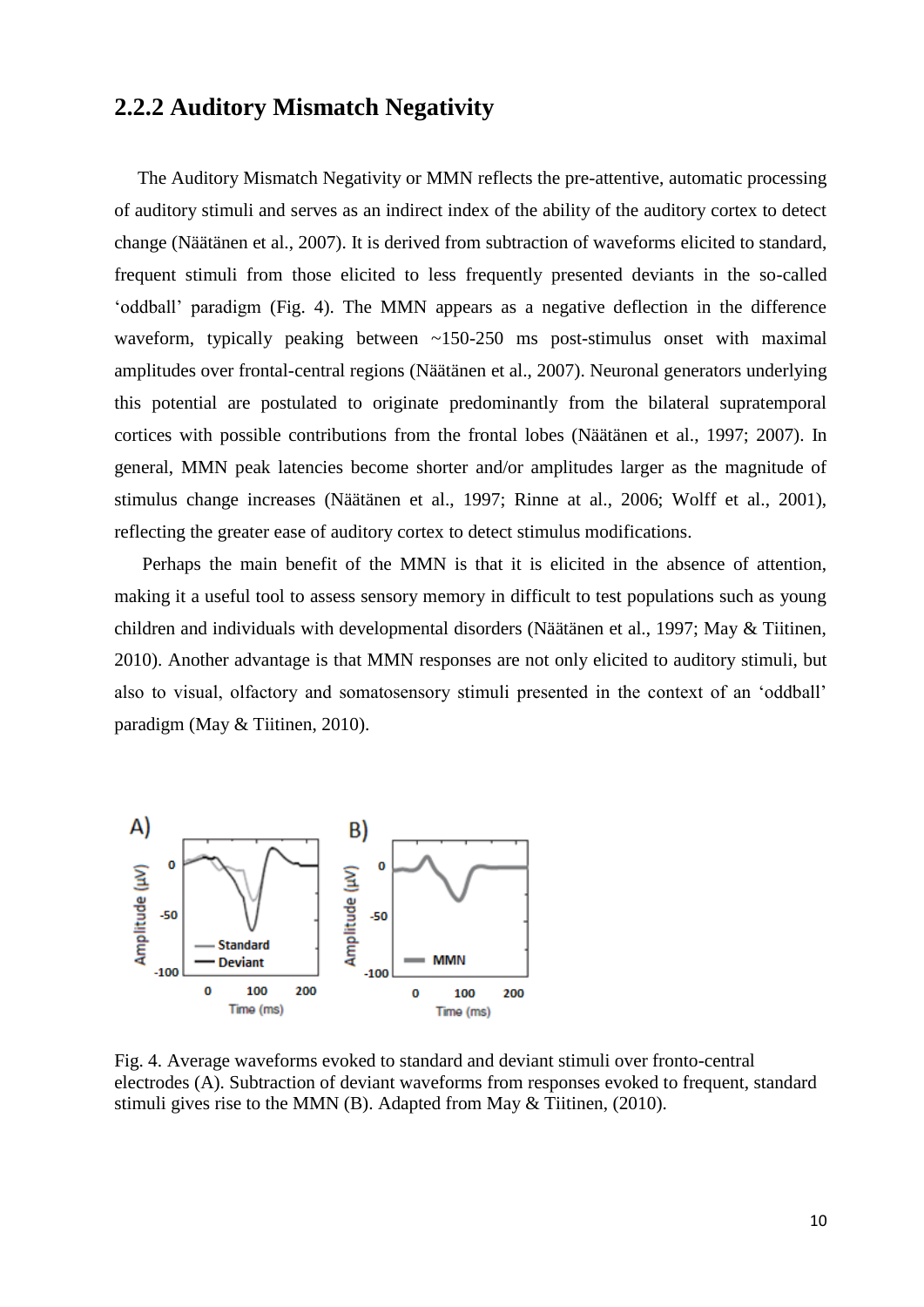Cognitively, the MMN most likely reflects the comparison of ‗deviant' stimuli to standards stored in working memory (Näätänen et al., 2007). The inter-stimulus interval (ISI) must be short enough to enable adequate representation of the standard stimulus in working memory to enable comparison with the deviant stimulus. If the ISI is too long then the MMN will not be elicited (Näätänen et al., 2007; Näätänen & Winkler, 1999). Past research has found the duration of the ISI needed to elicit the MMN is age-dependent. For example an ISI of approximately 1-2 seconds duration is required to elicit the MMN in 2-3 year old children whereas in individuals older than 10 years the MMN response may still be elicited at ISIs of up to 8 seconds (Glass et al., 2008; Gomes et al., 1999). This may result from enhanced retention of memory traces to auditory stimuli with age and thus better detection of stimulus change.

#### **2.2.3 Auditory P3a and P3b Subcomponents**

 The P300 is a positive waveform typically elicited in the context of an oddball paradigm. Subcomponents of the P300 include the P3a and P3b (Fig. 5). The task-independent P3a potential is elicited to novel or infrequent, non-target stimuli  $\sim$  200-300 ms subsequent to stimulus change (Polich & Criado, 2006). It has been suggested to reflect initial allocation of attention to perceptually salient stimuli and has maximal amplitude over frontal-central electrodes. Potential neuronal generators for P3a include sources located within the frontal and parietal lobes (Baudena et al., 1995; Volpe et al., 2007).

In contrast, the task relevant P3b potential is elicited at  $\sim$  300 ms when subjects attend to deviant or novel target stimuli (Polich, 2007). At the neuropsychological level P3b is thought to reflect conscious recognition of target stimuli from standards and memory updating in auditory association cortex (Polich & Criado, 2006; Polich, 2007). The P3b is distributed over central-parietal regions, with maximal amplitudes elicited over midline scalp sites. Past research suggests the neuronal generators of P3b originate primarily at the temporal-parietal junction, with lesions in this region resulting in reduced amplitudes to deviant stimuli (Halgren et al., 1998; Verlerger et al., 1994). P3b generators have also been located in temporaloccipital, frontal and hippocampal regions (Halgren et al., 1980; Polich & Squire, 1993; Volpe et al., 2007).

 Similar to the MMN, increasing the difficulty level of the listening task results in smaller P3a and P3b amplitudes with longer peak latencies (Picton, 1992; Yago et al., 2001). However, in comparison to P3a, the P3b tends to be larger in amplitude and slower to habituate to acoustic stimuli (Courchesne et al., 1978; Rugg et al., 1993). There is also some evidence to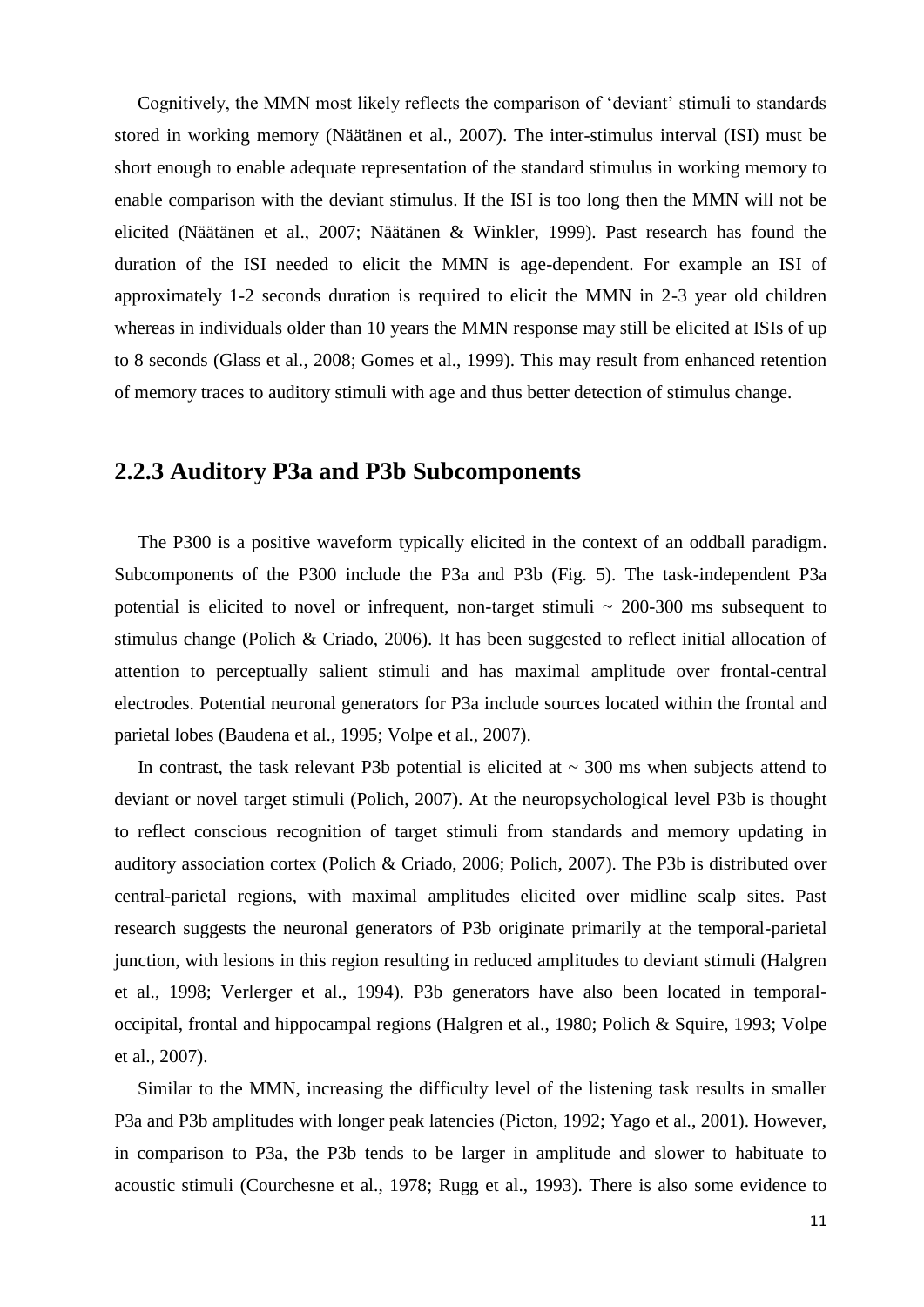suggest neurotransmitter systems implicated in generation of P3a and P3b differ, with P3a more reliant on the dopaminergic system and P3b more dependent on noradrenergic activity (see Polich & Criado, 2006 for a review).



Fig. 5. Diagrammatic depiction of the oddball paradigm typically used to elicit the P3 and P3b subcomponents. P3a is elicited to novel or infrequent non-target stimuli while the later occurring P3b is elicited to attended deviant or novel targets. S: Standard, T: Target, N: Nontarget. Adapted from Polich & Criado, (2006).

#### **2.2.4 Auditory N400 Response**

 The N400 is a negative deflection with maximal amplitude occurring at approximately 400 ms post-stimulus onset over midline central or parietal sites (Duncan et al., 2009). Various brain regions such as the anterior and mid-posterior temporal cortex have been implicated as neuronal generators of the N400 response (Lau et al., 2008). The N400 has been observed in infants as young as three months and in comparison to earlier CAEP components appears to develop at a faster rate (Kushnerenko et al., 2002). Past research suggests the N400 may be particularly sensitive to verbal information, given that it is typically larger in amplitude to speech than to tones (Čeponiené et al, 2001, 2005). The N400 is also elicited to linguistic information presented in writing, pictorially or through sign language, suggesting that this component serves as a more ‗global' index of language processing (Kutas et al., 1987).

 Several explanations have been postulated to describe the significance of the N400 at a cognitive level. One of the more popular theories suggests the N400 serves an indicator of the ease to which acoustic, semantic or categorical features (i.e. speech, noise, environmental sounds) can be integrated in a given context (Brown & Hagoort, 1993; Kutas & Hillyard, 1980). Evidence for this theory is consistent with studies that have observed larger N400 amplitudes to anomalous or 'unexpected' words presented in a given context relative to predicted words (i.e. "I like eating fish and forks" versus the predicted: "I like eating fish and chips"), larger amplitudes being indicative of enhanced recruitment of neural resources and less efficient processing (Connolly & Phillips, 1994; Diaz & Swaab, 2007; Van Petten et al., 1999). Another theory suggests N400 may reflect scanning for matching acoustic or semantic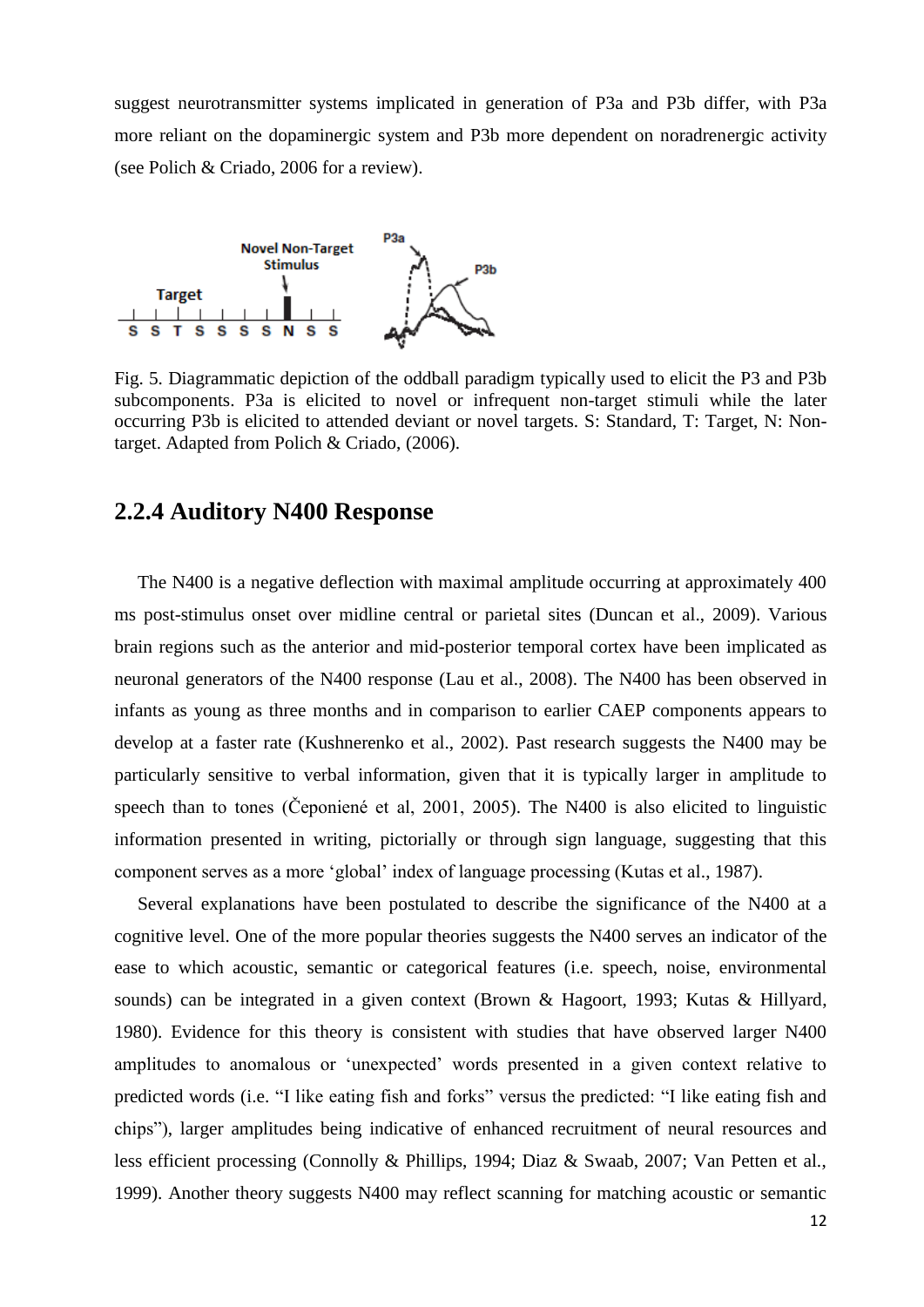representations in long-term memory and/or the facilitation of conceptual information related to auditory stimuli (Federmeier, 2007; Kutas & Federmeier, 2000). Further research is needed to explore both these theories.



Fig. 6. Example of an N400 response (arrow) elicited to auditory stimuli

### **2.3 Magnetoencephalography**

 Magnetoencephalography or MEG measures magnetic fields produced by electrical currents in the brain. It provides information regarding the dynamics of spontaneous and evoked neural activity and underlying neuronal sources (Hämäläinen et al., 1993; Sato et al., 1991). Evoked magnetic fields are measured using special sensors positioned adjacent to the scalp. The responses recorded are similar to evoked potentials in that they are derived from equivalent neuronal processes (Hansen et al., 2010).

 Benefits of MEG are its high temporal resolution (in the order of milliseconds) and relatively good spatial resolution. In comparison to EEG, localization of intracerebral sources is more accurate with MEG due to the fact magnetic fields remain largely unaffected by changes in scalp thickness and are not influenced by radial currents (Hari, 2005). Limitations of MEG are that it fails to provide accurate information regarding subcortical sources of neuronal activity and unlike imaging methods does not provide anatomical/structural information (Hansen et al., 2010; Hari, 2005). The component structure of the MEG response is typically labeled in terms of peak latency preceded by the letter 'M'. For example the MEG equivalents of the P1 and N1 response are M50 and M100 respectively. The mismatch field potential or MMF is the MEG equivalent of the MMN evoked response (Hansen et al., 2010).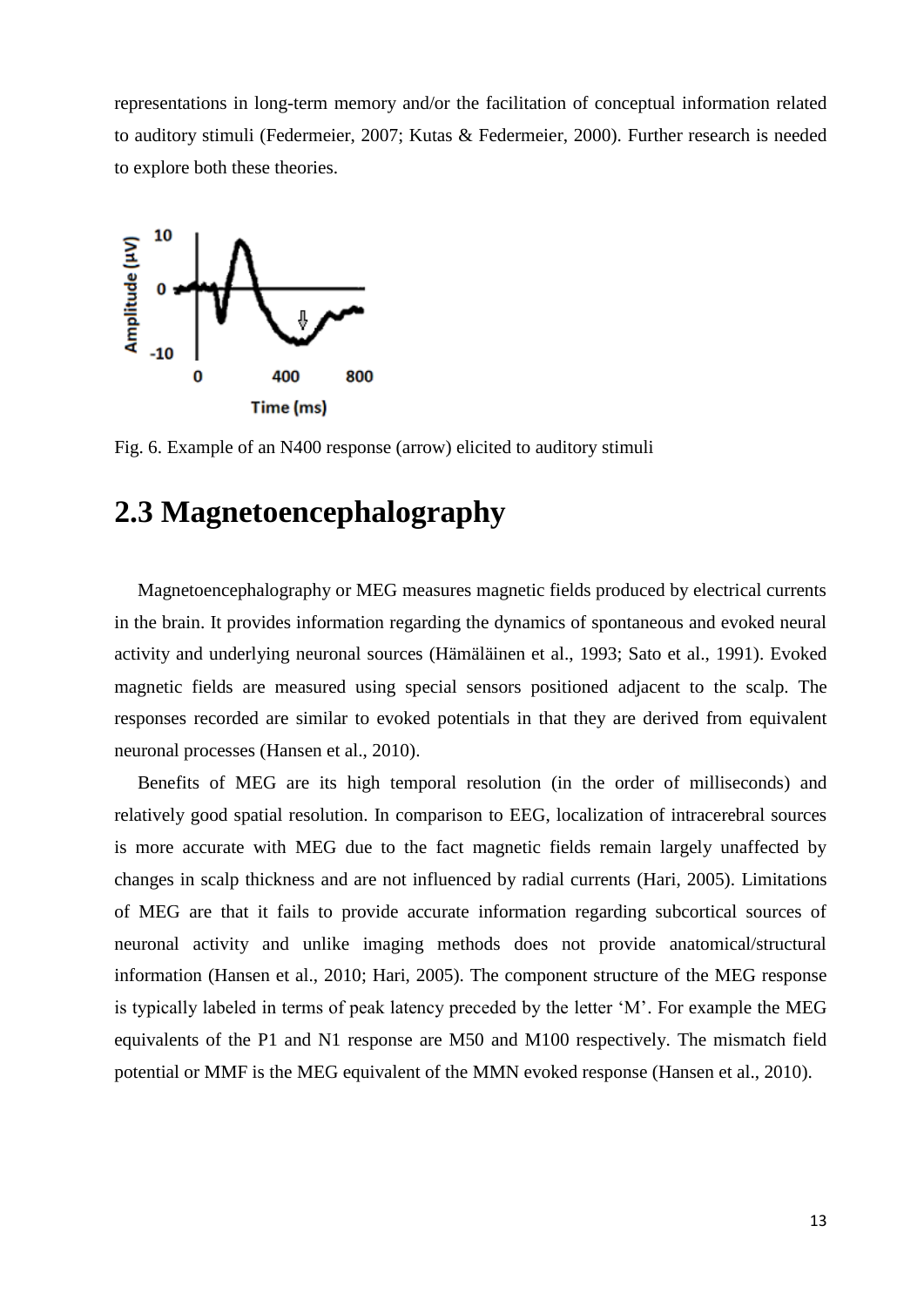### **2.4 Functional Imaging**

 Functional imaging measures hemodynamic brain responses to changes in perceptual, cognitive or motor function, providing an index of underlying neural activity associated with a specific task (Huettel et al., 2004). In comparison to electrophysiological methods, these techniques have excellent spatial resolution, enabling researchers to localize brain regions implicated in different cognitive functions. Over the last decade, investigators have used imaging techniques to examine auditory processing in ASD. Several of the earlier studies in this field used positron emission tomography or PET, a functional imaging method which involves injection of radioactive tracers to monitor hemodynamic changes in the brain during different tasks (Huettel et al., 2004; Matthews, 2002). The majority of studies however have utilized functional magnetic resonance imaging or fMRI. This technique employs strong magnetic fields to produce high-quality images of biological tissue over time and is advantageous over PET in that it does not require the injection of radioactive material (Matthews, 2002).

 One downside with both techniques is their relatively poor temporal resolution. This has prompted some researchers to use fMRI in conjunction with electrophysiological measures (i.e. EEG, MEG) which enables detection of changes in neural activity down to the nearest millisecond (Weiler et al., 2006). Functional MRI results may also be affected by noise from the scanner, head movement and possible feelings of anxiety produced from the claustrophobic nature of the recording set-up. In addition it may be difficult to establish a baseline response in some subjects, particularly if they are nervous or engaged in thought (Huettel et al., 2004; Weiller et al., 2006).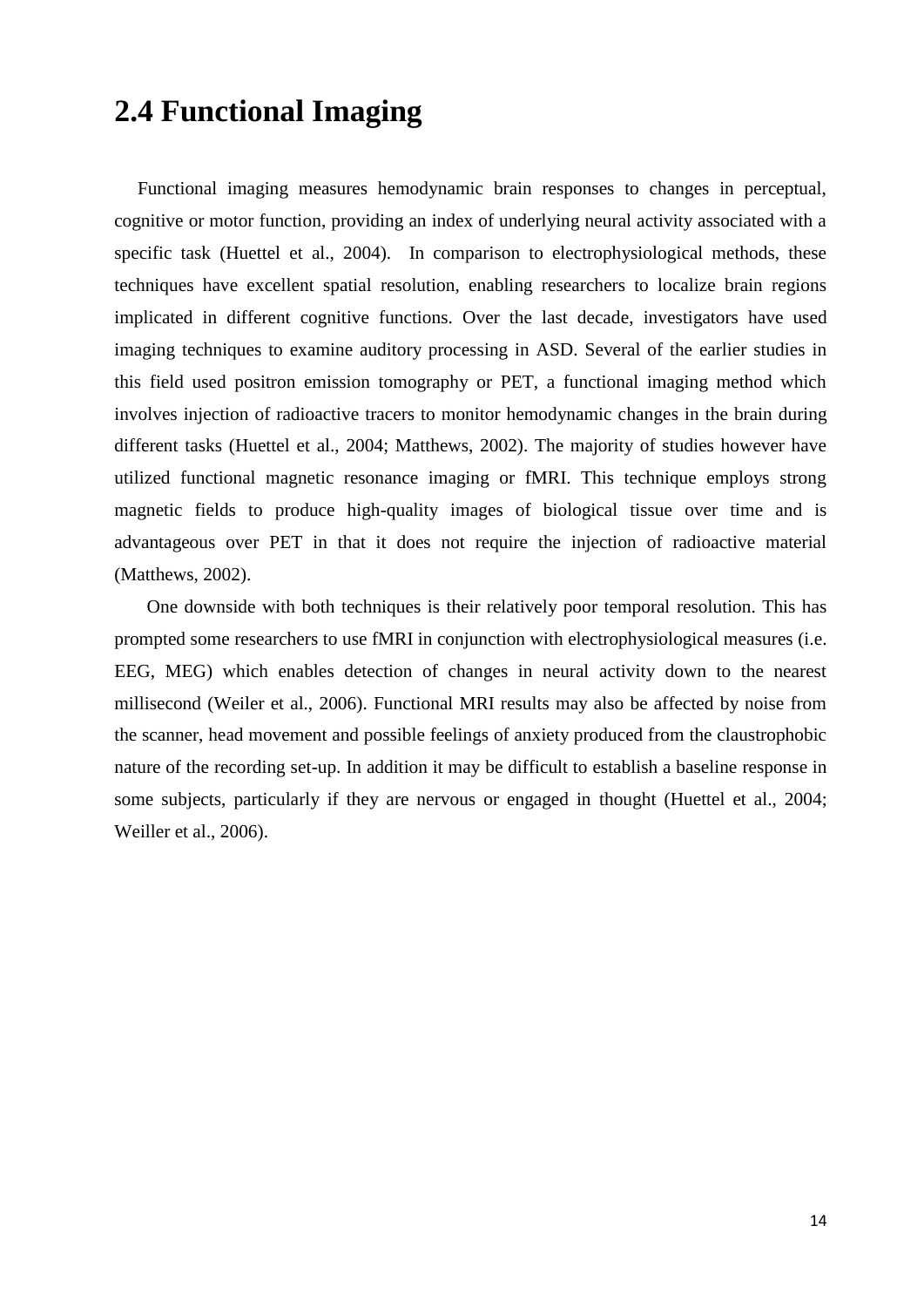## **3. Neuroanatomy of Auditory Processing in Autism Spectrum Disorder**

 Several research groups have investigated brain structures implicated in language and auditory processing in ASD. Particular interest has focused on the planum temporale, a region located on the superior surface of the temporal lobe. Together with the posterior superior temporal gyrus (STG), the planum temporale forms the anatomical construct of Wernicke's area which in the dominant hemisphere (typically the left), plays a role in speech reception (Shapleske et al., 1999). Like other regions implicated in language processing, the planum temporale is typically larger in the left than right hemisphere (Shapleske et al., 1999) however, deviations from this pattern have been observed in a number of disorders that affect language processing, including specific-language impairment, autism and schizophrenia (Barta et al., 1997; Gauger et al., 1997, Rojas et al., 2002; 2005).

 In autism these deviations have been found to differ substantially across studies, most likely due to differing levels of autism severity in the clinical populations studied. Two independent structural MRI investigations conducted by Rojas and colleagues (2002, 2005) failed to find hemispheric asymmetries in the planum temporale of children and adults with autism relative to age-matched typically-developing controls who exhibited typical leftward asymmetry (i.e. larger left planum temporal volume). In both experiments, this finding was a consequence of smaller left planum temporale grey matter volume in subjects with autism compared to controls. A recent large-scale MRI study also failed to find evidence for planum temporale asymmetry in 50 children with autism (Gage et al., 2009). However, when the analysis was restricted to a subgroup of right-handed males ( $n = 30$ ), autistic children exhibited larger right relative to left planum temporale volume. In addition, greater rightward asymmetry was correlated with age. Deviating from these studies, De Fossé and colleagues (2004) observed larger left planum temporale volumes in children with autism and language impairment relative to typically-developing and autistic children with normal language development respectively. Similar findings were observed in an MRI study by Herbert and colleagues (2002, 2005) in 16 high-functioning children with autism and typically-developing controls. In contrast, Knaus and colleagues (2009) failed to observe significant differences in planum temporale volume between children and adolescents with ASD relative to age-matched typically-developing controls. In comparison to controls however, an increase in left planum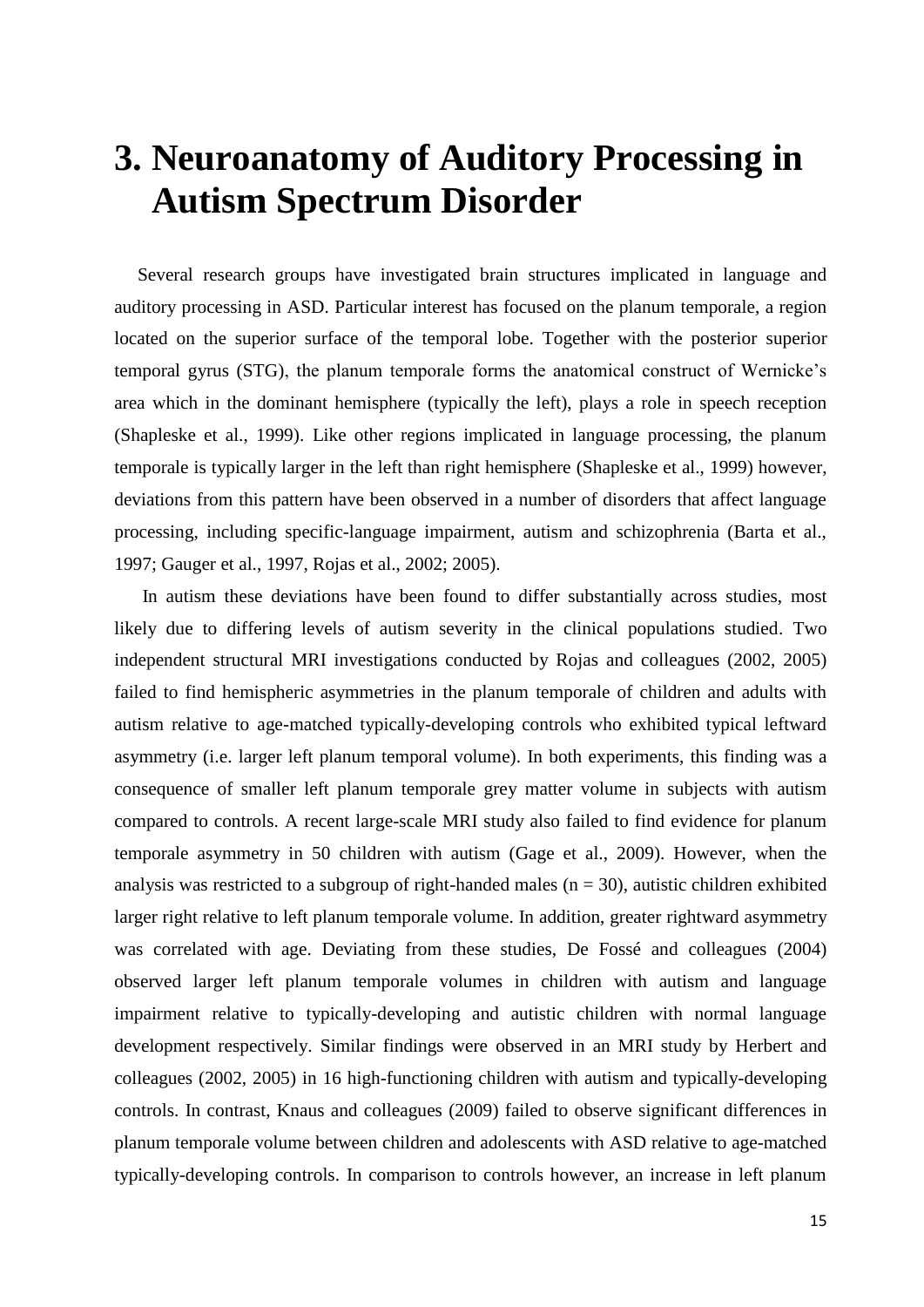temporale volume was not observed with age in ASD subjects, thus suggestive of a developmental difference.

 Evidence for neuroanatomical abnormalities is also observed in other temporal regions implicated in auditory processing. For example using an MRI technique that specifically examined cortical thickness, Hyde and colleagues (2010) identified thicker grey matter volumes in the transverse gyri of Heschl, the site of the primary auditory cortices in adults with autism relative to controls. Furthermore, increased grey matter thickness was not restricted to Heschl's gyri but was also observed in a number of other regions, including the visual cortex, frontal lobes and parietal cortex showing that this difference was not auditory specific. In another MRI study, Gage and colleagues (2009) identified larger right superior temporal gyrus (STG) volumes in 50 children with autism relative to controls. This finding however was not observed in several earlier MRI studies which failed to observe group volumetric differences in posterior STG (Bigler et al., 2007; De Fossé et al., 2004; Herbert et al., 2002). One reason for this discrepancy may reflect variation in the autistic samples studied between experiments. For example autistic subjects in the study by Gage and colleagues (2009) had lower cognitive and language ability in comparison to other studies. Interestingly, although Bigler and colleagues (2007) failed to identify group volumetric differences in STG, between group differences were observed when grey matter volume was correlated with behavioural findings. More specifically, behavioural measures of receptive language and IQ were positively correlated with increased grey matter in the left STG of typically-developing controls, but not autistics. It was suggested that this may reflect aberrant functioning of the left STG in autism despite the presence of normal neuroanatomical findings (Bigler et al., 2007).

 Less research has examined brainstem structures implicated in auditory processing in autism. The majority of studies have analyzed post-mortem tissue from various nuclei in the superior olivary complex or SOC, a structure located in the caudal pons which receives converging auditory information from both ears (Goldberg & Brown, 1968). The SOC includes two predominant nuclei, the lateral and medial superior olives (LSO and MSO respectively), both of which play an important role in sound localization (Kulesza, 2007). Several earlier studies in this field identified atypical morphology and/or orientation of SOC neurons in adults and children with autism relative to age-matched typically-developing controls (Kemper & Bauman, 1993; Bailey et al., 1998; Rodier et al., 1996). More detailed research however has since observed significantly smaller and rounder SOC neurons in teenagers with autism relative to controls, particularly in the MSO (Kulesza et al., 2008, 2011). A reduced number of neurons has also been observed in various nuclei of the SOC of individuals with autism, including the MSO and LSO (Kulesza et al., 2011).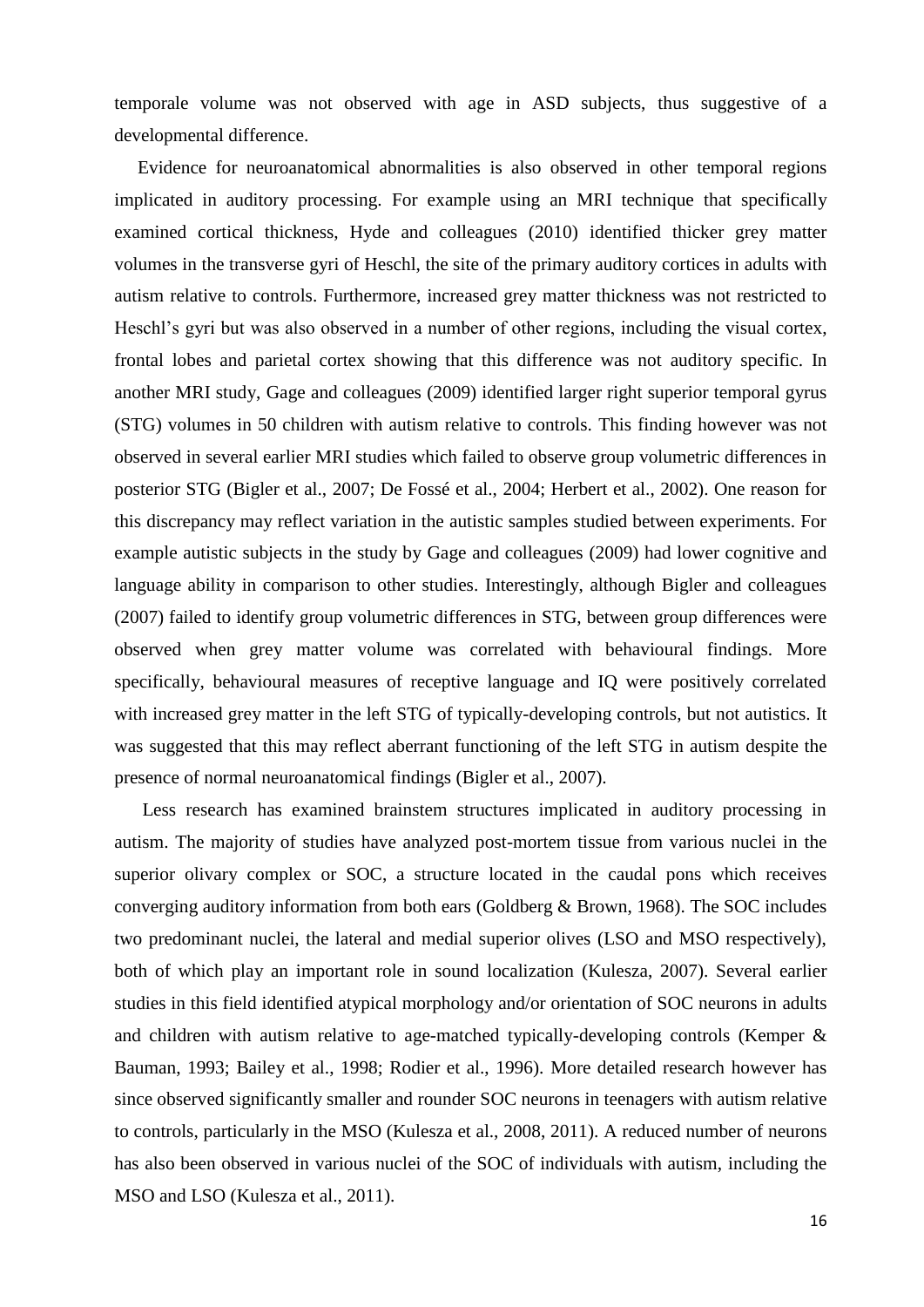A number of recent studies have used a new magnetic-resonance based method, diffusion tensor imaging (DTI) to examine auditory and receptive language regions in ASD. This technique provides a measure of the integrity of white matter tracts and thus an indication of neuronal connectivity. The first DTI study conducted in individuals with ASD was performed by Barnea-Goraly and colleagues in 2004. In this study, DTI imaging was used to investigate white matter structure in 7 children with high-functioning autism and 9 typically-developing age-matched controls. Results found evidence for reduced white matter integrity in a number of brain regions in the ASD group, including the superior temporal sulcus and medial temporal gyrus - both of which have been implicated in processing language (Barnea-Goraly et al., 2004). Further DTI research conducted by Lee and colleagues (2007) found evidence for aberrant white matter microstructure in the bilateral STG of 43 adolescents and adults with autism relative to age-matched controls. Similar findings were obtained in the right STG of 25 adolescents with autism by Cheng and colleagues (2010) while another recent DTI study observed evidence for hemispheric asymmetry in the STG of 30 adolescents and adults with autism relative to typically-developing controls (Lange et al., 2010). Several DTI studies have also identified white matter abnormalities in the corpus callosum, including the body which has extensive connections between auditory cortices and functions in the interhemispheric transfer of auditory information (Alexander et al., 2007; Barnea-Goraly et al., 2004; Keller et al., 2007). Moreover, a recent study found evidence for aberrant white matter connectivity in the arcuate fasciculus, a white matter fibre tract that connects the posterior STG and planum temporale (Wernicke's area) to premotor language regions involved in the planning of speech production (Fletcher et al., 2010).

 Together these studies provide evidence for neuroanatomical abnormalities in ASD throughout various brain regions implicated in auditory processing. Relative to typicallydeveloping controls, volumetric MRI differences have been consistently observed in planum temporale. Evidence for neuroanatomical abnormalities have also been observed in Heschl's gyri and STG while post-mortem research has identified brainstem abnormalities, particularly in the SOC. Diffusion tensor imaging studies have revealed aberrant neural connectivity in a number of regions implicated in auditory processing including the STG, superior temporal sulcus and corpus callosum. Future MRI research is needed in individuals on the autistic spectrum to investigate development of auditory processing regions and to understand the relationship between neuroanatomical abnormalities and atypical processing of auditory information.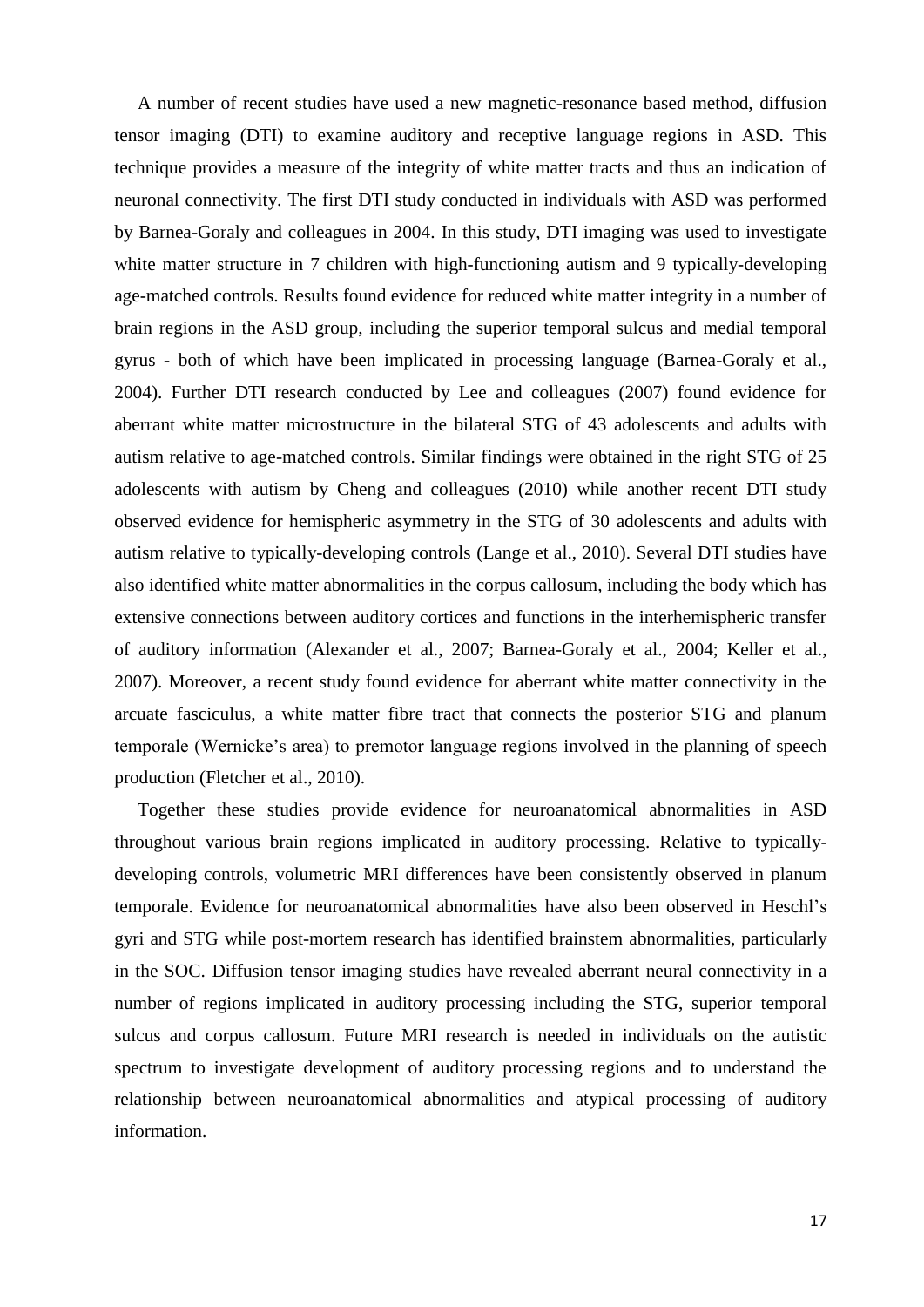# **4. Auditory Processing in Autism Spectrum Disorder**

#### **4.1 Pitch Perception: Behavioural Research**

 Considerable attention has been devoted by research groups to understanding the behavioural basis of pitch perception in ASD. Most initial research in this area comes from case study reports in autistic savants; individuals on the spectrum with exceptional isolated skills in the presence of low general intelligence. These individuals were found to excel on different pitch processing tasks and had absolute or 'perfect' pitch despite various language and cognitive impairments (Kanner, 1943; Miller, 1989; Mottron et al, 1999; Young & Nettelbeck, 1995).

 Over the last decade, however, most pitch processing and ASD research has focused on nonsavants. One of the earliest studies examined pitch processing in nonsavant individuals with autism as part of an experiment that investigated processing of local and global auditory information (Mottron et al., 2000). Participants were required to discriminate melodies that differed with respect to contour and melodic transposition (global processing) or to isolated pitch changes (local processing) from melodies that were identical. Relative to controls, participants with autism were more accurate at identifying changes in pitch, whereas recognition of changes in contour or transposition was similar between groups. These findings were partially replicated by Foxton et al (2003) in adolescents with AS who demonstrated enhanced identification of local changes in pitch direction within melodies relative to controls.

 Other studies have investigated various other aspects of pitch processing such as pitch categorization and pitch memory. For example, Bonnel and colleagues (2003) found adolescents with autism were more accurate at judging the pitch of puretone stimuli in a "highlow" pitch categorization task and a "same-different" discrimination task relative to typicallydeveloping, age-matched controls. Heaton (2003) found evidence for superior pitch memory and identification of familiar tones from musical chords in children with autism compared to controls. Further research by Heaton (2005) showed children with autism were more accurate than typically-developing controls at discriminating small variations in pitch direction. Significant group differences on tasks that assessed processing of more global characteristics of musical stimuli (i.e. contour) were not observed for any of these tasks (Heaton, 2003; 2005). O'Riordan & Passetti (2006) showed autistic children were more proficient at matching simple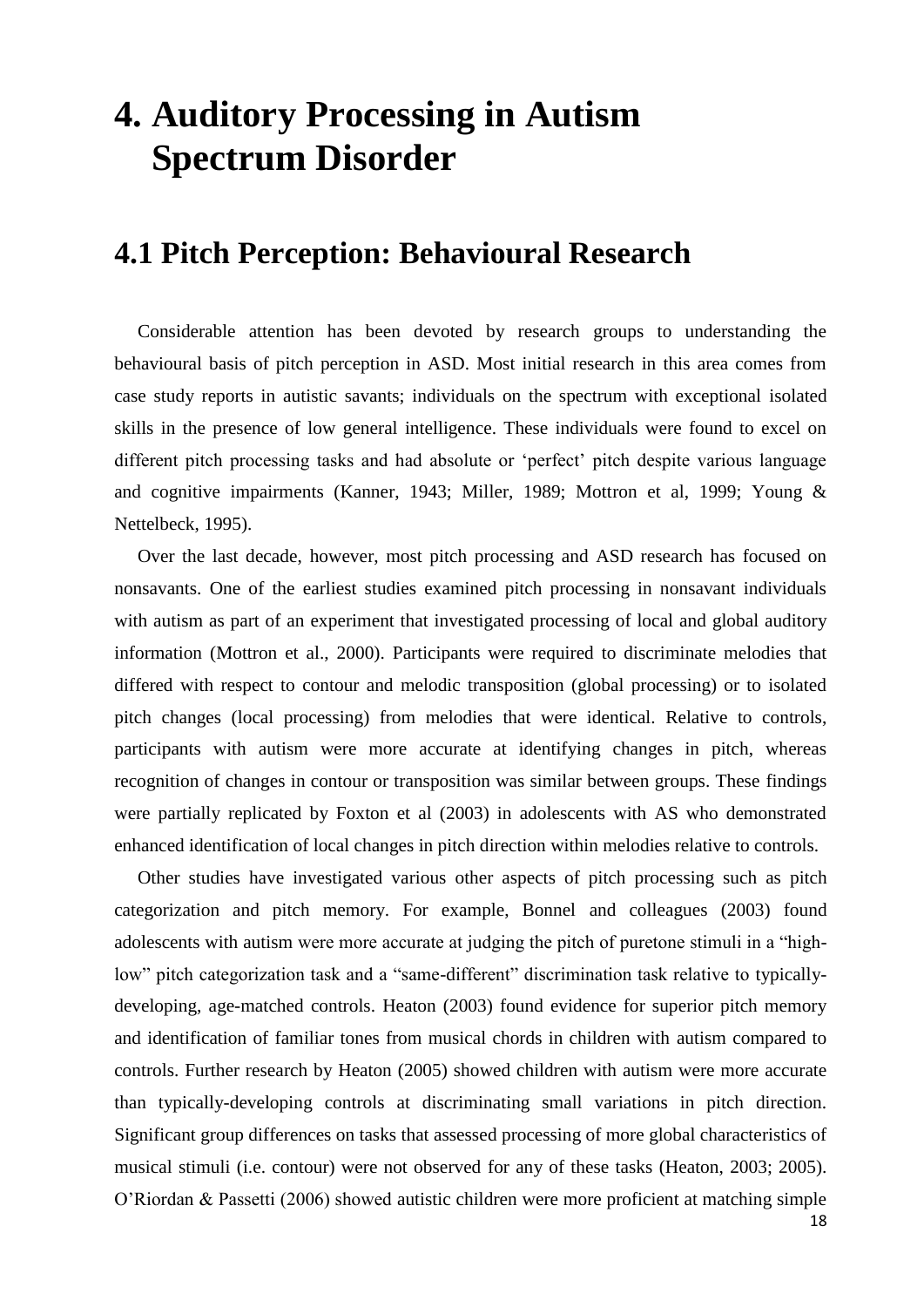tones relative to age-matched controls. Interestingly, all participants in the studies described above had no previous experience of formal music instruction, thus eliminating the possibility that training effects may have accounted for superior performance in subjects with ASD.

 Further research has found evidence for enhanced perception of pitch from linguistic information in ASD. Järvinen-Pasley and colleagues (2007, 2008a, 2008b) investigated pitch perception in children with autism and typically-developing controls using sentence stimuli. In their latest study, participants were required to match sentence pitch contours to graphic analogues and then answer questions related to each sentence in a separate comprehension condition (Järvinen-Pasley et al., 2008a). Results showed children with autism to exhibit superior performance in the pitch matching condition while the reverse was observed in the comprehension condition with controls outperforming autistic subjects. Similar results were observed in their initial study where participants were given free choice to match sentences according to pitch shape (graphic analogues) or pictures summarizing sentence content (Järvinen-Pasley et al., 2008b). Using a slightly different paradigm, Heaton and colleagues (2008a) investigated speech pitch perception in children with autism and age-matched controls. Participants were required to judge the pitch of words, non-words and non-speech pitch analogues in a same-different discrimination task. Results showed that although both groups were less proficient at discriminating pitch from speech relative to non-speech, subjects in the autism group exhibited superior pitch discrimination relative to controls.

 Several recent studies have shown that not all individuals on the autistic spectrum demonstrate enhanced perception of pitch and those who do tend to experience greater language related impairments. This association was observed by Jones and colleagues (2009) who examined discrimination of various acoustic properties (frequency, intensity or duration) between pairs of puretone stimuli in adolescents with autism  $(n = 71)$  and typically-developing controls ( $n = 47$ ). Results found 20 % of participants with autism to exhibit exceptional discrimination of frequency. In comparison to other participants, these individuals were more likely to have a history of language delay. Similar findings were obtained by Heaton and colleagues (2008b) in a pitch identification task that used puretone stimuli. Results found 9 % of autistic teenagers  $(n = 33)$  to show superior identification of pitch relative to controls matched for age and intelligence. In addition these individuals had greater language impairments relative to other participants in the autistic group. Bonnel and colleagues (2010) found evidence for enhanced pitch discrimination of puretones in adults with autism relative to age-matched controls. This advantage was not observed for adults with AS who had fewer language difficulties and obtained similar accuracy scores to controls. Performance on other tasks involving pitch discrimination of complex tones, loudness and vocal timbre did not differ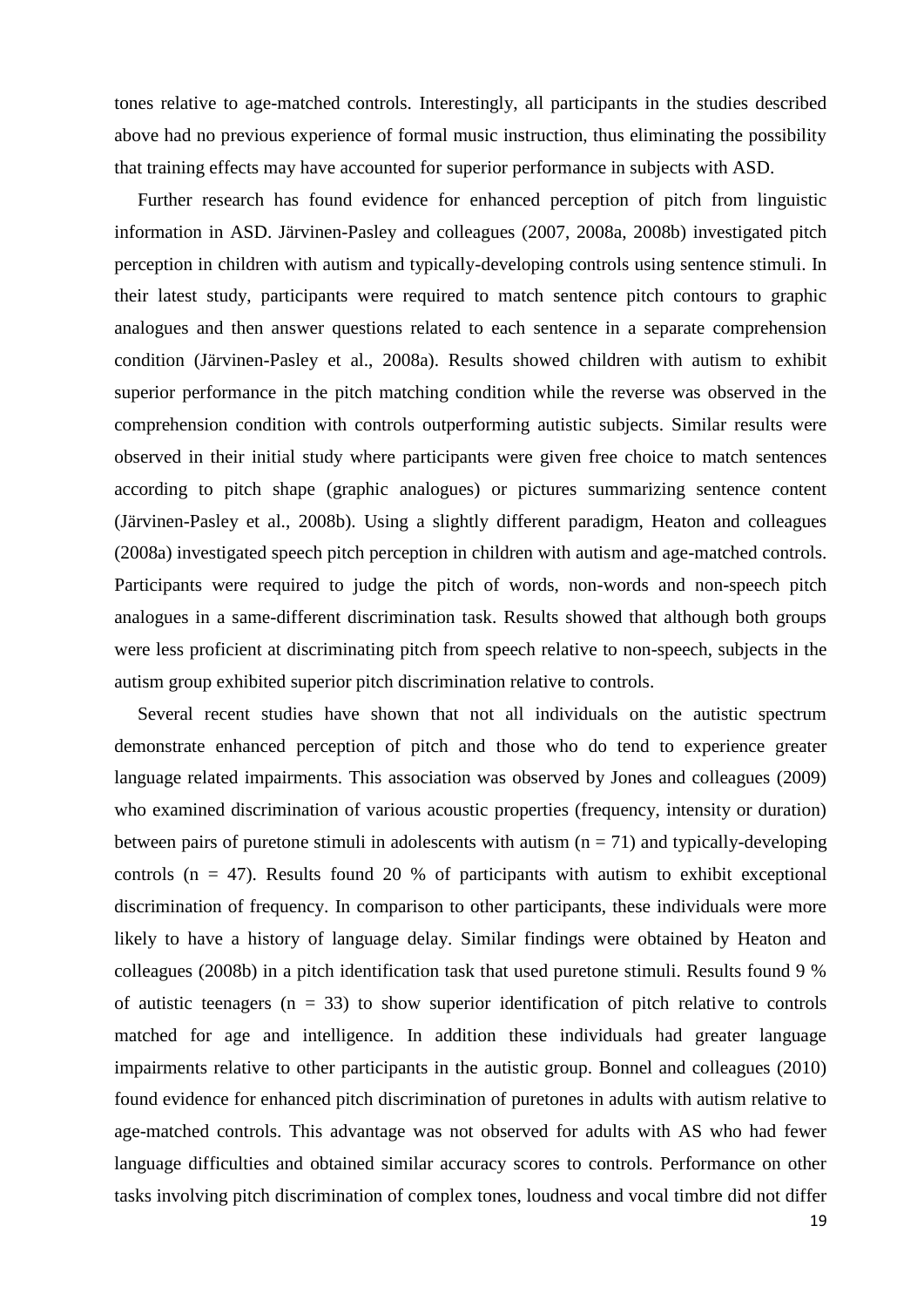significantly between groups. Various explanations for these results were provided including the possibility that superior pitch perception in autism may be a consequence of reduced attention to linguistic information. This is consistent with research demonstrating individuals with ASD prefer musical and non-speech stimuli over speech (Blackstock et al., 1978; Dawson et al., 1998; Kuhl et al., 2005). However it is equally plausible that enhanced pitch perception may lead to impaired development of language. Developmental research is necessary to explore these possibilities.

 Together these studies provide evidence for enhanced pitch perception in a subgroup of individuals on the autistic spectrum, especially in those with language-related difficulties. The underlying cause behind this is uncertain. Some individuals with ASD have used their pitch processing ability to excel musically (Heaton et al., 2008; Miller 1989). On the downside, heightened awareness of small pitch changes in one's environment may result in hypersensitivity to certain sounds and stimulus overload. This may detract from the ability to adequately process semantic and pragmatic information in speech, resulting in impaired communication. Research is needed to further explore the behavioural phenotype of those who exhibit superior perception of pitch and to understand the significance of this unusual characteristic in ASD.

### **4.2 Pitch Perception: Neural Correlates**

 Neural evidence for atypical processing of pitch in ASD is also fairly extensive. Electrophysiological research has focused predominantly on the MMN and P3b responses. Consistent with behavioural research, several studies have observed larger MMN amplitudes and/or earlier latencies to pitch change in individuals with ASD relative to typically-developing controls, thus suggestive of superior pitch processing. Most these studies required participants to listen to relatively simple passive oddball paradigms while attention was directed to silent movies. Lepistö and colleagues found children with autism to elicit larger MMN amplitudes over parietal electrodes to changes in the pitch of vowel (Lepistö et al., 2005, 2008) and tonal stimuli (Lepistö et al., 2005) respectively. Similar findings were obtained by Ferri and colleagues (2003), who reported larger MMN amplitudes to puretone pitch deviants in children with a dual diagnosis of autism and mental retardation. Evidence for larger MMN amplitudes to changes in the pitch of vowel stimuli has also been observed in children and adults with AS relative to age-matched controls (Lepistö et al., 2006, 2007). Gomot and colleagues (2002) identified earlier MMN latencies in children with autism to infrequent puretone pitch deviants.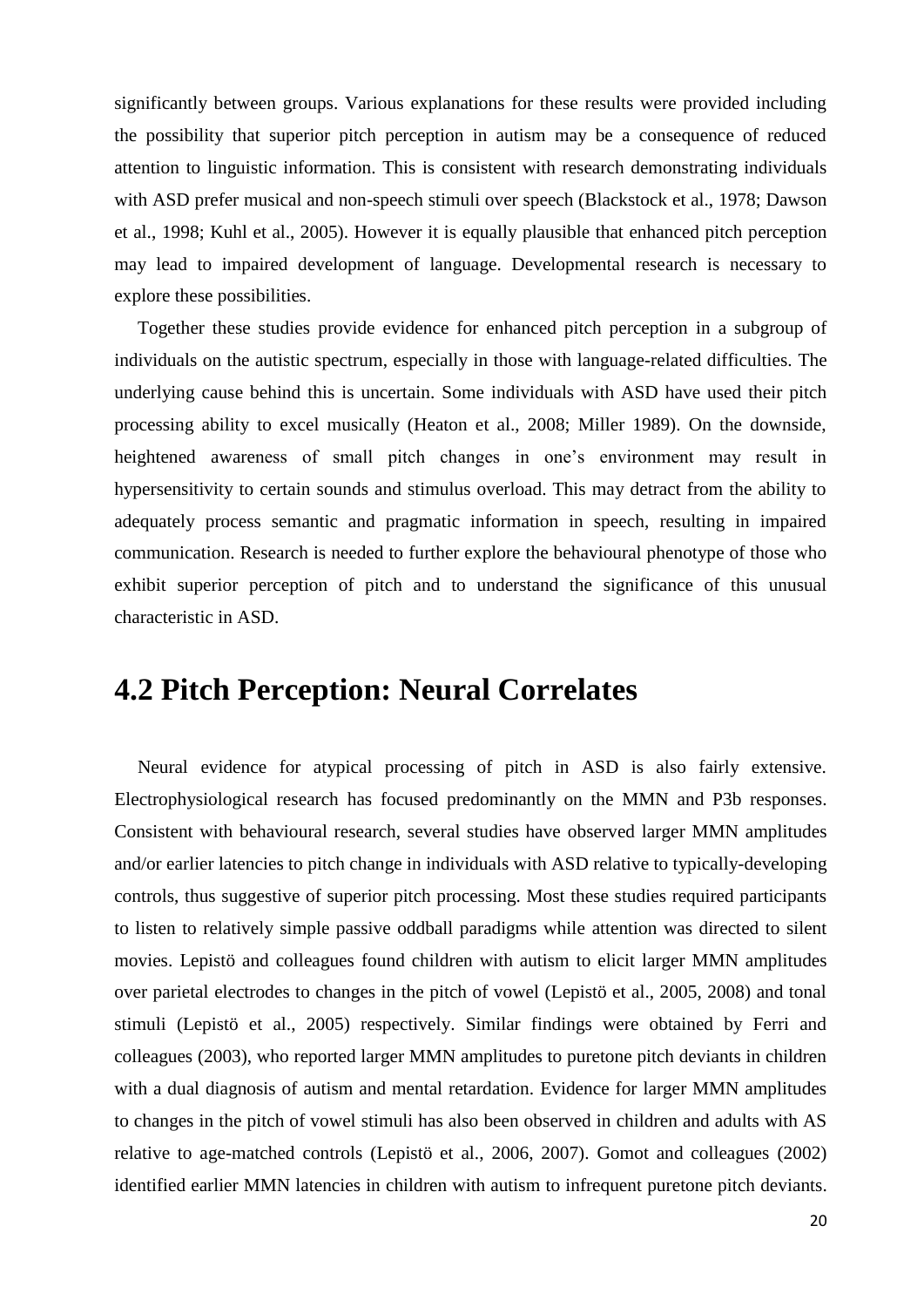These findings were replicated by Gomot and colleagues (2010) with shorter MMN latencies additionally correlating with an overall general increased intolerance to change as measured on the Behaviour Summarized Evaluation Scale (Barthelemy et al., 1997). Shorter MMN latencies have also been observed in adults with AS relative to controls to changes in the pitch of complex tones (Kujala et al., 2007).

 In contrast, several research groups have found electrophysiological evidence suggestive of impaired pitch processing in ASD. Using MEG Oram-Cardy and colleagues (2005) found children with autism to elicit longer MMF latencies to puretone pitch deviants relative to agematched, typically-developing controls. Using electroencephalography, Jansson-Verkasalo and colleagues (2003, 2005) obtained similar findings to puretone pitch deviants in children with AS. Furthermore, smaller MMN amplitudes to pitch-related change have been observed in two recent studies which used more complex stimulus paradigms. Dunn and colleagues (2008) identified smaller MMN amplitudes in 34 children with autism to changes in the pitch of tonal stimuli relative to typically-developing control. Their study was more difficult than earlier studies in that a) attention was diverted from auditory stimuli through the use of movies with low-level background television noise (45 dBA) and b) deviant stimuli were presented less frequently. An independent analysis of MMN responses from ten children with and without autism from this study failed to find group MMN amplitude differences when task complexity was reduced by directing attention to stimulus deviants. Kujala and colleagues (2010) used a more difficult version of the traditional oddball paradigm to examine the MMN response in 15 children with AS and age-matched typically-developing controls. In this paradigm, participants listened passively to five types of acoustically-modified consonant-vowel (CV) syllable deviants that differed from standards presented within the same stimulus block. Deviants differed from standards with respect to pitch, intensity level, duration or replacement of a vowel/consonant. Of particular interest was the MMN response to CV syllable pitch deviants which were significantly smaller in amplitude relative to controls. The authors suggested that the use of a more complex stimulus paradigm in comparison to past studies may have distracted individuals with AS from identifying pitch changes, thus resulting in a diminished MMN response (Kujala et al., 2010).

 A number of studies have also examined the P3b response to pitch change in ASD. The majority of these studies have employed active pitch discrimination tasks with novel, infrequent puretones presented in the context of an oddball paradigm. Results have typically revealed smaller P3b amplitudes to pitch deviants over parietal electrodes in autistic children, teenagers and adults relative to typically-developing controls (Courchesne et al., 1989; Ciesielski et al., 1990; Hoeksma et al., 2006; Lincoln et al., 1993; Oades et al., 1988; Salmond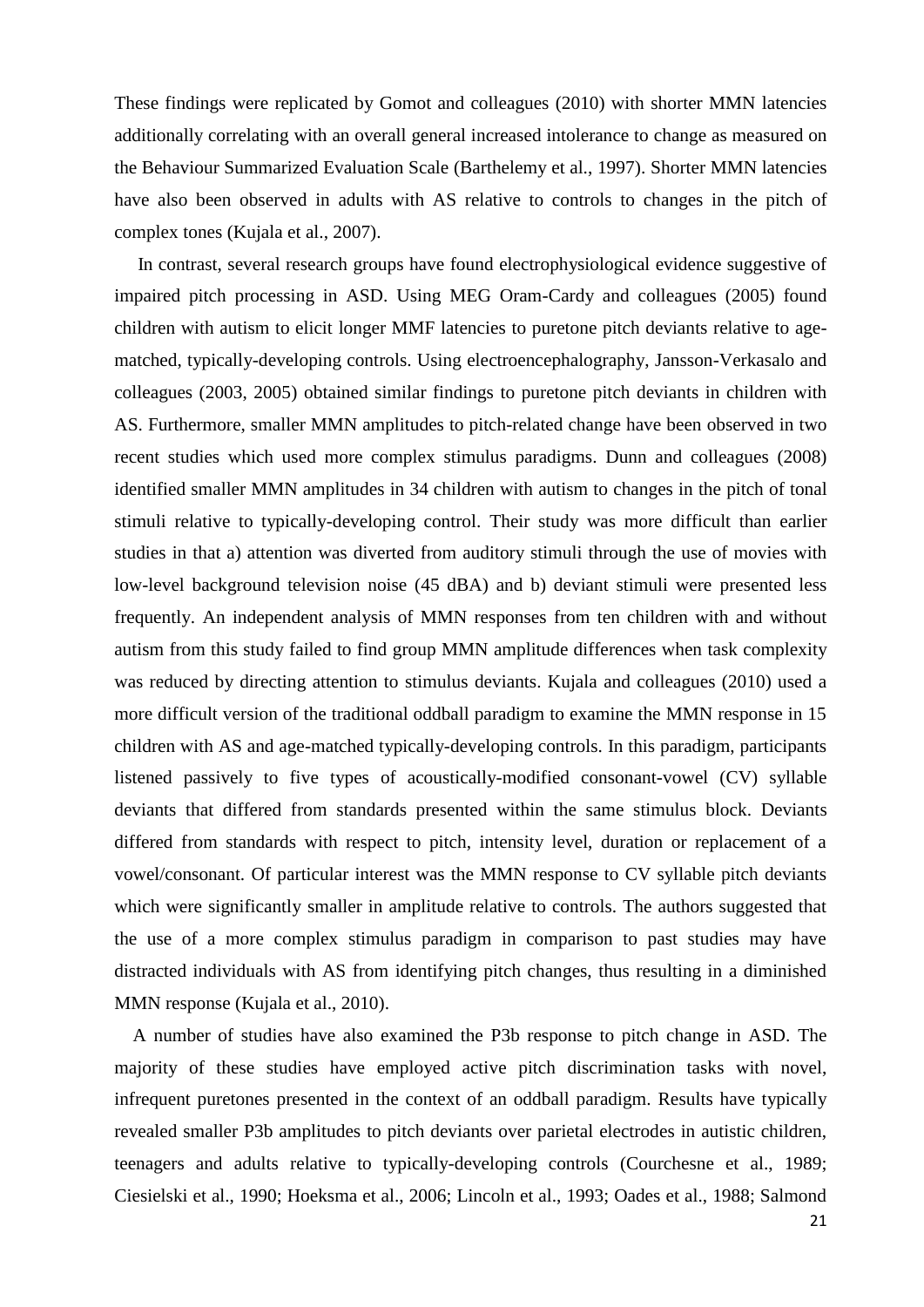et al., 2007). Interestingly, behavioural performance did not differ significantly between groups on most of these tasks, showing that atypical auditory processing may still occur at neural level in the absence of any behavioural differences on equivalent tasks. Lincoln and colleagues (1993), suggested smaller P3b amplitudes to infrequent pitch change in autism may reflect impaired updating of novel, unexpected auditory information in context. This may arise from difficulty modifying expectancies based on previous knowledge and may potentially contribute to rigid thought processes and inability to cope with change, behaviours that are inherent to ASD (Attwood, 1998; Grandin, 1995, 1997).

 A unique study conducted by Russo and colleagues (2008) examined processing of pitch at brainstem level. In this experiment, speech evoked brainstem responses were recorded from 7- 13 year old children while they listened to speech syllables with ascending and descending pitch contours. Examination of brainstem evoked responses revealed approximately 20 % of children with ASD ( $n = 21$ ) to exhibit aberrant encoding of frequency and thus tracking of pitch contours relative to typically-developing controls. All children tested had normal clickevoked brainstem responses, peripheral hearing and full-scale intelligence scores. Further research is needed to understand the significance of this finding at the behavioural level.

 Several recent studies have used fMRI to investigate pitch processing in ASD. Using this technique, Gomot and colleagues (2006, 2008) investigated brain activation in children with autism to complex puretone stimuli presented within the context of a classic oddball paradigm. Their initial study examined fMRI activation patterns during *passive* detection of deviant and novel auditory stimuli that differed from standards with respect to pitch (Gomot et al., 2006). Autistic children exhibited reduced activation of the left anterior cingulate cortex to deviant and novel stimuli relative to typically-developing controls. In addition, activation of temporalparietal regions and of the right inferior and middle frontal gyri was reduced to novel stimuli in subjects with autism. A later study investigated *active* detection of novel auditory stimuli, where participants were required to respond to novel pitch changes by pressing a response button (Gomot et al., 2008). Results revealed stronger activation in the right prefrontal and premotor cortices and in the left inferior parietal lobule of adolescents with autism relative to typically-developing controls. Higher activation in these regions was correlated with greater communication and adaptation difficulties on the Adolescent version of the Autism Spectrum Quotient, a questionnaire designed to quantify various autistic traits in teenagers (Baron-Cohen et al., 2006). At the behavioural level, individuals with autism were significantly faster at detecting novel stimuli in comparison to controls. Taking into consideration findings from both these studies, it was suggested individuals with autism may be more efficient at switching attention to novel pitch changes when attention is directed to stimuli, relative to passive tasks.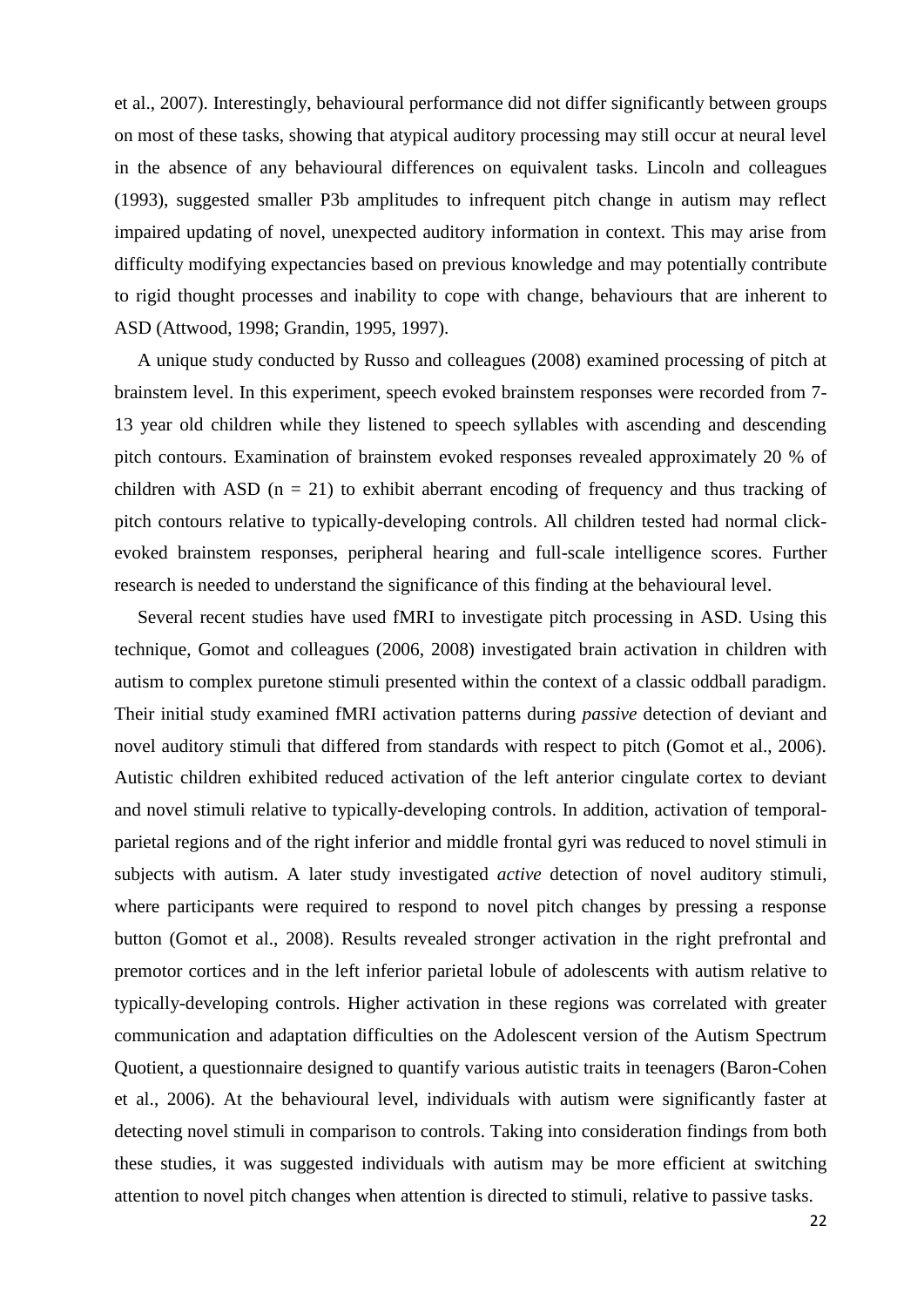In summary these studies provide physiological and functional MRI evidence for atypical pitch processing in ASD. Research has identified larger MMN amplitudes and earlier latencies to pitch change in ASD when relatively simple oddball pitch discrimination paradigms are used, thus suggestive of superior pitch discrimination ability. Several studies have found this pattern to reverse when task demands are increased. Smaller P3b amplitudes to attended pitch deviants are typically observed in individuals with ASD relative to controls, often in the absence of behavioural differences. fMRI research has identified superior activation of frontalparietal regions to pitch change in ASD when attention is directed to pitch deviants but not during an equivalent passive discrimination task. Further research is needed to validate these findings and to determine the potential impact of atypical pitch perception at neural level on auditory processing ability in ASD.

### **4.3 Loudness Perception and Hyperacusis**

 Individuals on the autistic spectrum are often hypersensitive to loud sounds. Clinical observations and autobiographies written by individuals on the spectrum have described certain sounds as being more intense than others. These include sudden, unexpected sounds (e.g. a dog's bark), high-pitched continuous sounds (e.g. an electrical appliance) and multiple sound combinations such as those that occur in noisy shopping malls (Attwood, 1998; Birch, 2002; Jolliffe et al., 1992; Grandin, 1995, 1997). Responses to loud sounds range from non-verbal behaviours such as grimacing and clasping hands over one's ears, to verbal responses such as screaming (Attwood, 1998; Grandin, 1997). Hypersensitivity to noise can cause great distress and anxiety to individuals on the spectrum. For example one high-functioning autistic female described the sound of an inflated paper bag 'popping' at close range as 'terrifying' (Grandin, 1997). Other individuals on the autistic spectrum have described their fear of vacuum cleaners and electric tools (Jolliffe, 1992; White & White, 1987).

 However, despite frequent clinical and personal reports of aversive responses to loud sounds in the autism literature, relatively few research groups have investigated loudness perception in ASD. Most existing research has found individuals with autism to show reduced tolerance for loud sounds or 'hyperacusis'. Khalfa and colleagues (2004) observed significantly lower loudness discomfort levels to puretones in children with autism relative to typically-developing controls. All participants had normal hearing showing that this finding was not due to recruitment. Moreover, autistic children exhibited increased loudness growth for moderate and high intensity stimuli providing further evidence for increased loudness perception. In a large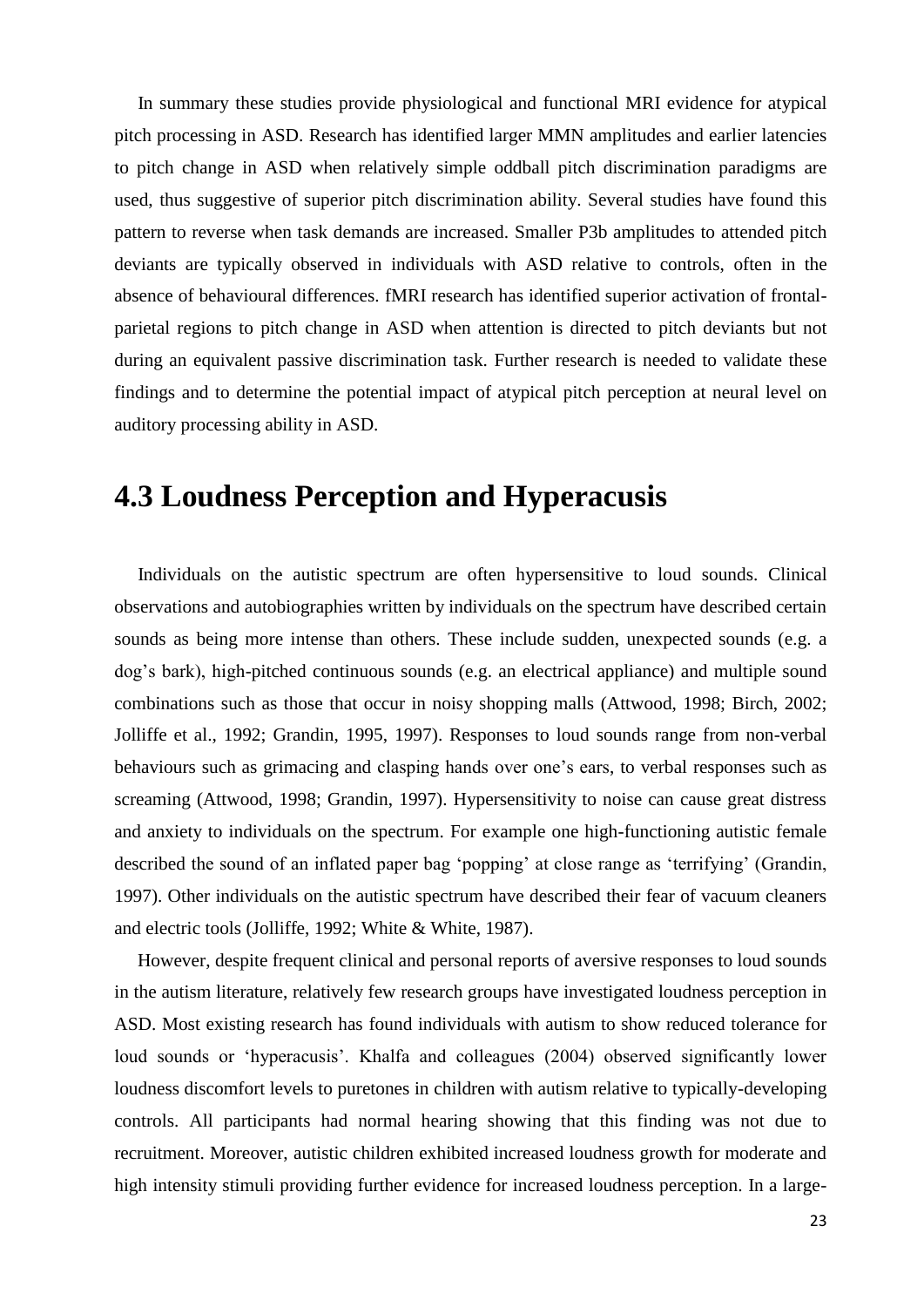scale study, Rosenhall and colleagues (1999) found 18 % of children with autism ( $n = 111$ ) to exhibit loudness discomfort levels to click stimuli at intensity levels less than 80 dBHL as opposed to 0 % of child controls ( $n = 57$ ). Further support for loudness hypersensitivity in ASD can be gained from caregiver administered questionnaires such as the Short Sensory Profile or SSP (McIntosh et al., 1999). This 38-item assessment of sensory processing contains several questions related to auditory hypersensitivity. Using the SSP, Tomchek & Dunn (2007) found approximately 50 % of autistic children aged between 3-6 years ( $n = 256$ ) to exhibit negative responses to unexpected loud noise relative to less than 8 % of typically-developing, agematched controls ( $n = 235$ ). Kern and colleagues (2006) observed similar findings for enhanced loudness sensitivity in children and adults with autism  $(n = 104)$  relative to controls using this questionnaire. In addition, loudness sensitivity was found to decrease with age for autistic participants, becoming more similar to control data with time. This correlation was suggested to reflect maturation of auditory processing regions and/or development of better coping strategies to more efficiently process sound intensity levels.

 Several research groups have investigated the ability of individuals with ASD to discriminate different sound intensity levels. Research at the behavioural level has focused on intensity discrimination of tonal stimuli. These studies have found adolescents and adults with autism are able to discriminate intensity change from paired low-frequency simple and complex tones as accurately as age-matched, typically-developing controls (Bonnel et al., 2010; Jones et al., 2009). Similar results have been obtained in adults with AS (Bonnel et al., 2010). Electrophysiological research in this area is limited and has predominantly examined the MMN response to intensity change using an oddball paradigm. Kujala and colleagues (2010) found children with AS to elicit larger MMN amplitudes to changes in the intensity level of speech syllables relative to controls, thus suggestive of superior intensity discrimination. This difference, however, was not observed to changes in the intensity level of puretones (Kujala et al., 2007; Lepistö et al., 2009). Further research, however, is needed to validate these findings and to investigate the potential influence of intensity change on other CAEP components in ASD.

 Collectively, these studies provide behavioural and electrophysiological support for atypical processing of loudness in ASD. Behavioural studies provide evidence for enhanced loudness sensitivity in a subgroup of individuals on the autistic spectrum, which appears to decline with age. The ability to discriminate intensity change appears to be relatively unaffected in ASD, however some evidence for enhanced processing of speech intensity has been observed at the electrophysiological level. Despite these findings, much research is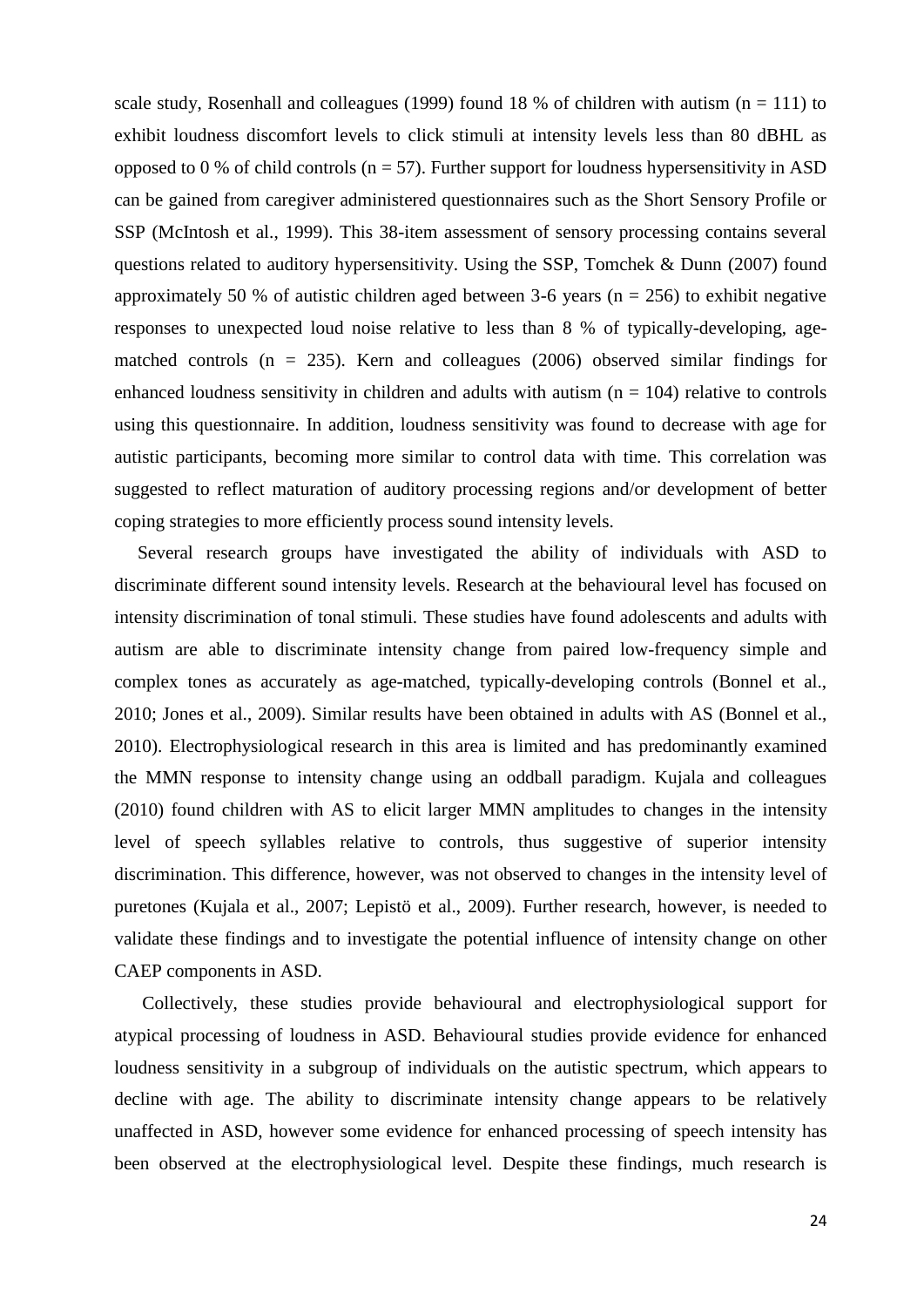needed to expand on the relatively limited literature in this field to gain greater appreciation of loudness perception in ASD.

### **4.4 Transient Click Stimuli**

 Most studies that have investigated processing of click stimuli in ASD have been conducted at the electrophysiological level. A ‗click' stimulus is a broad-spectrum signal that consists of energy across a large range of frequencies, resulting in excitation of nerve fibres along the length of the cochlea (Moore, 2007). Investigation into auditory processing at the level of the auditory nerve and brainstem in children with ASD has typically been conducted using click ABR. Early ABR research in autism has been considerably biased in that most studies employed small sample sizes ( $n \leq 32$ ) and often failed to exclude children with peripheral hearing loss (Gillberg et al., 1983; Skoff et al., 1980; Tanguay et al., 1982; Taylor et al., 1982; Thivierge et al., 1990). More recent research however, has typically excluded children with hearing levels above 25 dBHL and tended to employ larger sample sizes ( $n \ge 73$ ). Results from these later studies have found significantly longer wave V and/or wave I-V interpeak latencies (Magliaro et al., 2010; Kwon et al., 2007; Rosenhall et al., 2003; Wong & Wong, 1991), in children with autism relative to typically-developing controls. Prolongation of wave III-V (Rosenhall et al., 2003; Kwon et al., 2007; Wong & Wong, 1991) and wave I-III (Magliaro et al., 2010; Maziade et al., 2000; Wong & Wong, 1991) interpeak latencies are also often observed in children with autism.

 Group differences to clicks are not typically observed in studies that used smaller sample sizes (Tharpe et al., 2006) and which included a higher proportion of individuals with milder forms of autism such as AS (Russo et al., 2008, 2009a). Several recent studies however, both of which employed small sample sizes ( $n \leq 20$ ) observed group ABR differences to clicks when more complex stimulus paradigms were used. Fujikawa-Brooks and colleagues (2010) found that use of a fast ABR click presentation rate resulted in significant prolongation of wave V latency in children with autism relative to controls, particularly in the right ear. This difference was not significant when a slower presentation rate was used. It was suggested that slow ABR presentation rates may not always be sensitive enough to detect more subtle brainstem impairments in autism and that the use of fast presentation rates designed to 'stress' auditory brainstem pathways may provide additional information regarding brainstem integrity in this population. Källstrand and colleagues (2010) examined ABR responses to clicks elicited with and without forward masking in adults with AS and typically-developing controls. The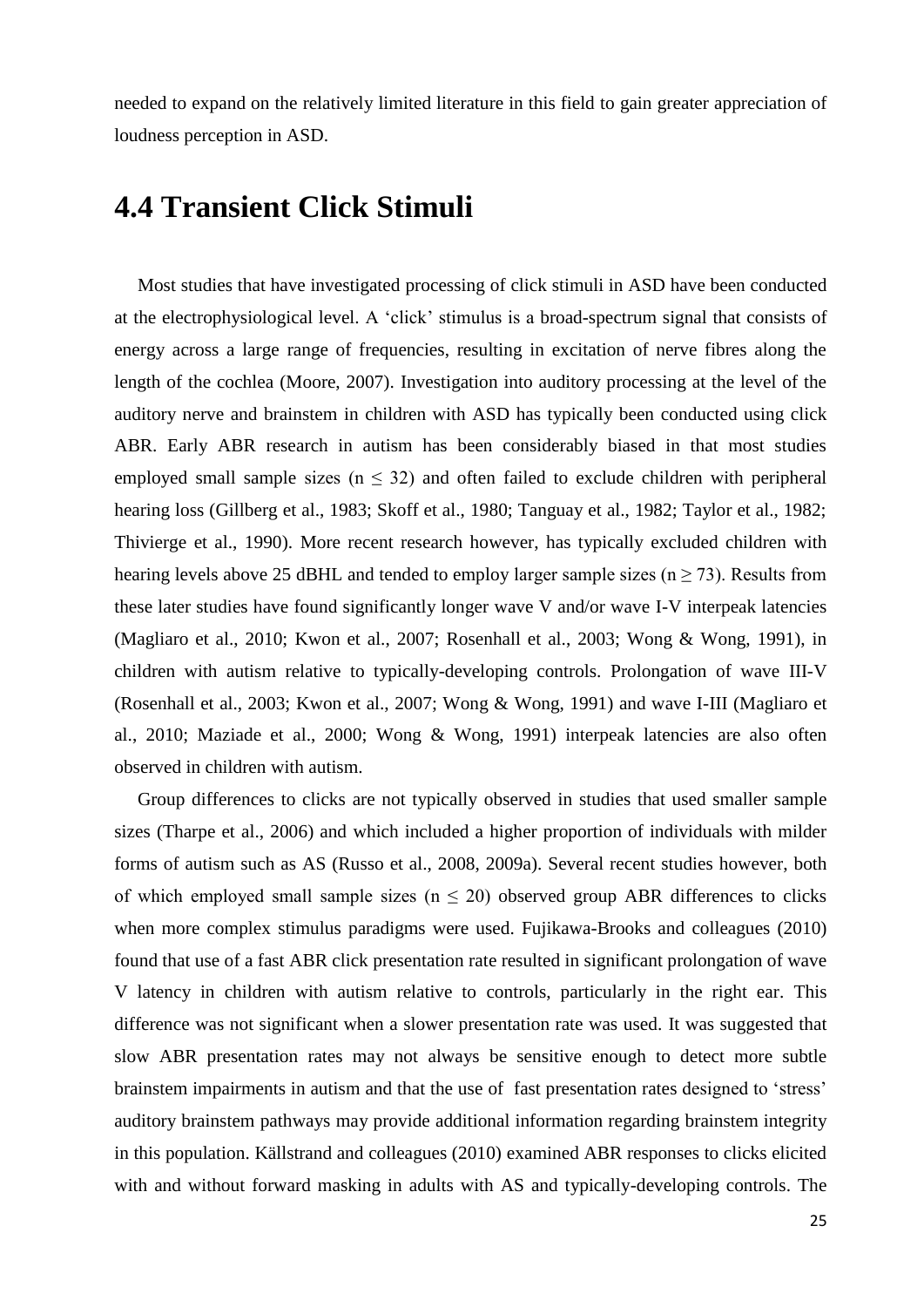use of forward masking decreases the ability to identify stimuli (e.g. clicks) that are preceded by masking noise (Källstrand et al., 2007; Moore, 2007). Both groups elicited delayed wave III and V latencies and reduced wave III amplitudes when forward masking was used relative to the unmasked condition. Wave III amplitudes however, were significantly smaller in adults with AS relative to controls in the forward masking condition, thus providing further evidence for impaired brainstem processing of auditory information in ASD when more difficult listening tasks are used.

 Few research groups have investigated CAEP responses to click stimuli. A recent study in this field examined the effect of varying click inter-stimulus interval (ISI) on N1c amplitude in 4-8 year old autistic and typically-developing children (Orekhova et al., 2009). N1c responses were recorded over temporal electrodes during automatic orientation to paired acoustic click stimuli separated by 500 ms, and presented at varying 7-9 second intervals. Results found children with autism to elicit abnormal N1c responses to the initial click of stimulus pairs relative to controls. More specifically, autistic children elicited smaller N1c amplitudes and reduced EEG phase-locking over right mid-temporal electrodes. Autistic children also exhibited smaller N2 amplitudes to initial click stimuli over frontal electrodes. Responses to the second stimulus, presented after a much shorter 500 ms interval were essentially normal. Orekhova and colleagues (2009) suggested that these results were likely reflective of impaired allocation of right hemispheric attentional networks to initial or 'temporally novel' acoustic information in children with autism. These findings are consistent with the behavioural phenotype of ASDs, where a rigid focus of attention and difficulty changing task are key components of these disorders.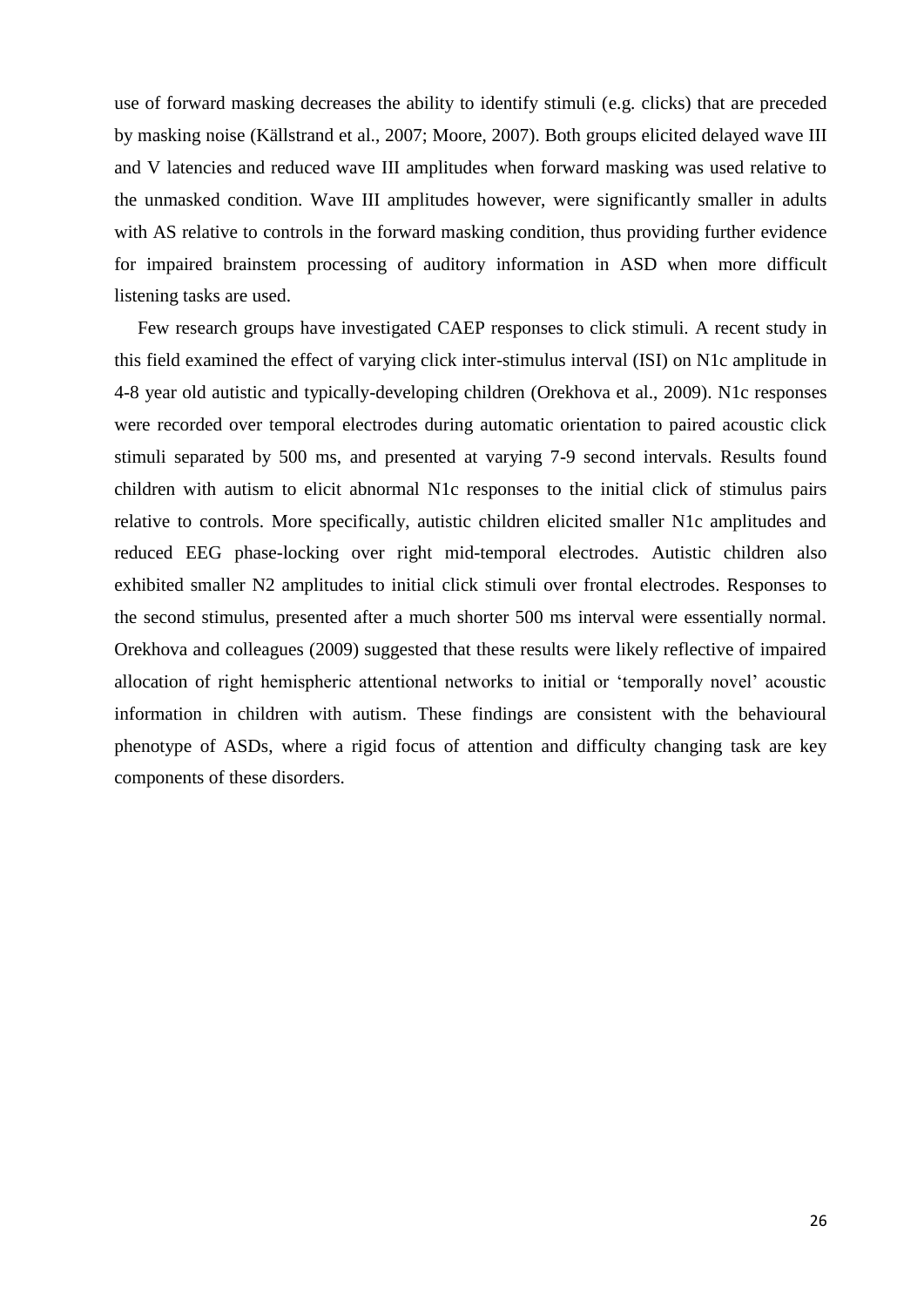## **5. Speech and Language Reception**

### **5.1 Orientation and Attention to Speech**

 Humans naturally tend to turn their head towards the perceived direction of sound. This involuntary response is proposed to serve a number of functions which act to enhance processing of the sound source. For example, head movements improve the ability to localize sounds and resolve front-back ambiguities (Perrett & Noble, 1997a, 1997b). Moreover, turning to face the speaker enables a listener to utilize visual cues such as lip-reading which serve to enhance speech comprehension, particularly in noisy environments (Grant & Seitz, 2000; Middelweerd & Plomp, 1987).

 Early evidence for impaired orientation to speech has been observed from retrospective analyses of home videotapes recorded in infants later diagnosed with ASD. In these studies, infants with ASD were less likely to orientate to their name being called at 8-10 months (Werner et al., 2000), 9-12 months (Baranek, 1999) and 1 year of age (Osterling & Dawson, 1994; Osterling et al., 2002) relative to age-matched typically developing controls. This impairment was not observed in 1 year old infants later diagnosed with mental retardation (Osterling et al., 2002).

 Similar findings have been observed in toddlers and older children with ASD. Dawson and colleagues (2004) examined orientation to social and non-social stimuli in 3-4 year old children with ASD ( $n = 72$ ) relative to typically-developing, mental-age matched ( $n = 34$ ) and agematched developmentally delayed controls  $(n = 39)$  respectively. Social stimuli consisted of sounds produced by the human voice (e.g. calling the child's name) or body (snapping fingers or humming) while nonsocial stimuli were mechanical sounds of objects such as a phone ringing or timer beeping. Each stimulus was presented in one of several locations in relation to participants (i.e. behind, in front or to side) while they were engaged in play. Orientation responses were classified as a head turn or eye movement in the direction of the stimulus. Relative to both control groups, children with ASD were significantly less likely to orientate to social and non-social sounds and this impairment was greatest for social stimuli. Similar results have also been obtained in 5-6 year old children with ASD (Dawson et al., 1998). In this study, participants with ASD were not only less likely to orientate to social stimuli relative to controls, but were also slower to orientate to them.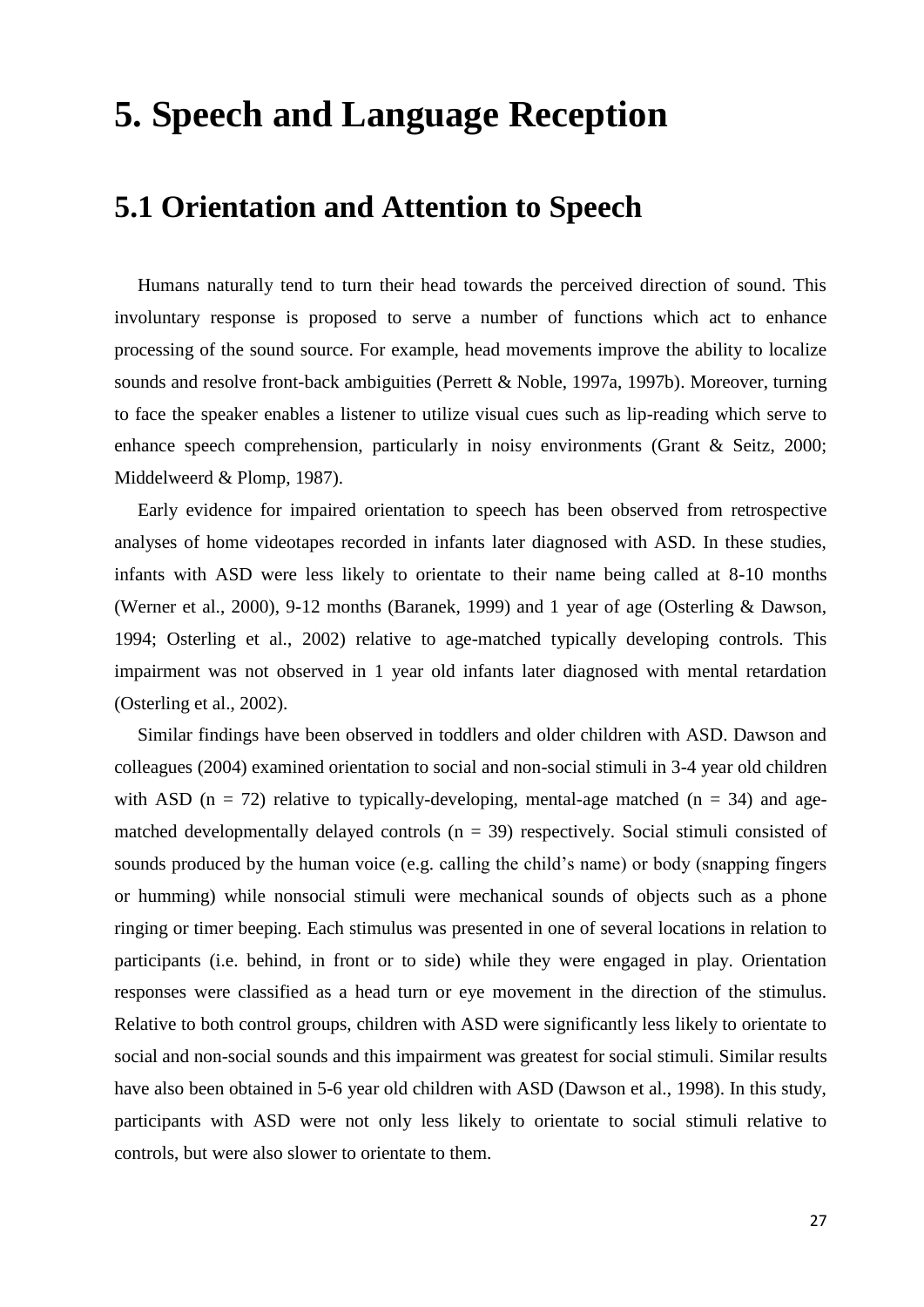Consistent with these findings, several studies have found evidence for impaired orientation to 'child-directed speech' or 'motherese'<sup>2</sup> in children with ASD relative to controls. Early research by Klin (1991, 1992) investigated autistic children's preferences for motherese and multi-talker babble during spontaneous play with an audio toy. In an initial training session, autistic and age-matched non-autistic controls were taught how to release stimuli via pressing one of two corresponding buttons. This was followed by the experimental session where children played with the toy while their responses were recorded. In comparison to non-autistic children who preferred to elicit motherese from the toy, autistic participants were more likely to elicit multi-talker babble or failed to show a preference for either auditory segment. Using a different paradigm, Kuhl and colleagues (2005) examined orientation to motherese and synthesized non-speech analogues in children with autism (2.8-4.4 years) and typicallydeveloping, IQ-matched controls. Stimuli were randomly presented through side speakers when children were orientated to the front and a response classified as a 30° head-turn to the left or right. Results found children with autism to exhibit greater head turns to non-speech analogues relative to motherese in comparison to controls who turned an equal proportion of time to both stimuli. One of the more recent studies in this area investigated orientation preferences to a variety of speech and digitalized speech-like patterns in typically-developing and autistic toddlers (Paul et al., 2007). Results showed autistic children to spend less time orientated to motherese relative to controls. Group differences were not observed to other stimuli. Correlational analysis found participants with autism who attended longer to motherese to exhibit better receptive language skills. This correlation was still significant one year later, raising the possibility that attention to motherese may predict future receptive language ability in autism.

 It is clear from these studies that individuals on the autistic spectrum experience some difficulty orientating to auditory stimuli, particularly speech from an early age. Individuals with ASD appear to orientate less frequently to their name being called and to motherese, instead exhibiting a preference for non-social stimuli or failing to exhibit a preference at all. However despite relatively consistent evidence for early speech orientation impairments in ASD, much research is still needed to understand why these differences occur and their potential influence on receptive language development.

\_\_\_\_\_\_\_\_\_\_

 $2$  Motherese, the earliest language perceived by infants is characterized by heightened pitch, exaggerated intonation and increased repetition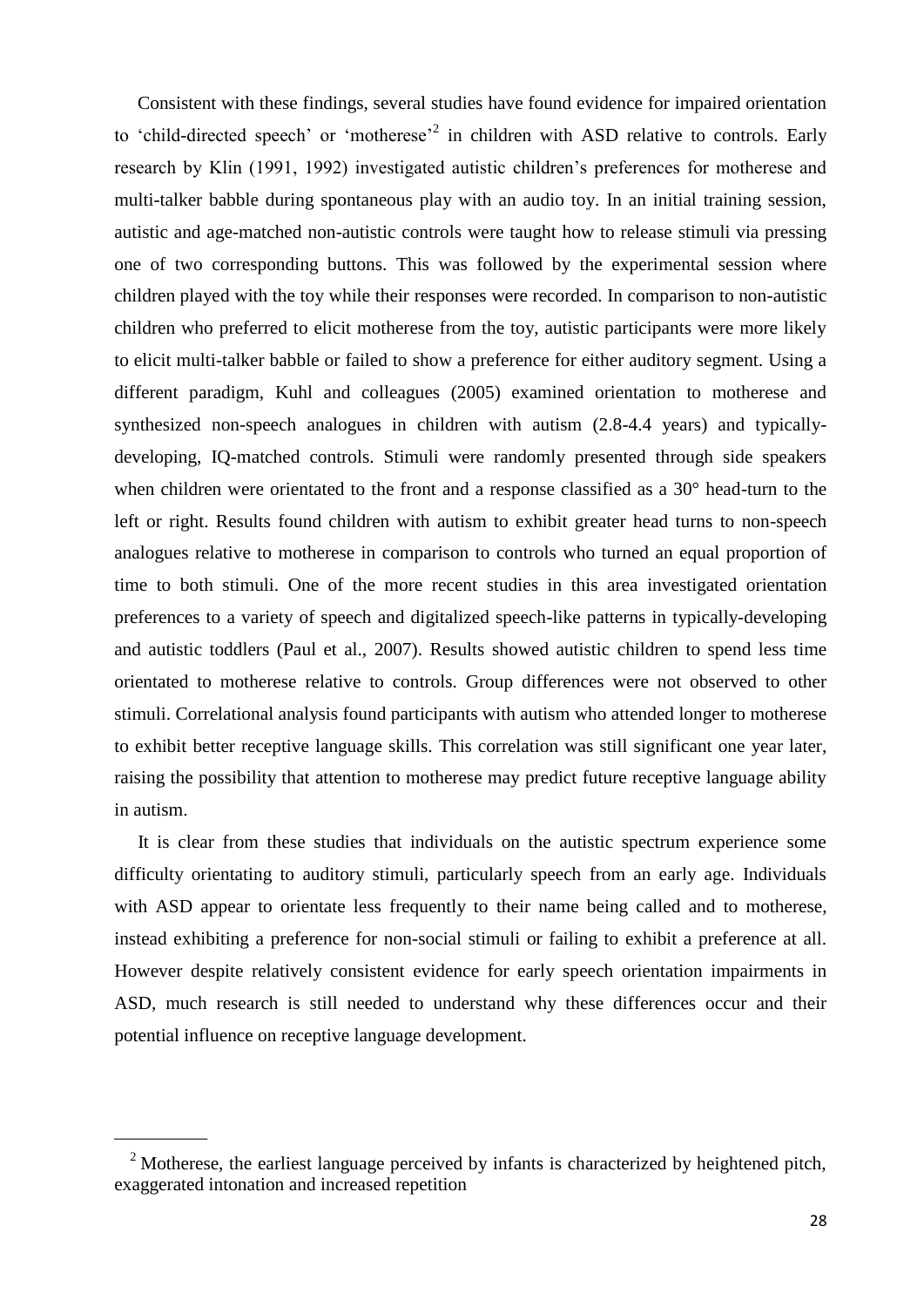### **5.2 Neural Correlates of Speech Perception**

 Much research has focused on the electrophysiological correlates of speech processing in ASD. Experiments range from examination of early CAEP components such as the P1, N2 and MMN responses to speech to later evoked potentials such as the N400. Investigations into early evoked CAEPs have mostly been conducted using passive listening paradigms. For example, several researchers have identified smaller P1 amplitudes to speech stimuli over frontal-central electrodes in autistic relative to typically-developing children (Čeponiené et al., 2003; Lepistö et al., 2005; Whitehouse & Bishop, 2008). Other studies have observed smaller P1 and/or N2 amplitudes to speech syllables in children with AS (Jansson-Verkasalo et al., 2003, 2005). Most of these research groups also observed smaller P1 and/or N2 amplitudes to simple and complex tones in both autistic and AS subjects, suggesting that these differences were not restricted to speech stimuli but to auditory stimuli in general. This finding is consistent with past studies which have observed early CAEP and MEG evidence for impaired and/or delayed processing of non-speech stimuli in children with ASD relative to typically-developing controls (Bruneau et al., 1999; 2003; Oram-Cardy et al., 2005; Roberts et al., 2010).

 Recent research has found auditory training to influence early CAEP responses in ASD. Russo and colleagues (2010) examined early CAEP responses in children with autism ( $n = 5$ ) to the speech syllable /da/ before and after 5-10 weeks training with the commercially available auditory training software package, Fast ForWord Language (FFW; Scientific Learning Corp). Results found autistic subjects to exhibit shorter P1 latencies following training relative to untrained autistic controls ( $n = 6$ ). Moreover, four subjects in the training group exhibited additional neural changes at the level of the brainstem identified as shorter wave V ABR latencies to the syllables /da/ or /ya/. Although the small sample size employed by this research group prevents generalization of these findings to the ASD population in general, the results provide evidence for early auditory training-induced physiological changes in the cortex and brainstem of children on the autistic spectrum.

 Several studies have found MMN evidence suggestive of inferior processing of infrequent speech change in ASD. Most research in this area has used deviant syllables, vowels or consonants presented within the context of an oddball paradigm. Kuhl and colleagues (2005) found that as a group, very young children with autism  $(2.8-4.4 \text{ years}, n = 29)$  failed to elicit an MMN response to infrequent speech syllable changes relative to age-matched, typicallydeveloping controls. Autistic subjects who failed to elicit an MMN response  $(n = 20)$  were also found to localize more to non-speech stimuli in a follow-up speech, non-speech-localization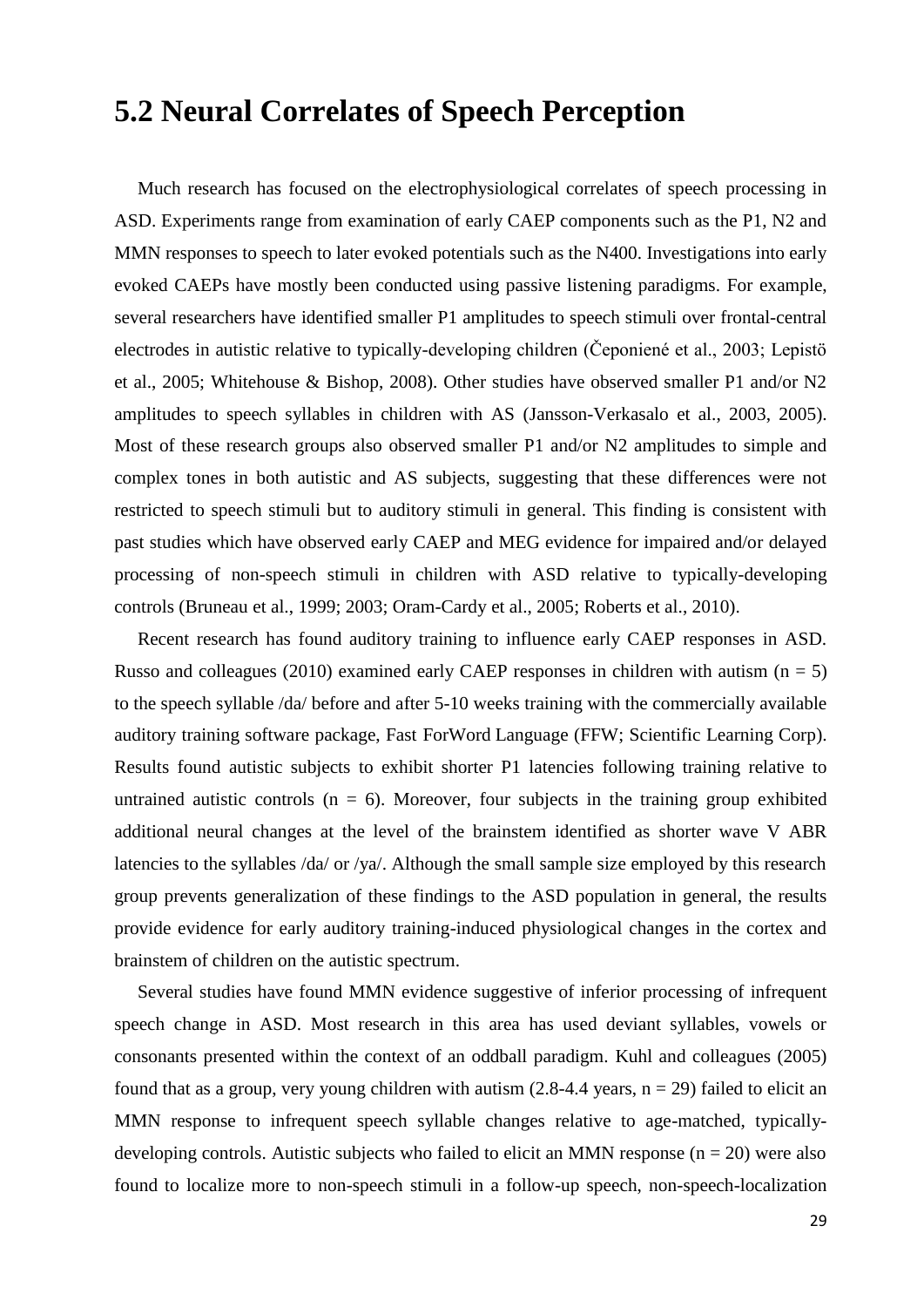task, exhibit greater severity of autistic symptoms (higher scores on the Autism Diagnostic Observation Schedule) and show more impairments on measures of expressive language and joint attention. Other studies have observed delayed MMN latencies to vowel or consonant change (Jansson-Verkasalo et al., 2003; Lepistö et al., 2006) in children with AS. Similar findings have been observed in past MEG experiments where children (Oram-Cardy et al., 2005) and adults (Kasai et al., 2005) with autism were found to elicit longer MMF latencies to infrequent vowel changes relative to age-matched, typically-developing controls.

 However, MMN evidence suggestive of inferior processing of speech change has not always been observed in ASD. For example, a number of studies have failed to observe MMN amplitude and/or latency differences between ASD and typically-developing children to deviant vowels and consonants (Lepistö et al., 2005, Kemner et al., 1995; Kujala et al., 2010). A potential reason for failure to obtain group MMN amplitude differences in these experiments may reflect the use of silent movies to distract attention from auditory stimuli, rather than movies played at low volume levels (i.e. as used by Kuhl et al., 2005). It is possible that attention was still directed to auditory stimuli when silent movies were used which thus may have enabled individuals with ASD to process auditory change better so that they still elicited typical MMN responses. Further research is needed to investigate this.

 Another well-researched CAEP component to speech in ASD is the P3a response which as described in section 2.2.3 likely reflects initial allocation of attention to novel, non-target stimuli. Several research groups have identified reduced P3a amplitudes to deviant or novel speech stimuli in children on the autistic spectrum relative to typically-developing, agematched controls. In the majority of these studies, subjects listened passively to infrequent and standard speech or non-speech stimuli presented in the context of an oddball paradigm. Čeponiené and colleagues (2003) failed to identify the P3a component to novel vowel changes in children with autism. This difference was not observed to novel tones where autistic and typically-developing children elicited P3a amplitudes of similar amplitude. Lepistö and colleagues (2006, 2007) observed smaller P3a amplitudes in children with AS to speech deviants relative to controls, but not to non-speech deviants in a passive oddball discrimination task. Smaller P3a amplitudes have also been observed to deviant speech stimuli in children with autism (Lepistö et al., 2005). Together these findings are suggestive of reduced ability to involuntarily switch attention to speech stimuli in autism.

 Recent findings however question whether individuals with ASD really do have difficulty switching attention to speech stimuli. In a passive listening task, Whitehouse and Bishop (2008) found larger P3a amplitudes in children with autism to infrequent novel speech stimuli presented amongst trains of non-speech standards relative to typically-developing controls.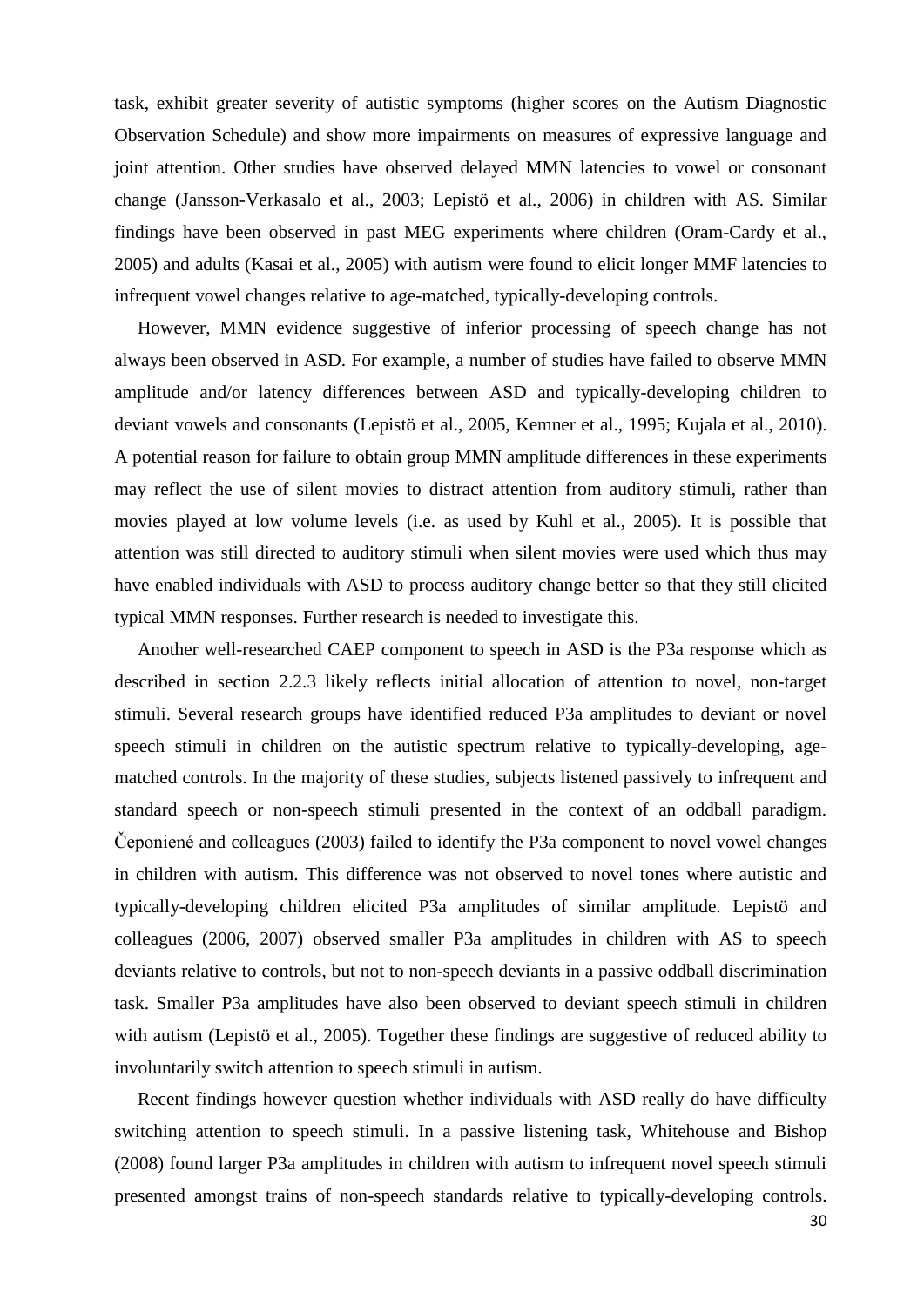However, this pattern was reversed when frequent speech standards were interspersed by infrequent non-speech stimuli, with smaller P3a amplitudes elicited in children with autism. It was suggested that the use of repetitive trains of speech standards may have resulted in reduced overall interest to stimuli in autistic children, consequently resulting in reduced P3a amplitudes to non-speech deviants. These differences were not present when subjects were required to attend to stimuli, thus providing further support for this explanation.

 Atypical CAEP responses to speech in ASD are also observed for later components such as the P3b and N400. Most studies that investigated the P3b response presented speech or nonspeech stimuli in the context of an oddball paradigm, where subjects were required to respond to infrequent stimulus change. Smaller P3b amplitudes have typically been observed in autistic subjects to infrequent speech targets embedded within trains of speech stimuli relative to agedmatched, typically developing controls. For example, Courchesne and colleagues (1984, 1985) observed smaller P3b amplitudes to the word ‗you' over parietal electrodes in teenagers and young adults with autism. Dawson and colleagues (1988) identified smaller P3b amplitudes at vertex (Cz) and over left central-parietal electrodes in children with autism to the infrequent phoneme ‗da' presented between trains of click stimuli. Furthermore, Kemner and colleagues (1995) discovered smaller P3b amplitudes to infrequent phoneme changes in children with autism relative to aged-matched typically-developing controls, children with attention-deficit hyperactivity disorder and dyslexics.

 Passive listening paradigms have typically been used to examine the N400 response to speech and non-speech stimuli in ASD. The majority of these studies observed smaller N400 amplitudes to speech stimuli in children with autism and AS over frontal-central electrodes relative to age-matched controls (Kujala et al., 2010; Lepistö et al., 2005, 2006). Group differences were not observed to non-speech tonal stimuli. Whitehouse & Bishop (2008) replicated these findings in a passive listening paradigm, however failed to observe group differences to speech when participants were instructed to listen for stimulus change.

 Other techniques that have been used to investigate speech processing in ASD include fMRI and PET. Functional MRI research has identified differential activation of the superior temporal sulcus (STS) to vocal and non-vocal stimuli between adults with autism and typically-developing controls (Gervais et al., 2004). In this study, adult controls  $(n = 5)$ exhibited enhanced bilateral STS activation to vocal relative to non-vocal environmental auditory stimuli compared to autistic adults  $(n = 5)$  who exhibited similar levels of STS activation to both stimulus types (Gervais et al., 2004). Furthermore, relative to controls, autistic subjects exhibited decreased STS activation to vocal stimuli and recalled a smaller proportion of these sounds in a recall task conducted immediately after scanning. It was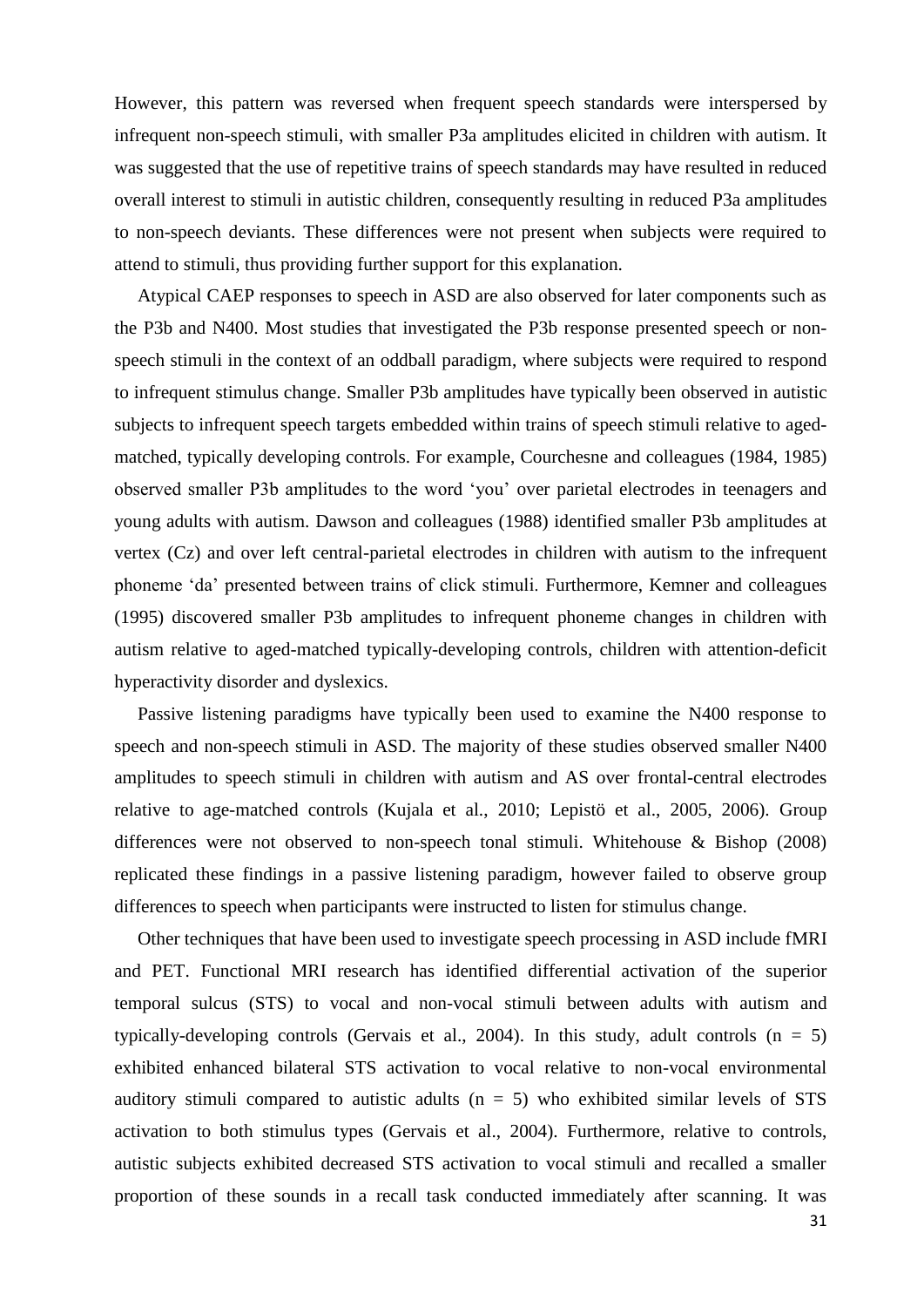concluded that adults with autism were less proficient than typically-developing subjects at processing vocal stimuli, although the small sample size in this study makes it difficult to generalize these results to a larger population.

 Using PET, Boddaert and colleagues (2003, 2004) observed evidence for atypical processing of complex syntactic speech-like sounds in adults and children with autism. These studies employed passive listening paradigms with scans from children recorded during sleep. Results from the child study found mentally-retarded children with autism to exhibit reduced activation of left hemispheric frontal-temporal language regions relative to controls with mental retardation. In the adult study both autistic and typically-developing controls exhibited activation of the superior temporal cortex bilaterally; however activity in this region was significantly stronger in the left hemisphere for controls and in the right hemisphere for individuals with autism.

 In summary, these studies provide evidence for atypical processing of speech in ASD at the neurophysiological and neuroanatomical levels. Electrophysiological research has tended to observe smaller and/or delayed CAEP components to speech in ASD, suggestive of impaired and/or slower processing of verbal information. Imaging research has identified reduced activation of brain regions to speech in individuals on the autistic spectrum relative to typically-developing controls. Together, these findings are consistent with behavioural evidence for impaired orientation and attention to speech stimuli in ASD. However, despite the substantial body of research in this field, the neural basis of speech processing in ASD is still far from being completely understood. Future research is needed to further explore the neuroanatomical and neurophysiological correlates of speech processing in ASD and how these differences relate to behavioural findings.

### **5.3 Linguistic Elements of Speech**

#### **5.3.1 Prosody**

 In linguistics, prosody is defined by the suprasegmental features of speech which include variations in pitch/fundamental frequency, intonation, stress, rate, rhythm, duration, pausing and loudness. Combinations of these features function to enhance comprehension, thus facilitating communication. Prosody is used to convey meaning at several different levels (Crystal, 1986; Panagos & Prelock, 1997). For example, grammatical prosody refers to the use of suprasegmental cues such as *pitch contour* to indicate differences between questions and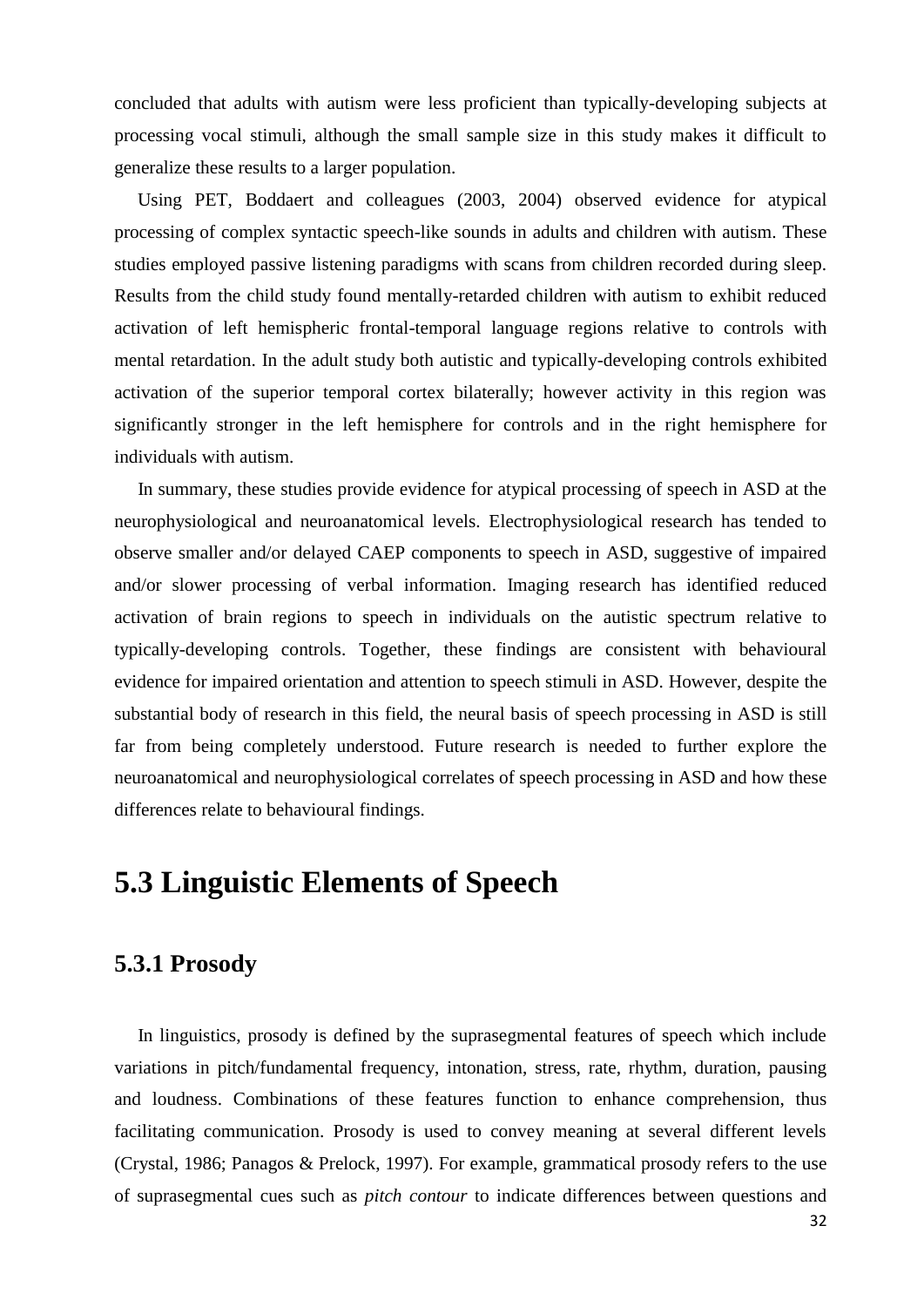statements or *contrastive word stress* to denote a noun from a verb (i.e. *pre*'sent versus pre*sent*'). Pragmatic prosody is used to facilitate communication of intention and draw attention to important aspects of an utterance (i.e. via word stress). Finally, affective prosody serves to communicate functions such as emotional state or changes in register appropriate for different social situations (see Shriberg et al., 2001 for a review).

 Observational reports of abnormal prosodic expression in individuals with autism and AS have been described since the delineation of these disorders. Descriptions include 'robotic' or exaggerated intonation, abnormal use of stress and unusual vocal quality or use of an inappropriate accent (Asperger, 1944; Attwood, 1998; Kanner 1943). These reports are supported by studies which have analyzed expressive prosody in ASD using standardized assessment instruments such as *The Prosody-Voice Screening Profile* (PVSP; Shriberg et al., 1990; Shriberg et al., 2001). Although atypical prosodic expression is not characteristic of all individuals with ASD (see McCann & Peppé, 2003 for a review), those who possess this symptom are more likely to have problems with social interaction and acceptance by their peers.

 In comparison to expressive prosody, much less is known about the reception of prosodic information in ASD. Literature has focused predominantly on perception of affective prosody using a variety of emotional expressions (Chevallier et al., 2010; Golan et al., 2006; 2007; Grossman et al., 2010; Heikkinen et al., 2010; Järvinen-Pasley et al., 2008; Jones et al., 2011; Kleiman et al., 2001; Lindner et al., 2006; Mazensk & Oswald, 2007; O'Connor et al., 2007; Peppé et al., 2007; Rutherford et al., 2002). Experimental procedures have typically required participants to match emotionally expressive sentences to descriptor words in a forced or multichoice response task and have used semantically neutral sentences so that responses were not influenced by linguistic cues. Several of these studies found evidence for impaired processing of complex voice expressions (i.e. embarrassment, pride) which require an understanding of mental state in children, adolescents and adults on the autistic spectrum relative to agematched, typically-developing controls (Golan et al., 2006; 2007; Kleinman et al., 2001; Rutherford et al., 2002). Other studies have observed lower accuracy scores in children with ASD during identification of like and dislike portrayed through the voice at the single word level (Järvinen-Pasley et al., 2008c; Peppé et al., 2007). A recent study found processing of affective prosody from sentences in adolescents with autism and AS to be impaired when attention was directed to a highly demanding secondary task (Chevallier et al., 2010). It was suggested that processing of affective prosody is impaired in ASD under conditions of enhanced cognitive load and that this impairment is unlikely to result from more general deficit in mental state attribution or 'theory of mind'.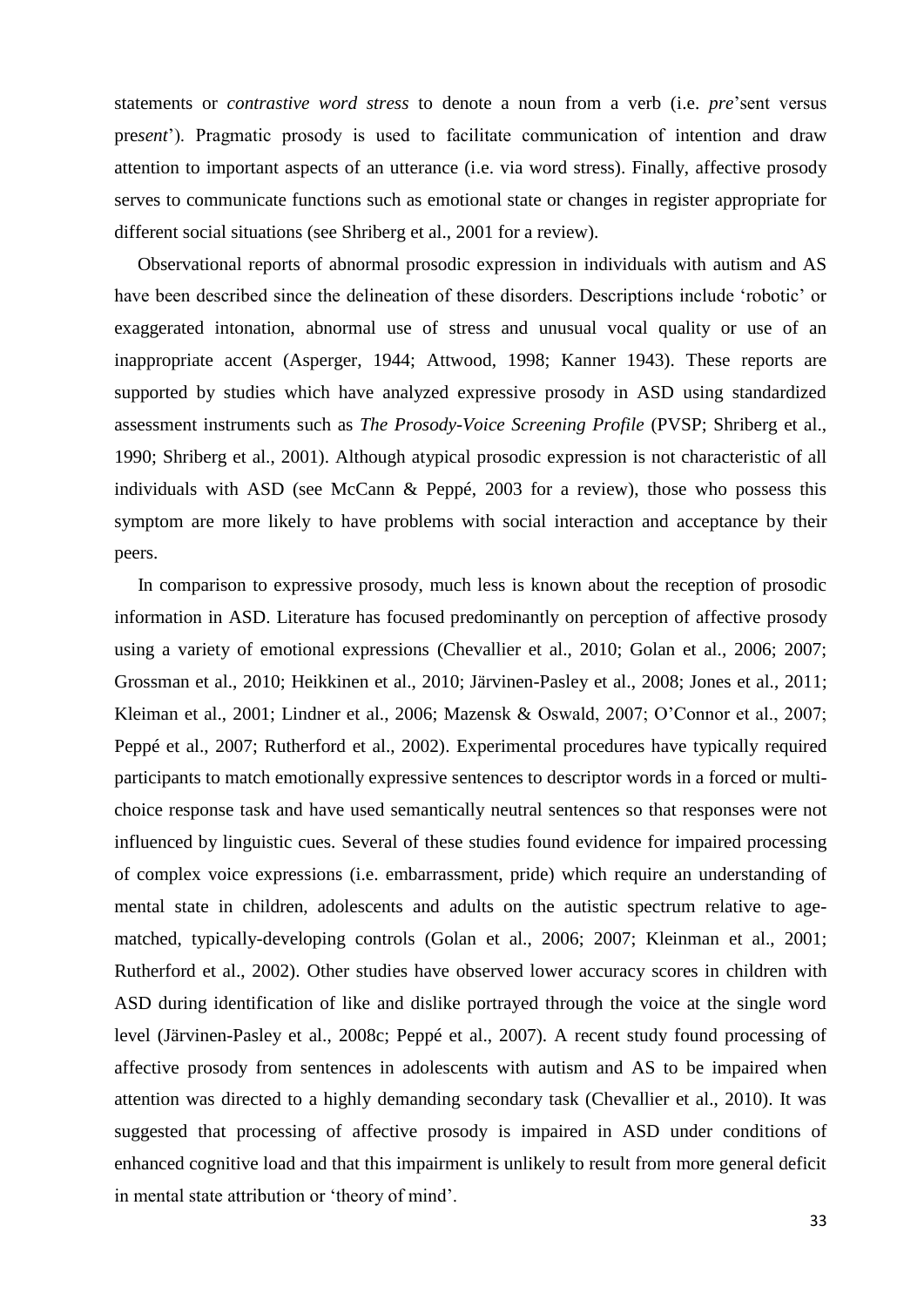Experimental support for impaired processing of basic voice expressions<sup>3</sup> in ASD is less consistent. A few studies have found evidence for impaired processing of basic voice expressions in children (Lindner & Rosen, 2006; Mazensk & Oswald, 2007) and adults (Philip et al., 2010) with ASD relative to typically-developing controls, however these differences are somewhat limited due to the relatively small sample sizes used  $(n \leq 23)$ . Moreover, although several research groups have found individuals with ASD to have difficulty matching basic vocal expressions to expressive faces, it is sometimes uncertain whether these findings are reflective of impaired prosody perception or due to impaired integration of audiovisual stimuli (Hall et al., 2001; Hobson et al., 1988). A more comprehensive study by Jones and colleagues (2011) failed to observe evidence for impaired processing of basic voice expressions and vocalizations (crying, laughing etc) in 99 adolescents with ASD relative to 57 controls matched for age and full-scale IQ. Similar findings have been observed in children and adults on the autistic spectrum (Grossman et al., 2010; Heikkinen et al., 2010; O'Connor et al., 2007).

 Less research has focused on perception of grammatical prosody in ASD. One research group found children with ASD were less likely to identify grammatical intonation at the ends of sentences, thus exhibiting a tendency to judge questions as statements relative to controls matched for age and verbal-IQ (Järvinen-Pasley et al., 2008c). Several research groups have found adolescents and children with ASD to be impaired at understanding the grammatical uses of contrastive word stress (Paul et al., 2005; Peppé et al., 2007). Other studies, however have failed to replicate this finding (Grossman et al., 2010; Järvinen-Pasley et al., 2008c). Similar discrepancies have been observed in studies that have investigated perception of phrasing in ASD where some research groups have found evidence for impaired performance (Diehl et al., 2008; Järvinen-Pasley et al., 2008c) while others have not (Paul et al., 2005; Peppé et al., 2007). These inconsistencies are most likely a combination of task differences across studies (Diehl et al., 2008) and inter-individual differences among the clinical groups studied (Järvinen-Pasley et al., 2008c).

 Perception of affective prosody in ASD has also been investigated at the neurophysiological level. Using a passive oddball paradigm, Korpilahti and colleagues (2007) investigated N1 and MMN responses to deviant angry voice stimuli embedded amongst neutral standards in children with AS. Relative to age-matched, typically-developing controls, children with AS exhibited significantly delayed N1 latencies to angry voices. Moreover N1 was

 $\overline{\phantom{a}}$  , where  $\overline{\phantom{a}}$ 

<sup>&</sup>lt;sup>3</sup> Darwin (1872) and later Ekman and Friesen (1975) have suggested the presence of six basic facial expressions (anger, fear, happy, sad, disgusted and surprise). These expressions appear to be recognized across all cultures and are thought to be genetically "hard-wired".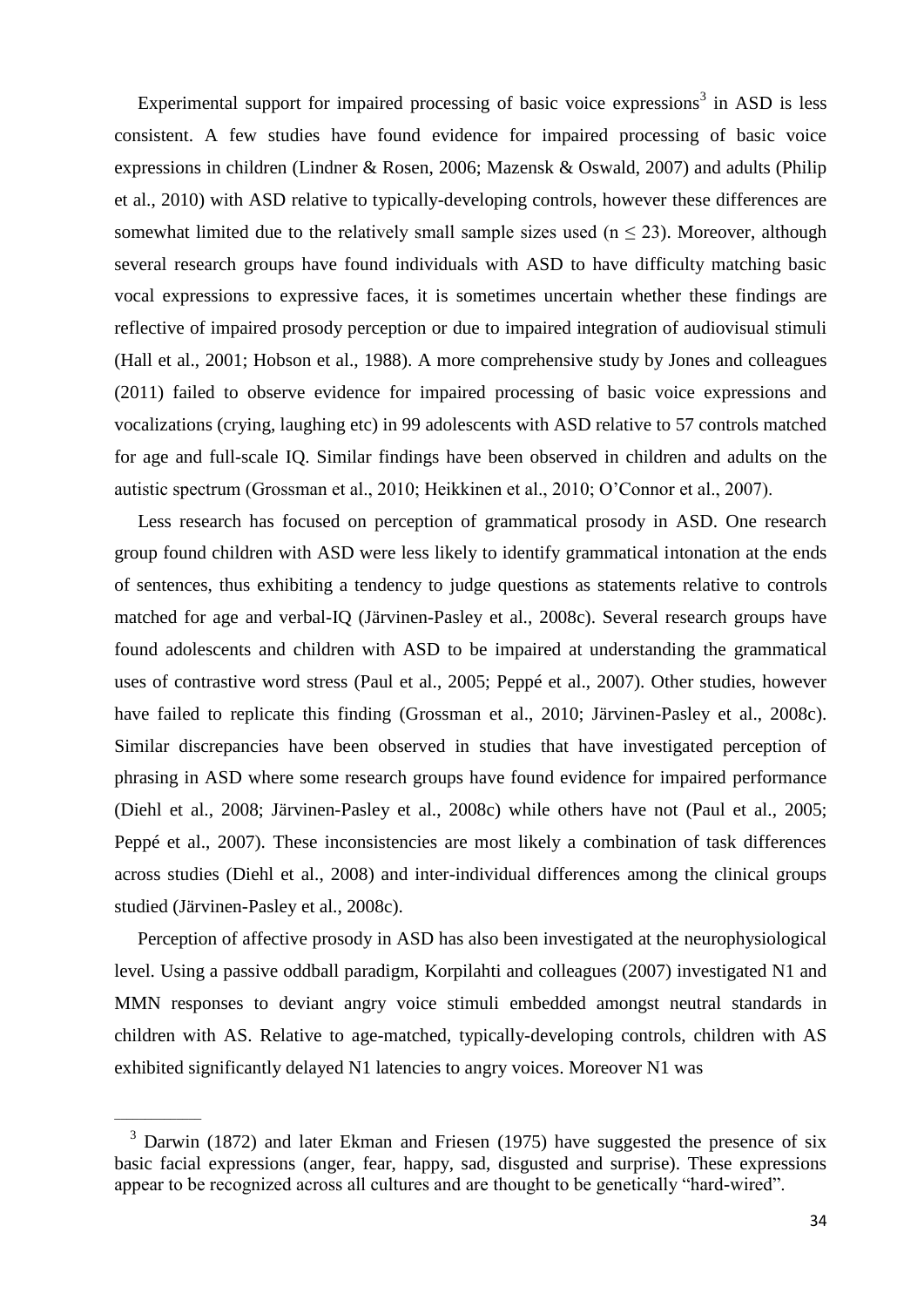morphologically less developed over right hemispheric parietal regions in AS subjects. MMN amplitudes to deviant stimuli also differed between groups within various time windows. Kujala and colleagues (2005) examined the MMN response to prosodic voice changes in adults with AS. Participants were required to identify the infrequently presented semantically neutral word "Saara", uttered using different emotional voices (deviants) from the same word spoken in a neutral tone (standards). Results found delayed MMN latencies to emotional deviants in adults with AS over frontal-central electrodes relative to typically-developing adult controls, especially in the right hemisphere. Furthermore, subjects with AS elicited smaller MMN amplitudes and exhibited scalp distribution differences to emotional deviants relative to controls, particularly over the right hemisphere.

 Several recent fMRI studies in individuals on the autistic spectrum have provided insight into brain regions implicated in prosody perception. In a unique experiment, Hesling and colleagues (2010) examined neural activation patterns in typically-developing and autistic adults to a connected speech stimulus that incorporated various prosodic features such as intonation, rhythm and affect. Relative to typically-developing controls, autistic subjects showed atypical activation patterns in frontal and parietal regions (Hesling et al., 2010). Another fMRI study investigated the neural basis of processing prosodic cues pertaining to irony in ASD and typically-developing control children (Wang et al., 2006). Participants listened to short verbal descriptions and were required to decide whether speakers were sincere or ironic/insincere. Verbal descriptions included prosodic cues, contextual cues regarding event outcome or the conjoint presentation of prosodic and contextual information. Relative to controls, subjects with ASD exhibited stronger activation in bilateral temporal regions to prosodic stimuli and in bilateral inferior frontal regions when both contextual and prosodic cues were present. Regression analyses found activation of the right temporal pole in subjects with ASD to correlate with enhanced social and communication skills on various measures of social and communicative functioning. Higher verbal IQ scores in ASD were correlated with increased activity in right inferior frontal and bilateral temporal regions. It was suggested that enhanced activation of right hemisphere frontal-temporal regions in ASD may serve as a compensatory strategy to facilitate processing of prosodic and contextual information pertaining to irony.

 The studies described in this subsection provide evidence for impaired and/or atypical processing of prosody in ASD, particularly at the affective level. Behavioural research suggests individuals with ASD have difficulty processing complex voice expressions. Neurophysiological studies have identified early CAEP evidence for slower processing of

35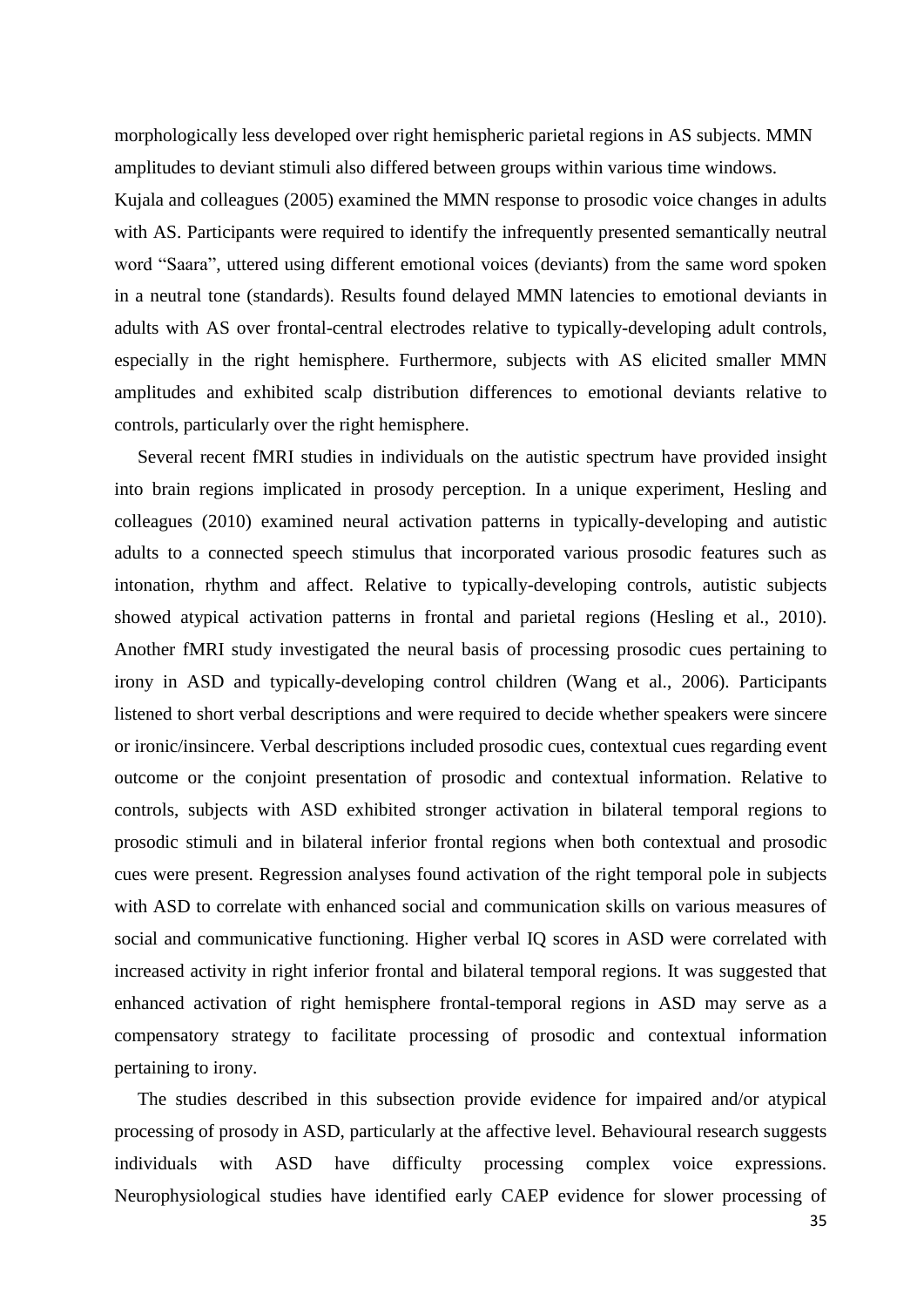affective prosody in adults and children on the autistic spectrum while fMRI research has observed identified atypical activation of brain regions implicated in prosody perception. Further research is desperately needed to understand perception of grammatical and pragmatic prosody in ASD and provide a more comprehensive account of the neural correlates of prosody perception in this population.

#### **5.3.2 Processing of Meaning: Semantics**

 The ability to accurately process and interpret linguistic information is imperative for effective social interaction and communication. Research has shown individuals on the autistic spectrum to have difficulty processing linguistic information for meaning, especially nonliteral language such as metaphors and indirect requests (Attwood, 1998; Vermeulen, 2001). Impairments have been observed during comprehension of spoken language in a variety of paradigms. For example, past research has found children with autism to have difficulty using semantic information to facilitate encoding and later recall of verbal material (Bowler et al., 1997; Tager-Flusberg, 1985; Tager-Flusberg & Anderson, 1991). Other research groups have discovered autistic subjects to rely more on syntactic cues such as word order to understand connected speech in comparison to typically-developing individuals who are more attentive to semantic information (Paul et al., 1988; see Tager-Flusberg, 1981 for a review). Moreover, adults with autism have difficulty comprehending indirect verbal requests presented in the context of an unstructured conversation (Paul & Cohen, 1985).

 Similar findings are observed during comprehension of written language. For example, several studies have found reading comprehension performance in ASD to be impaired relative to age-level norms and in comparison to general word decoding ability (Goldstein et al., 1994; Patti & Lupinetti, 1993). Other studies have found individuals with ASD are impaired at drawing inferences from a series of written statements when the gist of the subject matter has not been explicitly stated (Losh & Capps, 2003; Norbury & Bishop, 2002).

 Electrophysiological research in this area has focused on the N400 response to auditory information. As described in section 2.2.4, the N400 is thought to reflect a more 'global' index of language processing. Dunn and colleagues (1999) investigated the ability of 7.5 - 10.5 year old autistic and typically-developing children to identify words belonging to a particular semantic category from non-target words not specific for any category. Subjects listened to words through headphones and were required to lift their finger each time a target word was presented. Behavioural results showed autistic subjects were slower to respond to targets in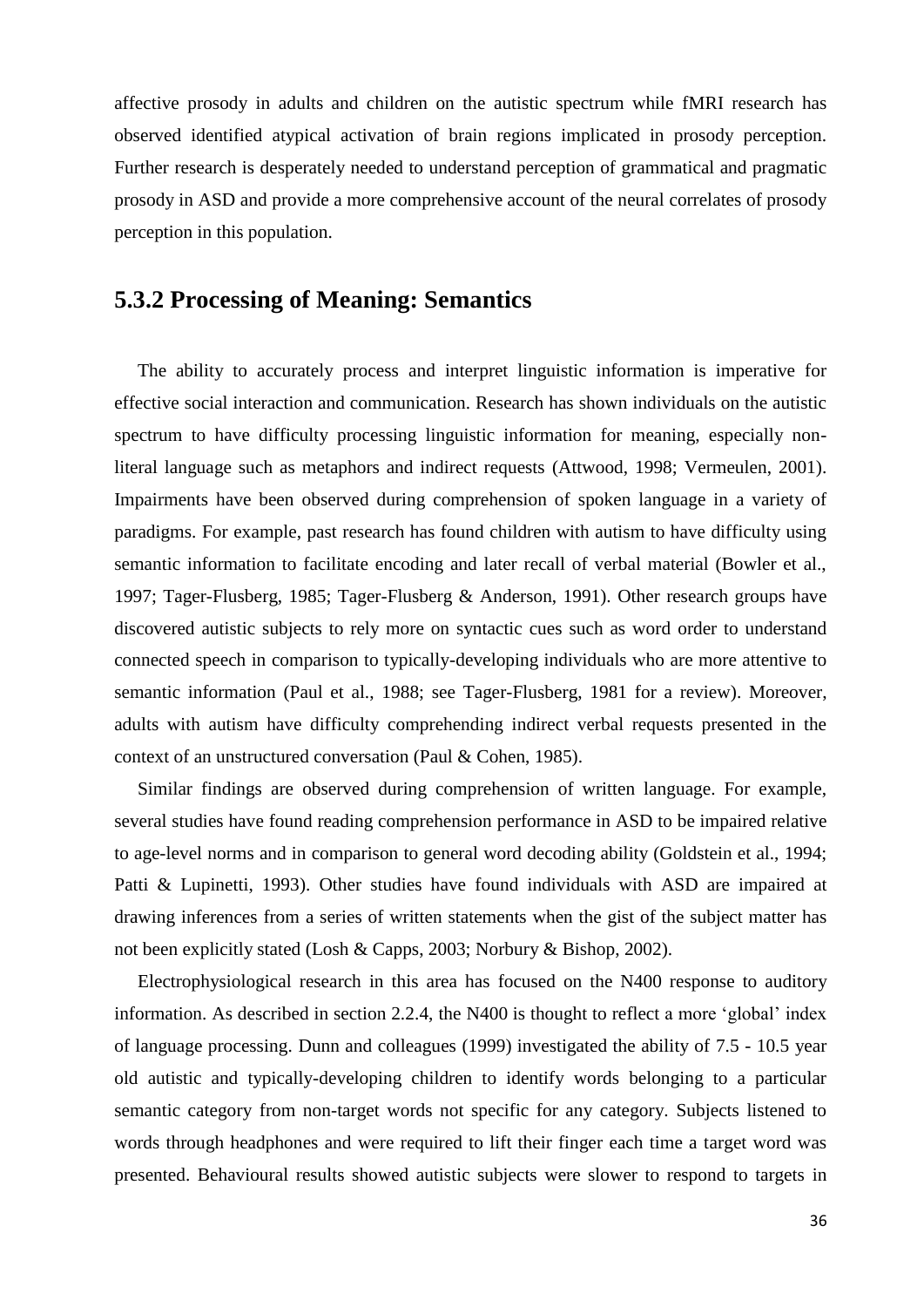comparison to controls. Examination of the N400 component revealed significantly larger amplitudes to non-target relative to target words in controls but not in autistic subjects where similar N400 amplitudes were elicited to both stimulus types. Interestingly, autistic subjects exhibited delayed N1c and P2 latencies to all stimuli and smaller P3b amplitudes to targets relative to controls. Therefore, impaired processing of the early rudimentary aspects of word stimuli may have precipitated higher level categorical processing differences in autistic subjects and controls as reflected in the N400.

 Using the same experimental procedure, Dunn and Bates (2005) observed similar N400 differences between 18 typically-developing and 18 autistic children. In comparison to their previous study, however, behavioural performance did not differ between groups. More detailed investigation of the autistic group revealed that relative to age-matched controls, younger subjects (8-9 years) elicited larger N400 amplitudes to both non-target and target words, while older autistic subjects (10-11 years) elicited smaller amplitudes. These findings suggest developmental differences in semantic classification in autism, with younger children processing words as though they are detached from context and older children processing words as if they were to be expected, possibly due to increased experience with language.

 A recent study examined the N400 response recorded during integration of semantic information from sound and pictures in children with autism and typically-developing controls (McCleery et al., 2010). Participants passively viewed pictures while simultaneously listening to nouns or environmental sounds which either matched or were inconsistent with the picture. For nouns, control subjects elicited larger N400 amplitudes to matching relative to incongruent stimuli. In contrast, similar N400 amplitudes were elicited to matching and incongruent nouns in the autism group. These differences were not observed for environmental sounds where similar N400 amplitudes were observed for both conditions. The group N400 effect was significant for nouns but not for environmental stimuli. Interestingly, performance did not differ significantly between groups in an active-forced choice discrimination version of this task.

 Another study investigated the N400 response to semantically incongruent and congruent sentences in adults with autism and typically-developing, age-matched controls (Fishman et al., 2010). Participants were required to listen to sentences where the final word was either semantically congruent or incongruent with the overall meaning of the sentence. Results found both groups to elicit larger N400 amplitudes to incongruent relative to congruent sentences; however relative to controls, this difference was smaller in adults with autism. It was suggested that this may reflect an impaired ability to integrate the final word of each sentence into a broader semantic context. This explanation was supported by behavioural results where autistic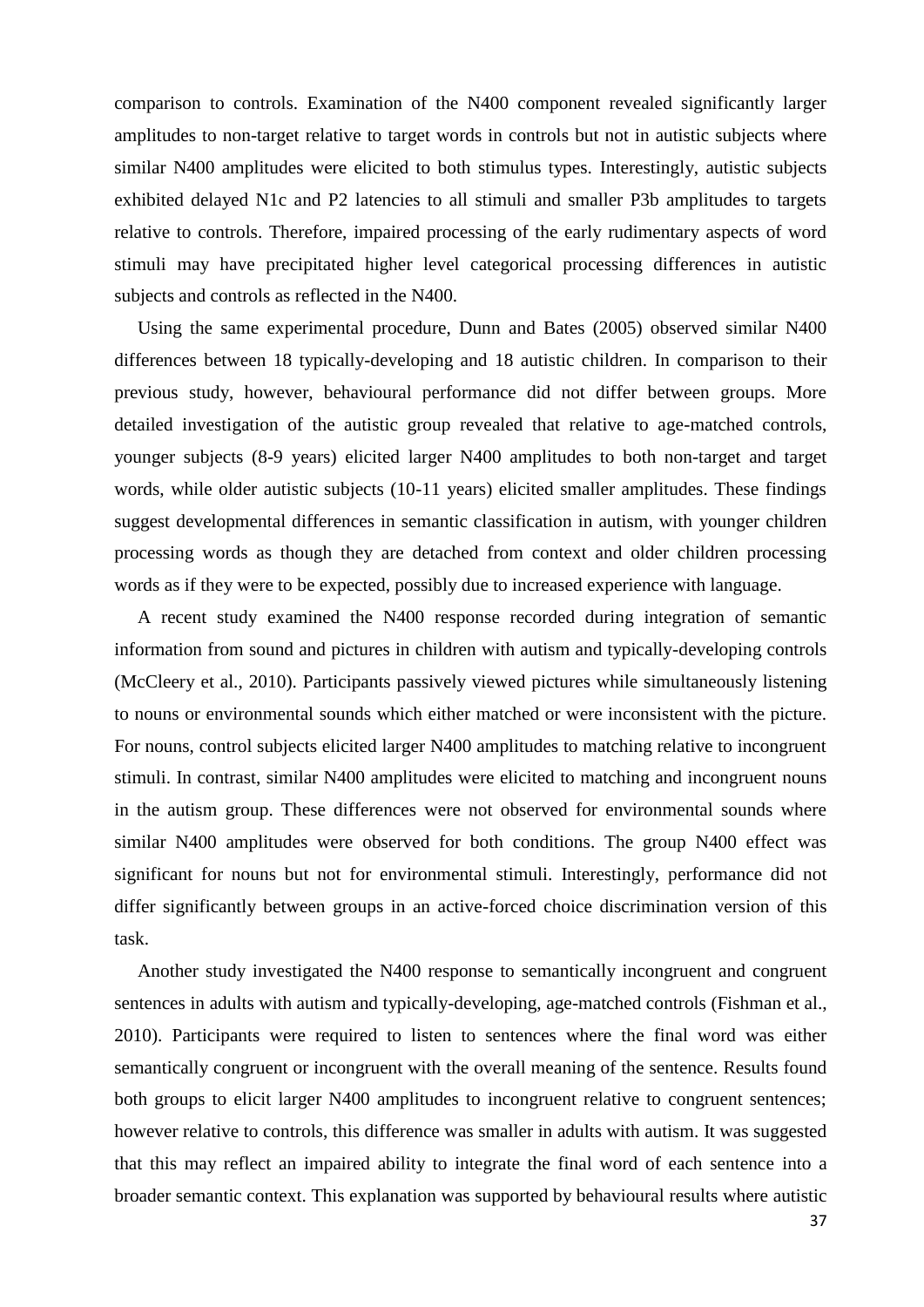subjects were less accurate at identifying semantically congruent from incongruent sentences (Fishman et al., 2010).

 Functional MRI research in this field has enabled researchers to gain some insight into brain regions implicated in processing verbal semantic information in ASD. Most these studies have observed hemispheric differences, with individuals on the autistic spectrum typically exhibiting greater activation of right hemispheric language regions and/or reduced activity in left hemispheric language areas relative to typically-developing controls. For example, using a contextual processing task Tesink and colleagues (2011) identified significantly reduced activation of the left inferior frontal gyrus to sentences containing general knowledge anomalies in adults with ASD relative to controls. This finding was suggested to reflect impaired integration of conflicting contextual information with general knowledge in ASD possibly as a result of impaired mental flexibility. Anderson and colleagues (2010) observed reduced activation of the left posterior insula in autistic relative to typically-developing adults in a semantic processing task where subjects were required to think of words described by different phrases. In addition activation of an area located in the right posterior middle temporal gyrus was enhanced in adults with autism. Between group differences were not identified in a separate visual semantic processing task, showing that these differences were most likely specific to auditory function. Using PET Müller and colleagues (1999) found adults with autism to exhibit reduced activation of the left middle temporal gyrus and increased activity in right temporal regions to sentence stimuli relative to controls in a passive listening task. In a unique fMRI study Redcay and Courchesne (2008) examined semantic processing in autistic and typically-developing toddlers exposed to recorded passages read from an ageappropriate book while sleeping. In comparison to controls, toddlers with autism exhibited greater recruitment of right frontal-temporal regions and reduced activation of left frontaltemporal areas. Moreover, activation of right frontal-temporal regions in autistic subjects was positively correlated with increased receptive language ability and decreased severity of autism. These findings suggest aberrant development of left hemispheric language regions in autism and a propensity to utilize compensatory right hemispheric language functions in the early years of life.

 Other studies have investigated underlying brain regions implicated in the analysis of pragmatic information. An understanding of pragmatics – the ability to recognize appropriate use of language in different social situations is imperative for successful social interaction. In an fMRI study, Tesink et al (2009) compared processing of pragmatic information in highfunctioning adults with autism relative to typically-developing controls. Participants were instructed to attend to sentences spoken in voices that were either congruent or incongruent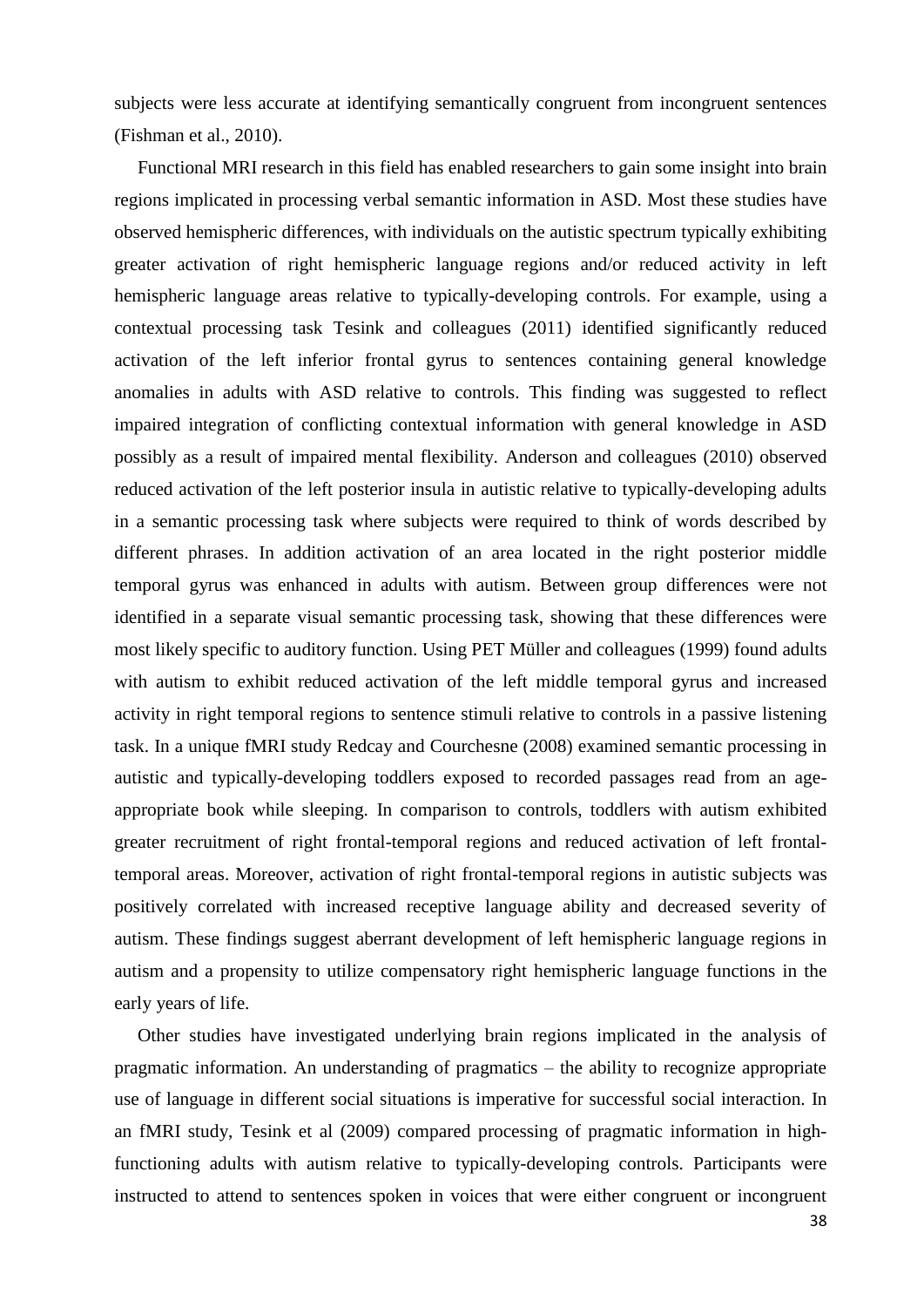with semantic context. For example, the sentence "I want my dolly" spoken by a young child was classified as congruent with the language genre for this age group while the same sentence spoken by an adult was categorized as incongruent. Results found adults with autism to exhibit stronger activation to incongruent relative to congruent sentences in both left and right inferior frontal gyri. This difference was only observed in the left inferior frontal gyrus of control subjects. In addition, activation to incongruent relative to congruent stimuli was stronger in the medial region of the middle and superior frontal gyri of control subjects and in the right medial ventral prefrontal cortex of autistic subjects. Between group differences were not observed at the behavioural level where both groups were equally proficient at identifying incongruent stimuli. Further investigation by this research group used fMRI to examine auditory processing of pragmatic information in high-functioning teenagers with autism and age-matched controls (Groen et al., 2010). Similar to their previous study, assessment of pragmatic ability required participants to listen to sentences spoken in voices congruent or incongruent with semantic context. Relative to controls, individuals with autism exhibited reduced activation in left inferior frontal regions. Between group differences were not observed in right inferior frontal regions for this task or bilaterally in either the general and semantic knowledge tasks. Reduced activation to pragmatic information could not be attributed to behavioural performance given that both groups obtained similar performance on a separate measure of general pragmatic ability. It was thus suggested that reduced activation of frontal regions in ASD subjects to pragmatic information was more likely to reflect a processing difference rather than an impairment per se.

 Together these findings provide behavioural, electrophysiological and imaging evidence for atypical processing of semantic information from spoken language in ASD. Electrophysiological research has tended to observe smaller N400 amplitudes in autistic subjects during processing of semantic information. Imaging studies have typically found individuals with ASD to exhibit reduced activation of left frontal-temporal regions to auditory information which may or may not be coupled with enhanced activation of various right hemispheric language regions. These findings are consistent with behavioural evidence for atypical processing of semantic information. Further research is needed to investigate how these differences relate to cognitive accounts of autism in order to obtain a more comprehensive understanding of semantic processing in individuals on the autistic spectrum.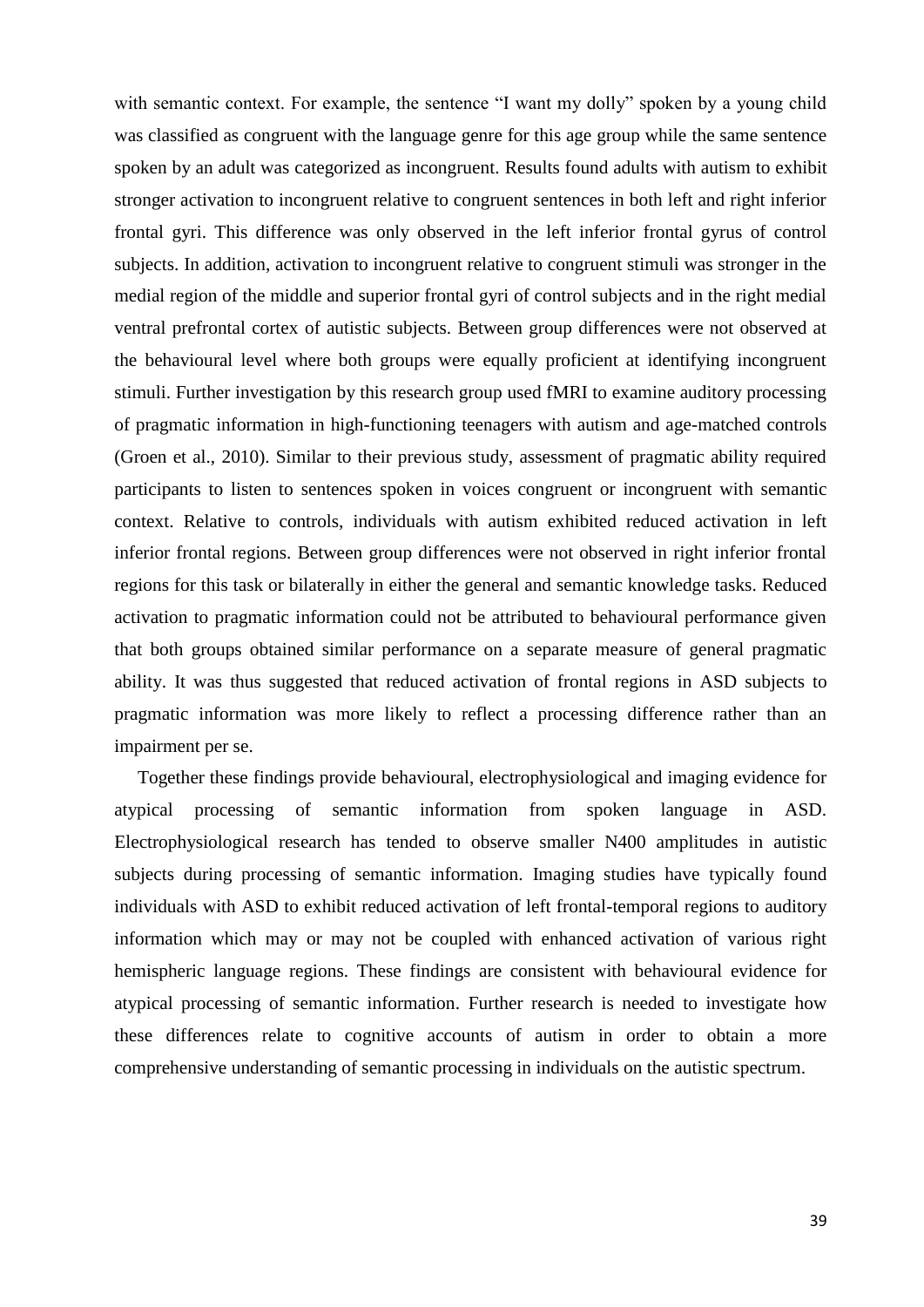## **6. Processing Auditory Information in Background Noise**

 The ability to extract meaning from a target speaker amidst a background of competing speakers and/or environmental noise is known as auditory stream segregation. This process is dependent on discrimination of acoustic cues specific to the target speaker (i.e. pitch, timing, location) from extraneous auditory information and is modulated by top-down processes such as attention, language and working memory (see Anderson & Kraus, 2010 for a review). The more similar the temporal and spectral properties of background noise are to the target sound stimulus the harder it is to distinguish between the two, which explains why the human voice is a better masker of speech than is pink or white noise (Moore, 2007).

 Extraction of target speech from multiple auditory streams is further facilitated by the ability to take advantage of spectral and temporal 'dips' in the competing noise. Spectral dips result from incomplete masking of target speech frequencies while temporal dips arise when the intensity level of background noise decreases (Peters et al., 1998). Signal-to-noise ratios increase substantially during this time, enabling listeners to perceive segments of the target speech more easily. Higher-order cognitive processes can then be used to help "fill in the gaps" to infer what has been said, thus facilitating comprehension (Alcántara et al., 2004; Peters et al., 1998).

 Surprisingly, despite reports in individuals on the autistic spectrum for impaired speech understanding in noisy environments (Alcántara et al., 2004; Birch, 2002; Grandin, 1995), relatively few research groups have examined the effect of background noise on auditory processing in this population. Behavioural studies have focused on the ability of individuals with ASD to utilize spectral-temporal dips and localize auditory stimuli in the presence of background noise. Alcántara and colleagues (2004) investigated perception of spoken sentences presented in the presence of background speech noise modified to contain spectral and/or temporal dips. Relative to typically-developing controls, adults with high-functioning autism obtained significantly higher speech reception thresholds<sup>4</sup> (SRTs) for speech noise containing temporal dips, indicative of reduced use of this information. This pattern was not apparent for speech noise containing spectral dips where similar SRTs were observed between groups. Similar findings were obtained by Groen and colleagues (2009). In this study

\_\_\_\_\_\_\_\_\_

<sup>&</sup>lt;sup>4</sup> Speech reception threshold (SRT) – the level at which 50 % of words are correctly identified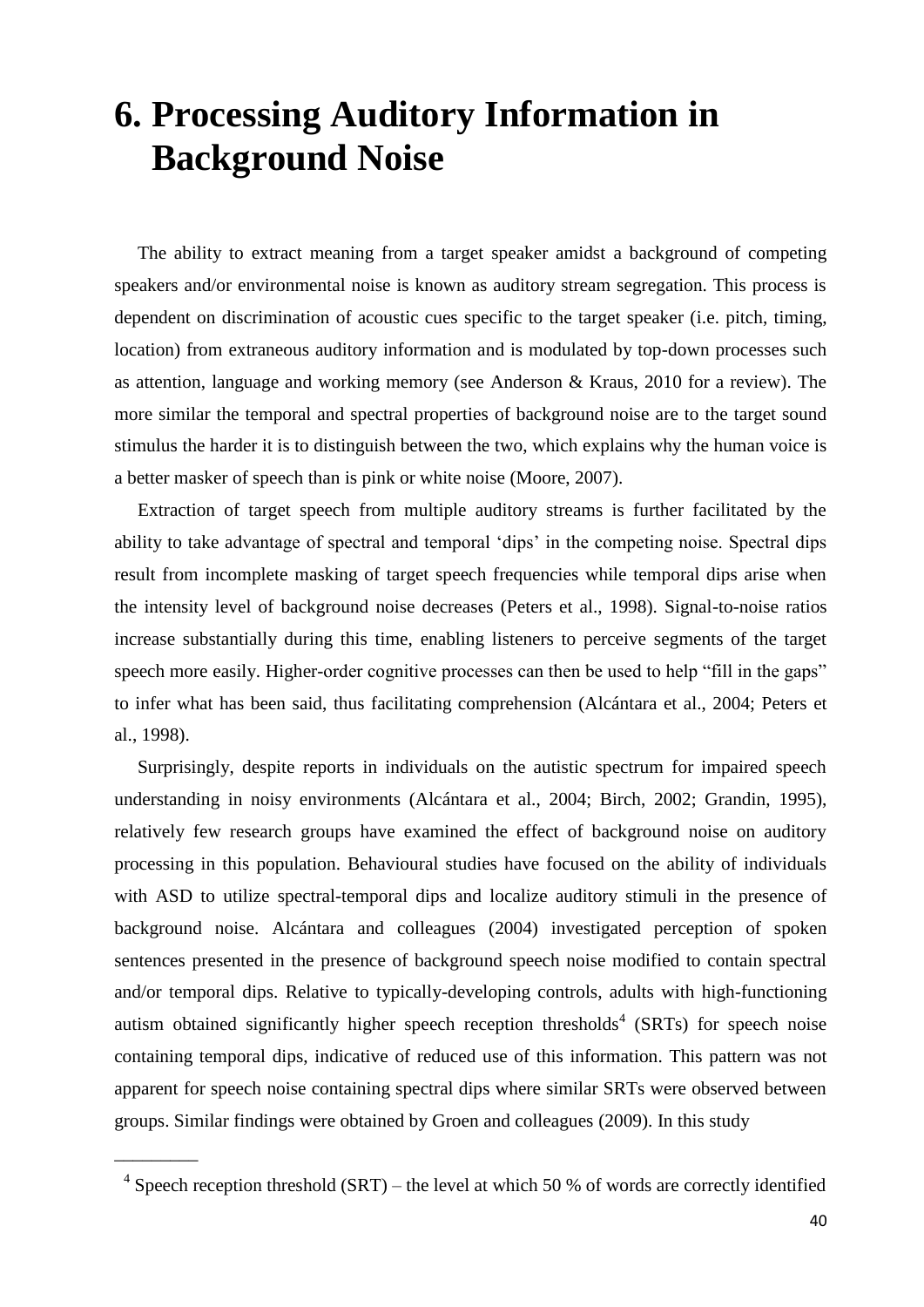high-functioning autistic and typically-developing children were required to identify two syllable words embedded in various types of non-speech noise. Results found both groups were more proficient at identifying words embedded in amplitude-modulated pink noise containing temporal dips relative to continuous pink noise without dips. This gain in performance however, was significantly less in children with autism relative to controls, thus providing further evidence for reduced utilization of temporal dips in ASD (Groen et al., 2009).

 Teder-Sälejärvi and colleagues (2005) investigated the capacity of adults with highfunctioning autism to localize non-speech sound stimuli in the presence of competing distracter signals presented at adjacent locations. Results found autistic participants were significantly slower and less accurate at identifying the direction of target signals in this paradigm relative to age-matched, typically developing controls. Evidence suggestive of difficulty discriminating targets from distracter stimuli in autistic subjects was also observed at the electrophysiological level, where smaller N1 amplitude differences were observed between target and competing distracter signals in similar on separate tasks of spatial localization and frequency adults with autism relative to controls. These impairments were most likely reflective of difficulties filtering out irrelevant auditory stimuli, given that performance between groups was discrimination in quiet. Further research is needed to determine if this impairment also exists for speech stimuli.

 Plaisted and colleagues (2003) suggested that difficulty processing auditory information in noisy environments in ASD may arise from atypical auditory function at the peripheral level. Using a masking paradigm, this group observed wider than normal auditory filters in eight normal-hearing adults with autism. It was suggested this may reflect reduced frequency selectivity at the level of the cochlea. Consequently, this would result in more noise passing through each filter, thus enhancing the susceptibility of target signals to masking from interfering sounds (Plaisted et al., 2003). Research is needed to determine whether the physiological and/or anatomical processes underlying this finding is similar to individuals with cochlear hearing loss who also have wider than normal auditory filters and difficulty listening to speech in noisy situations (Moore, 2007).

 Additional evidence for atypical and/or impaired processing of auditory information in noise has also been observed at the neurophysiological level. For example, several studies have observed atypical and/or asymmetrical contralateral suppression of transient evoked otoacoustic emissions to noise in ASD, suggestive of abnormal activation of medial olivocochlear efferents or MOCs (Collet et al., 1993; Khalfa et al., 2001). This abnormality may contribute to difficulties processing speech in noisy situations, consistent with the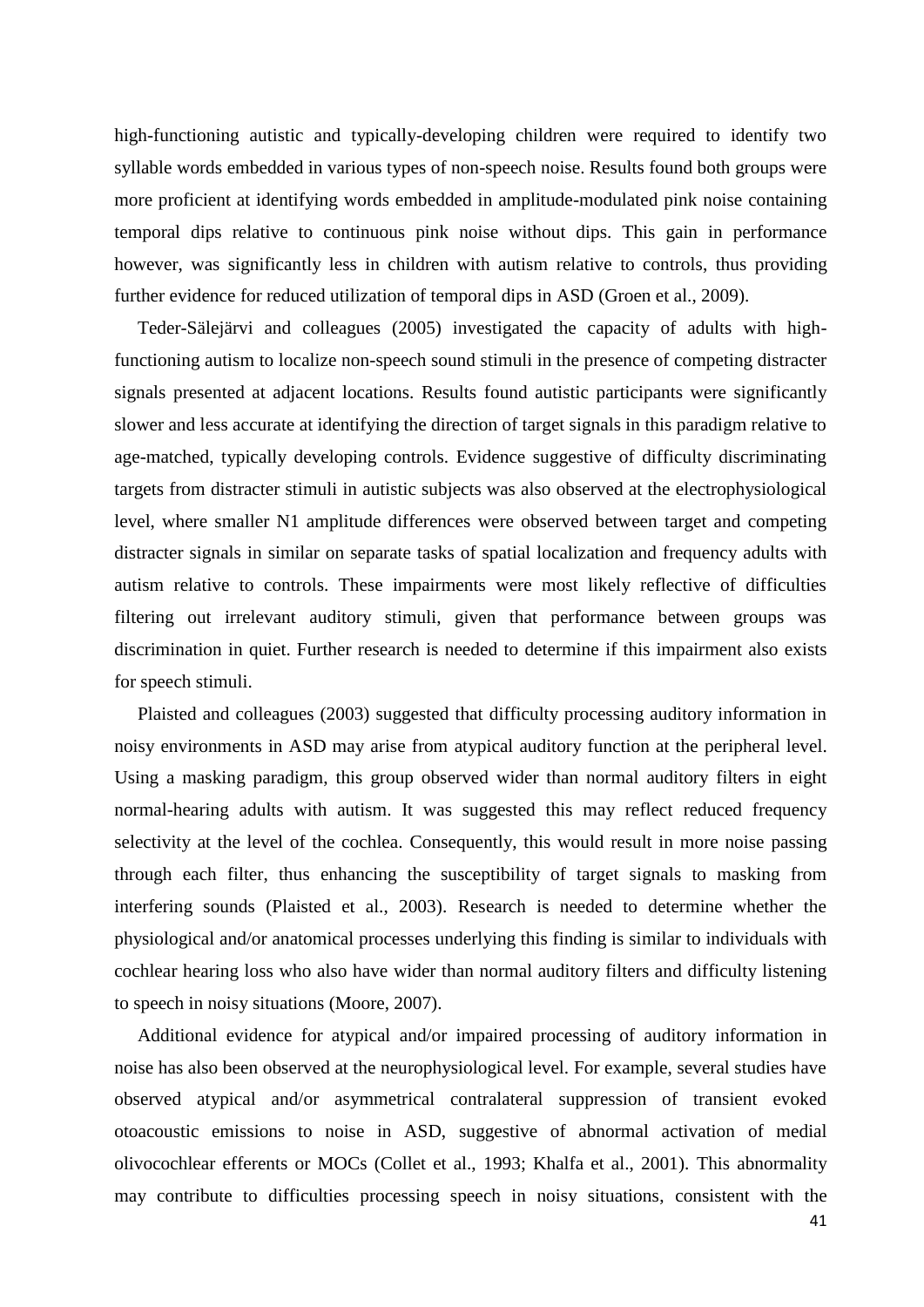potential role of MOCs in reducing background noise (see Guinan, 2006 for a review; Winslow & Sachs, 1987). Russo and colleagues (2009a) examined brainstem evoked responses to the syllable /da/ recorded from typically-developing and autistic children in quiet and background noise respectively. In quiet, autistic subjects exhibited delayed latency and prolonged duration of the onset response (waves V, A) and delayed latency of waves D and F of the FFR response relative to controls. Analyses of brainstem evoked responses to speech in noise were restricted to waves F and O due to substantial degradation of the onset response in both groups. Results showed individuals with ASD to exhibit smaller wave F amplitudes and greater overall waveform degradation relative to controls. Greater neural resilience to noise was correlated with superior core and receptive language ability in ASD and control subjects. Russo and colleagues (2009a) remarked that brainstem encoding of speech appears to be impaired to a greater extent in individuals with ASD relative to children with other language processing difficulties who exhibit fewer abnormalities at brainstem level (Banai et al., 2009; Cunningham et al., 2001).

 Several recent studies have examined early CAEP responses to speech presented in noisy listening environments in children with autism. Russo and colleagues (2009b) investigated CAEP responses elicited to the speech syllable /da/ presented in quiet or in the presence of white noise. Relative to controls, autistic children elicited delayed P1 latencies and reduced amplitudes to speech in quiet and delayed P1 latencies to speech in background noise. Interestingly, P1 responses to speech syllables in background noise in controls were similar to P1 responses recorded from autistic subjects in quiet. Russo and colleagues (2009b) concluded that children with autism are a) slower to process speech syllables in both quiet and noisy environments and b) tend to encode speech in quiet as well as typically-developing children encode speech in noise. These findings differ from a number of studies conducted in children with other disorders (i.e., dyslexia, attention deficit hyperactivity disorder or ADHD) who tend to only exhibit impaired cortical processing of speech in background noise, thus suggesting that auditory processing impairments may be more severe in ASD (Cunningham et al., 2001; Warrier et al., 2004). Lepistö and colleagues (2009) investigated the MMN response to loudness change in the presence and absence of multiple auditory streams. To create additional auditory streams, intervening tones of a much higher frequency were embedded between consecutive stimulus presentations of an oddball sequence. Results found children with AS to elicit significantly smaller MMN amplitudes to deviants in the presence of intervening tones relative to age-matched, typically-developing controls. Group differences were not present in the absence of intervening stimuli. The authors suggested this result was likely reflective of an impaired ability to segregate multiple streams of auditory information in AS. In the real world,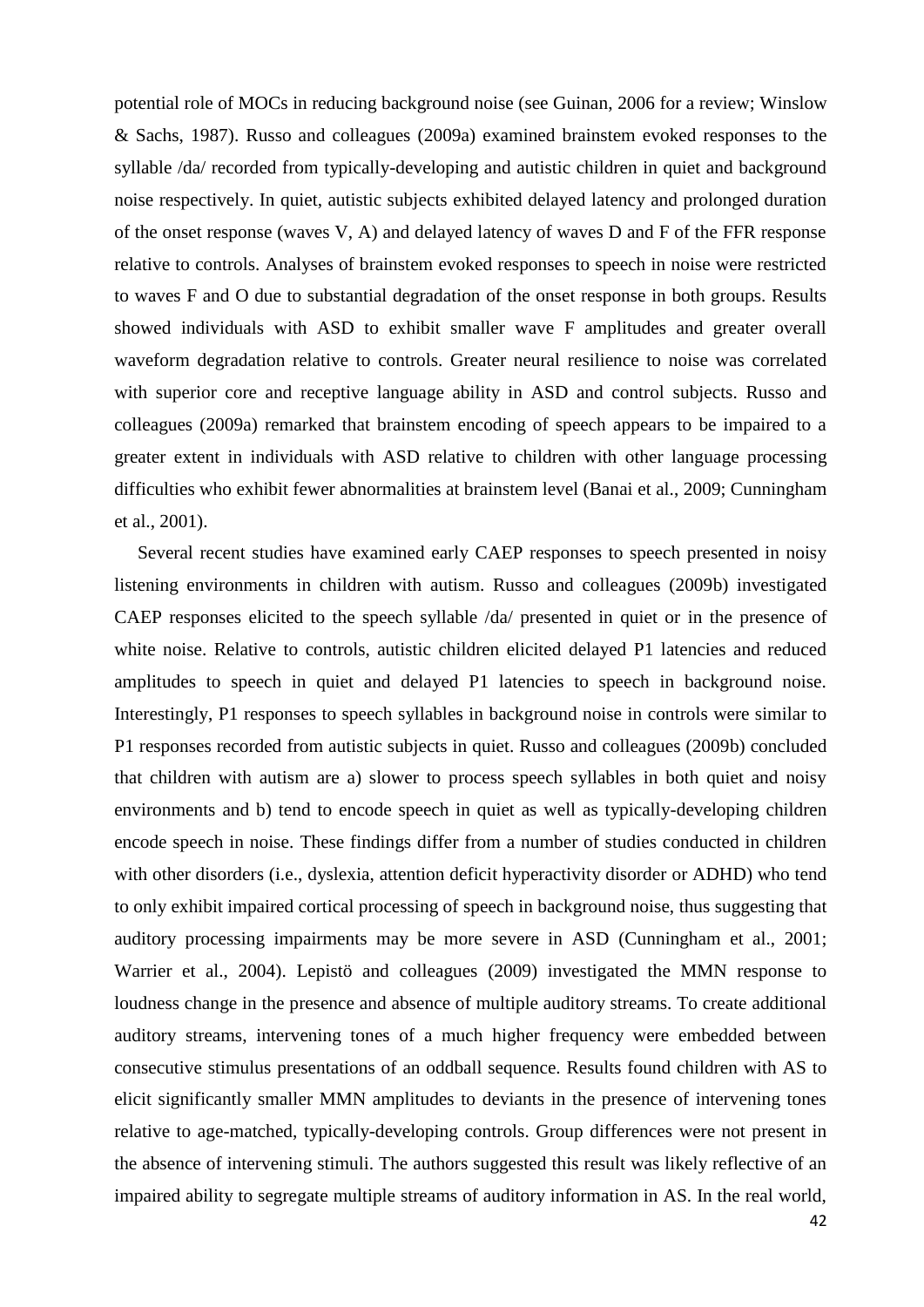this would result in problems separating speech from noise and may thus explain some of the difficulties individuals on the autistic spectrum have processing speech in noisy environments.

 Together this small but interesting collection of studies provides evidence for atypical and/or impaired processing of auditory information in background noise in ASD. The available psychoacoustic literature suggests this impairment may arise from a combination of difficulties ranging from processing temporal dips in noise to filtering out irrelevant acoustic information and auditory stream segregation. Neurophysiological research provides evidence suggestive of impaired and/or slower processing of auditory stimuli in noise at brainstem and cortical levels. Although these findings as a whole provide clear evidence for atypical processing of auditory information in noise in ASD, research in this area is still in its infancy. Further research and large-scale studies are thus needed to confirm results from the existing literature.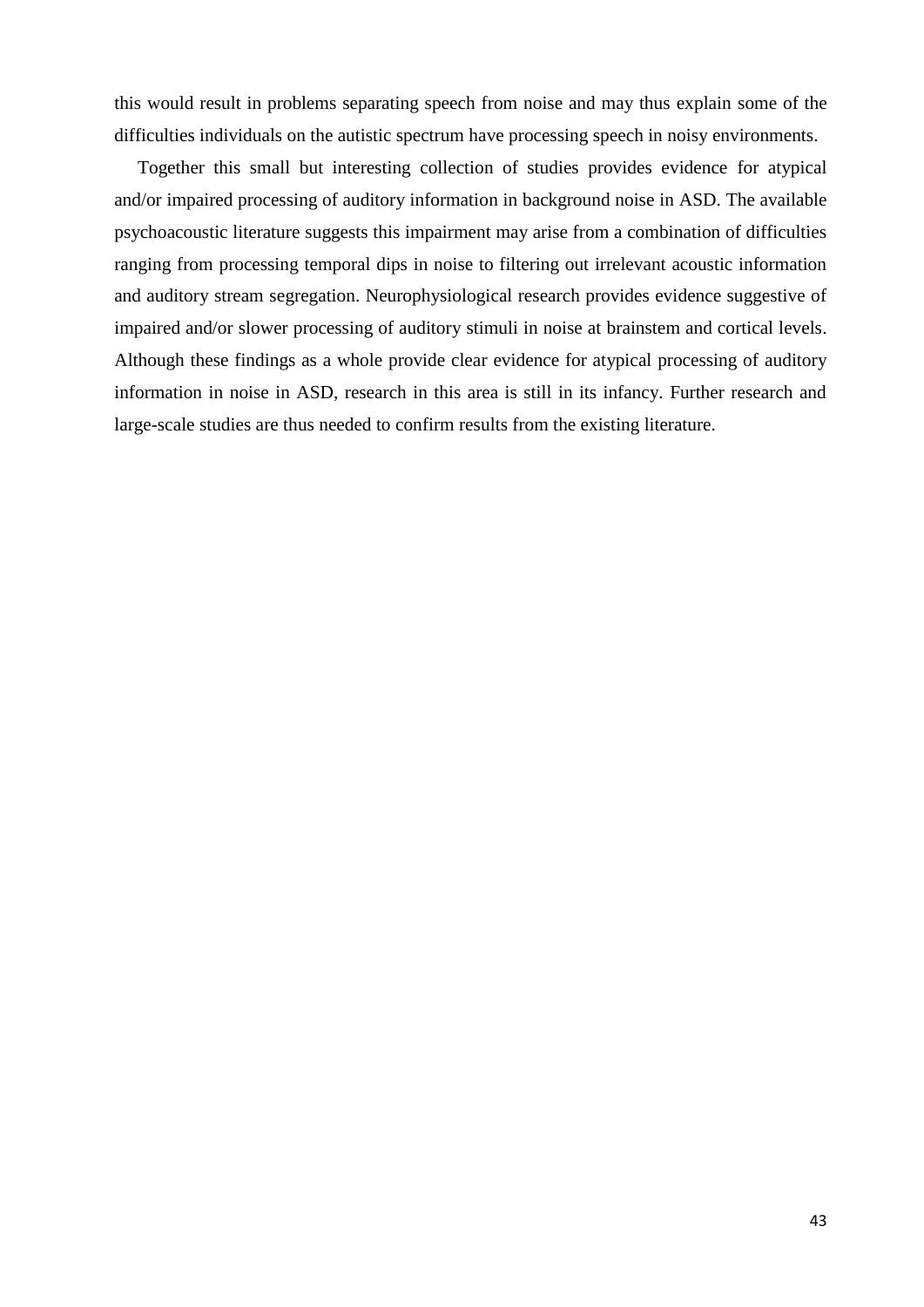## **7. Discussion**

 The present review provides extensive evidence for atypical processing of auditory information in individuals on the autistic spectrum at behavioural, neurophysiological and neuroanatomical levels.

 Abnormalities range from enhanced processing of pitch and heightened loudness sensitivity in a proportion of individuals with ASD to impaired and/or reduced attention to auditory stimuli from an early age, especially speech. Investigations into the use of prosody has typically found evidence for impaired identification of complex voice expressions, while research into semantic processing has tended to observe atypical and/or impaired processing of contextual information. Other research groups have found individuals with ASD to experience particular difficulty processing auditory information in noisy environments relative to typically-developing controls.

 Various trends are observed across the ASD and auditory processing literature, some of which can be partially explained using different cognitive accounts of autism.

 One of the more prominent trends shows that although individuals with ASD are often as proficient as typically developing controls at processing simple, low-level auditory stimuli, they tend to exhibit impaired performance as stimuli become more complex and/or task demands increase. Evidence for enhanced and/or normal discrimination of pitch from simple, puretone stimuli is typically observed in individuals on the autistic spectrum as described in section 4.1 (Bonnel et al., 2003, 2010; Heaton et al., 2008; Jones et al., 2009; O'Riordan & Passetti, 2006). Moreover, individuals with ASD have been found to exhibit reduced attention and/or neural activation to more spectrally and temporally complex stimuli such as speech (Dawson et al., 1998; 2004; Kuhl et al., 2005; Gervais et al., 2004; Whitehouse and Bishop, 2008), while increasing task demands such as reducing attention, using a more complex stimulus paradigm or adding background noise typically results in impaired and/or atypical performance at behavioural and neurophysiological levels (Alcántara et al., 2004; Dunn et al., 2008; Fujikawa-Brooks et al., 2010; Källstand et al., 2010; Kuhl et al., 2005; Lepistö et al., 2010, Teder-Sälejärvi et al., 2005). This pattern is consistent with Samson and colleagues (2006) recent Neural Complexity Hypothesis which proposes individuals with ASD have a) difficulty processing spectrally and temporally complex auditory information which depend on more intricate neuronal circuits; b) impaired performance on auditory tasks which require highlevel cognitive operations (i.e. attention, comprehension); and c) normal or enhanced perception of low-level auditory stimuli.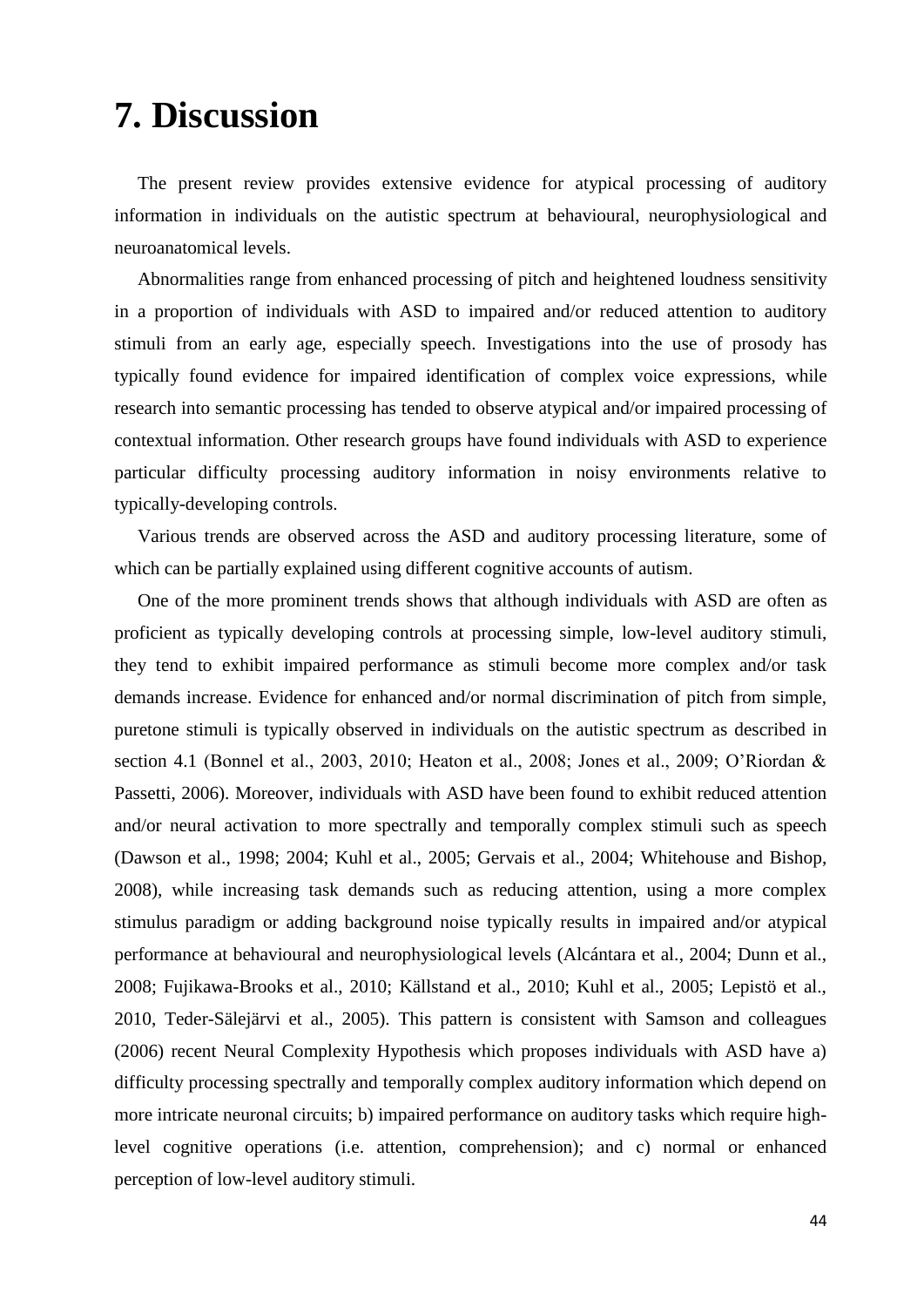Another key trend throughout this review is that atypical processing of auditory information in ASD is observed with speech and non-speech stimuli at behavioural and neural levels. This suggests atypical and/or impaired auditory processing in ASD is unlikely to result solely from dysfunction of brain regions implicated in perception of social information. However, research suggests that processing of speech is often impaired to a greater extent than non-speech stimuli (Dawson et al., 1998; 2004). This may reflect greater difficulty processing speech, typically a more spectrally and temporally complex stimulus in comparison to non-speech auditory information. Furthermore, compared to non-speech stimuli, speech is associated with higher cognitive processes such as comprehension, irony and prosodic perception - attributes that are more dependent on sophisticated cortical and integrative abilities. These rationales are also consistent with the Neural Complexity Hypothesis (Samson et al., 2006). Speech may also be more difficult for individuals with ASD to process as a result of weaker neural connectivity and/or less developed circuits implicated in processing verbal information. This hypothesis is consistent with the idea that speech is typically learnt in social situations, which are a) often noisy and b) require integration of multiple sensory modalities such as facial expression and body language in order to fully understand the content of what has been said. Individuals with ASD would find this particularly difficult, given the problems they have processing speech in noisy backgrounds (see section 6) and tendency to focus on detail rather than contextual information (Happe & Frith, 2006; Mottron et al., 2006). In contrast, it would be expected neural circuits pertaining to non-speech stimuli would be more highly developed in ASD, given that non-speech and tonal information (i.e. generated electronically, by musical instruments or animals) are less dependent on multisensory integration for their understanding and can more readily be learnt in quieter environments. It is hoped these hypotheses will be explored more thoroughly in future studies.

 Trends have also been observed within the neurophysiological, functional imaging and neuroanatomical literature. Neurophysiological research has identified amplitude and latency differences to auditory stimuli within practically every major CAEP component in ASD at early and late stages of processing. Studies that observed evidence for P1, N2, MMN or P3a amplitude and/or latency differences between ASD and typically-developing subjects typically employed passive listening paradigms where attention was directed away from stimuli. Most these studies provide consistent evidence for impaired and/or slower processing (i.e. smaller amplitudes, delayed latencies) of speech and non-speech stimuli in ASD (Bruneau et al., 1999; 2003; Čeponiené et al., 2003; Dunn et al., 2008; Jansson-Verkasalo et al., 2003; 2005; Kasai et al., 2005; Korpilahti et al., 2007; Kuhl et al., 2005; Kujala et al., 2005, 2010; Lepistö et al.,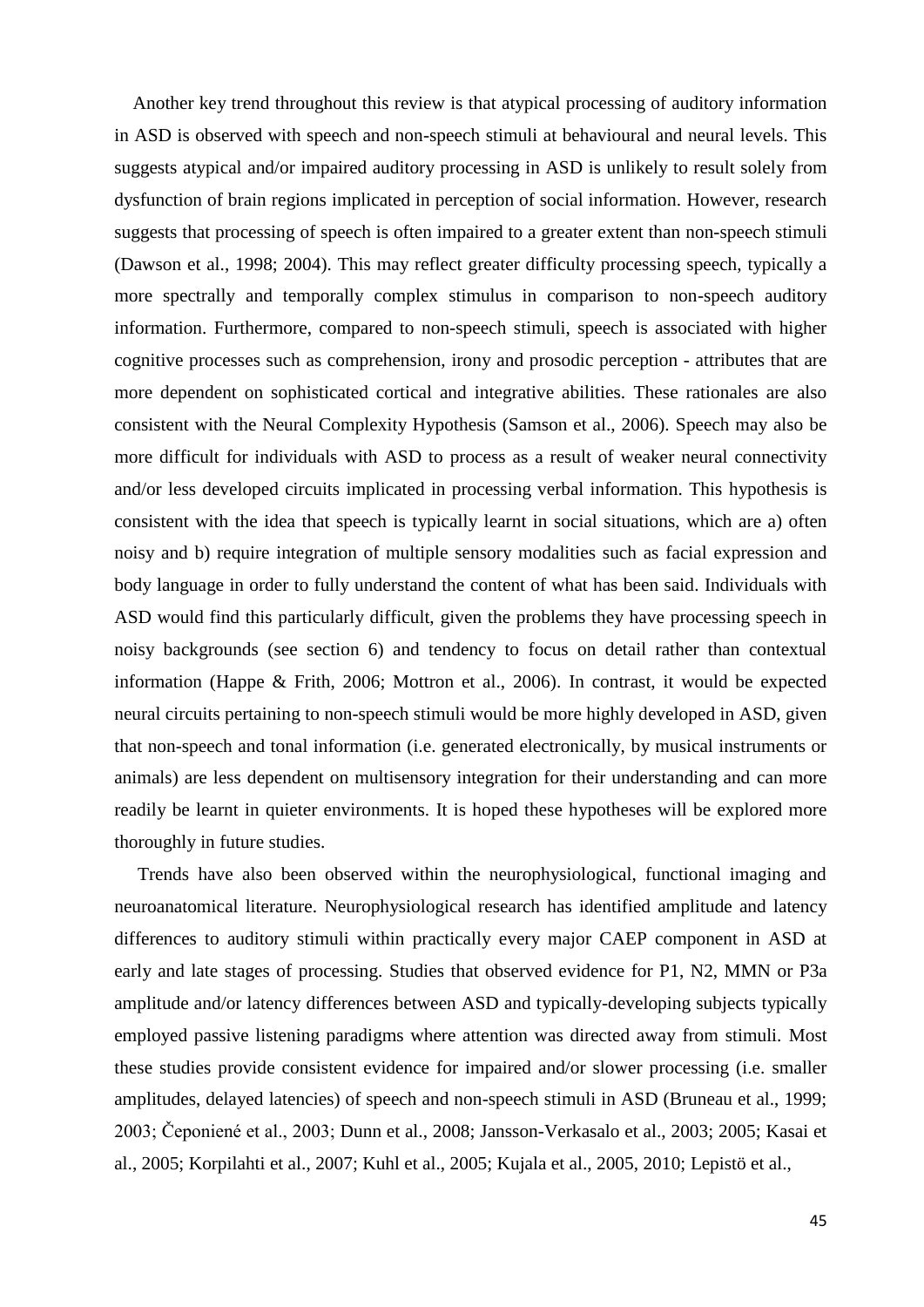2005, 2006, 2007, 2009; Russo et al., 2009b; Whitehouse and Bishop, 2008). Auditory processing differences have also been identified within the later P3b and N400 components elicited to attended stimuli. The majority of these studies have observed evidence for slower and/or impaired processing of auditory information in ASD (Ciesielski et al., 1990; Courchesne et al., 1984, 1985, 1989; Dawson et al., 1988; Dunn et al., 1999; Dunn & Bates, 2005; Hoeksma et al., 2006; Kemner et al., 1995; Kujala et al., 2010; Lepistö et al., 2005, 2006; Lincoln et al., 1993; Oades et al., 1988; Whitehouse & Bishop, 2008). Delayed processing of auditory information in ASD has also been identified at brainstem level for various ABR and speech-evoked ABR components. These delays appear to occur predominantly for wave V or wave III-V interpeak latencies and are more pronounced when more complex stimuli (e.g. speech) or stimulus paradigms are used (Fujikawa-Brooks et al., 2010; Magliaro et al., 2010; Källstrand et al., 2010; Kwon et al., 2007; Rosenhall et al., 2003; Russo et al., 2008, 2009a; Wong & Wong, 1991).

 Magnetic resonance imaging studies have identified functional abnormalities to a range of auditory stimuli in ASD while structural abnormalities have been observed in several brain regions implicated in auditory processing. Imaging research has found individuals with ASD tend to exhibit reduced activation of left frontal-temporal regions to auditory information which may or may not be coupled with enhanced activation of various right hemispheric regions. This pattern has been observed to a variety of auditory stimuli ranging from complex speech-like sounds to language tasks that require processing of semantics, pragmatics and prosody (Boddaert et al., 2003, 2004; Gomot et al., 2006; Groen et al., 2010; Müller et al., 1999; Redcay & Courchesne, 2008; Tesink et al., 2009, 2011; Wang et al., 2006). Several fMRI studies have observed a correlation between enhanced activation of right hemispheric frontal-temporal regions and improved performance on measurements of receptive language (Redcay & Courchesne, 2008) and communicative function (Wang et al., 2006) in ASD, suggesting that hyperactivation in these regions may reflect a compensatory strategy to facilitate processing of auditory information. As discussed in section 3.0, structural MRI evidence for volumetric differences between typically-developing controls and individuals with ASD have been observed most consistently in the planum temporale, a brain region implicated in speech perception. Volumetric abnormalities have also been observed in other regions involved in auditory processing such as the superior temporal region and Heschl's gyrus. Diffusion tensor imaging research has identified evidence for reduced neuronal integrity in various brain regions associated with auditory and language perception (superior temporal gyrus, superior temporal sulcus) and also in white matter fibre tracts involved in transfer of auditory and/or linguistic information across hemispheres (body of the corpus callosum,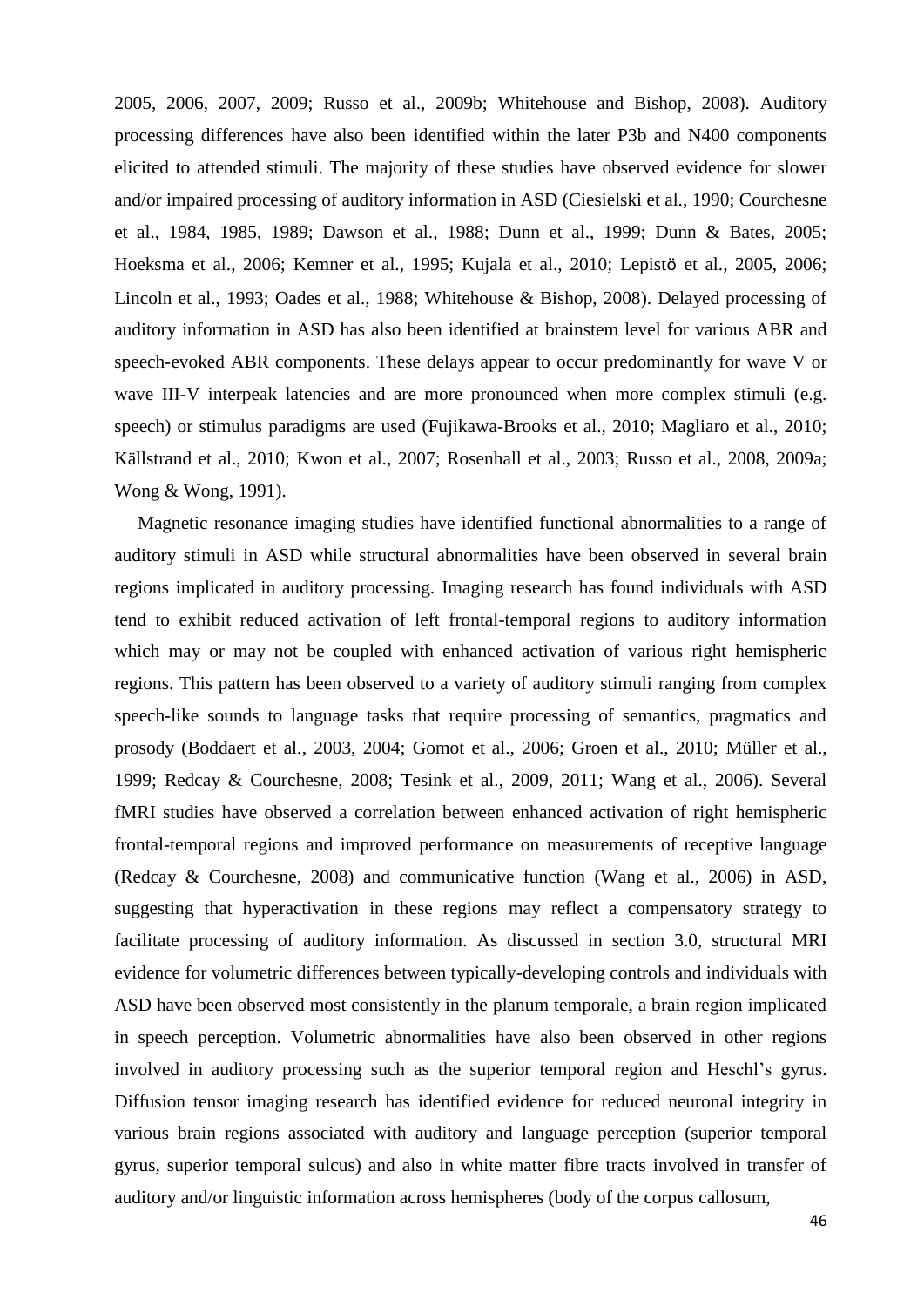arcuate fasciculus). Post-mortem studies have revealed reduced numbers and atypical morphology of brainstem SOC neurons in ASD. Extensive research into how these neuroanatomical abnormalities relate to the auditory processing phenotype in ASD is required to understand the significance of these findings.

 An interesting trend with a number of neurophysiological and fMRI studies in ASD is the presence of atypical auditory processing at neural level despite normal performance on equivalent behavioural tasks (Courchesne et al., 1989; Lincoln et al., 2003; Kujala et al., 2005; McCleery et al., 2010; Tesink et al., 2009). This may result from the fact that techniques such as EEG and fMRI are more sensitive to identifying processing differences in ASD and/or that behavioural tasks administered in past studies were not sensitive enough. Alternatively, individuals with ASD may not be impaired at processing auditory information as such, however may use different physiological processes and cognitive strategies relative to typically-developing individuals. In order to investigate these explanations, more complex experimental paradigms need to be administered in future CAEP and fMRI studies in this field with researchers ultimately aiming to correlate behaviour with physiological and imaging findings.

 Consideration of these trends and the fact autism affects sensory systems besides audition (e.g. vision, somatosensory etc), suggests atypical auditory processing in ASD is predominantly reflective of a larger underlying cognitive difference. This difference is predicted to be influenced by descending 'top-down' mechanisms such as language and attention. As discussed above, one of the more viable cognitive accounts to explain auditory processing in ASD is the Neural Complexity Hypothesis. This hypothesis is consistent with past neuroanatomical models which propose ASD results from enhanced connectivity of shortdistance local neuronal connections (required for processing of details) coupled by a reduced number of global or long-range connections necessary for higher level processes (Belmonte et al., 2004; Courchesne & Pierce, 2005; see O'Connor & Kirk, 2008 for a review). Hypothetically, enhanced local connectivity in auditory brain regions could explain aspects of auditory processing in ASD such as superior perception of pitch and hyperacusis. In contrast, aberrant long-range connectivity between primary auditory and auditory association regions could account for atypical perception of complex stimuli dependent on more sophisticated neural circuitry. Furthermore, aberrant long-range projections to auditory regions from visual cortex would result in difficulty integrating auditory-visual information and potentially less accurate understanding of spoken language, especially in noisy environments. In accordance with evidence for abnormal attention to auditory information in ASD (Gomot et al., 2006, 2008; Whitehouse & Bishop), the likelihood of aberrant long range connections extending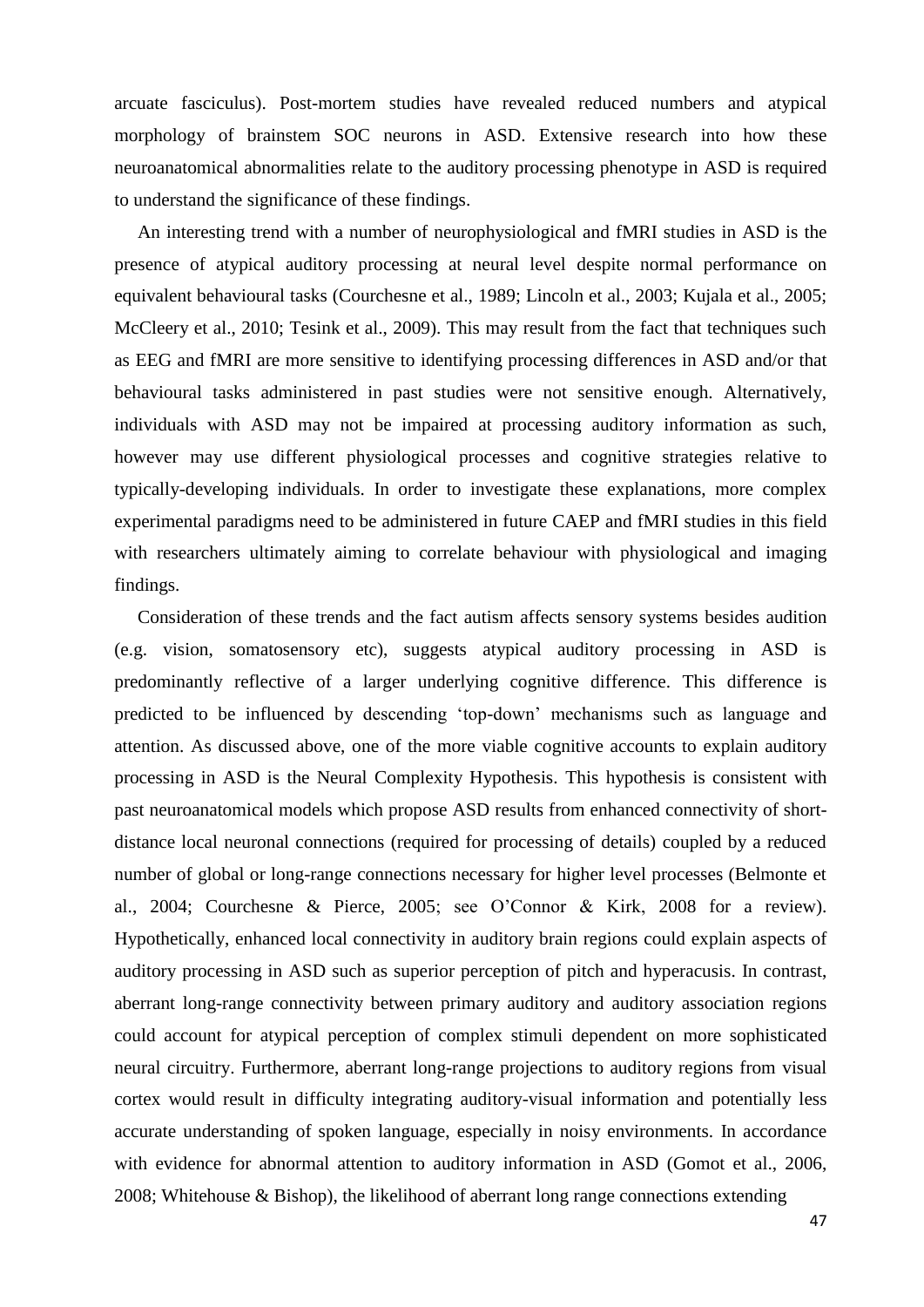from frontal regions implicated in attention to auditory cortex is highly plausible. This would not only affect activity in auditory cortex, but have potential downstream effects on auditory brainstem regions and even the inner ear via corticofugal and medial olivocochlear efferents respectively (Palmer et al., 2007; Perrot et al., 2006; Zhang & Suga, 2000).

### **8. Conclusion**

 Together these findings show atypical processing of auditory information to be an inherent part of autism spectrum disorder. Processing differences are diverse, ranging from impaired processing of speech in noise to loudness hypersensitivity. Although individual studies have not examined the complete profile of auditory processing differences in ASD, the literature as a whole suggests individuals on the spectrum differ with respect to their specific auditory processing abnormalities and the extent of these symptoms. For example, not all individuals appear to exhibit enhanced processing of pitch, sensitivity to loudness and impaired perception of prosodic information or may only do so when tasks become considerably complex. Furthermore, it is possible that some individuals with ASD are more proficient at compensating for auditory processing impairments than others.

 A variety of cognitive accounts can be adapted to explain auditory processing in ASD, although perhaps the most viable of these at present are the Neural Complexity Hypothesis and the Enhanced Perceptual Functioning theory. These theories have both been used to explain processing in other sensory modalities in autism such as the visual system (see Samson et al., 2006 and Mottron et al., 2006 for reviews) and are more appropriate than the social dysfunction hypothesis which does not explain atypical processing of non-speech stimuli.

 However, despite the quantity of research in this field, much effort is still needed to understand the cognitive and neural correlates of auditory processing in ASD. Key areas for future investigation include developmental studies into specific auditory perceptual differences and the relationship between atypical auditory processing at neural level and performance on equivalent behavioural tasks. Research is also needed to investigate correlations between auditory processing and severity of autistic symptoms and the behavioural phenotype of individuals with ASD who exhibit hypersensitivity to pitch and/or loudness. Further studies could include examination of speech versus non-speech stimuli, processing of higher-level auditory information (prosody, semantics), understanding of speech in complex listening environments (i.e. noise) and top-down influences on auditory processing (i.e. attention). Large-scale investigations are necessary to examine the validity of current auditory training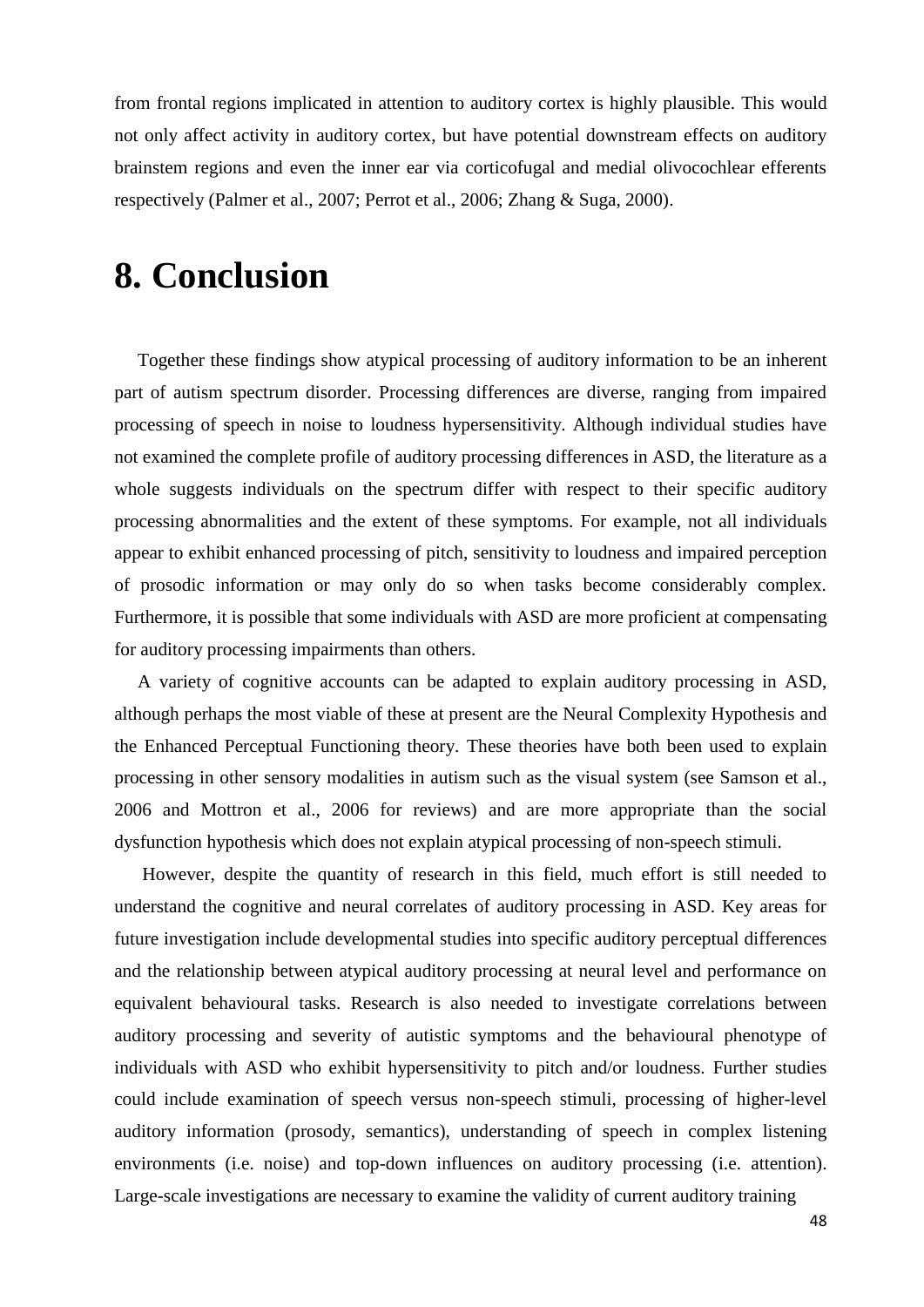programmes plus other therapies that may facilitate processing of auditory information in ASD. A comparison of auditory processing in ASD with other disorders such as dyslexia, ADHD and specific language impairment where individuals may exhibit atypical processing of auditory information is also worthy of further investigation.

 In summary, this review aims to provide a comprehensive update for researchers in this field that may serve as a valuable tool to facilitate further developments in the autism literature. Evidence for widespread auditory processing abnormalities is observed in individuals with ASD at behavioural, neurophysiological and neuroanatomical levels. Trends across studies suggest auditory processing impairments and/or abnormalities in ASD are more likely to present during processing of complex auditory information and are more severe for speech than non-speech stimuli. Neurophysiological studies show atypical auditory perception occurs at early and late stages of processing. Functional imaging research has identified reduced activation of left frontal-temporal regions which may be coupled with a compensatory increase in right hemispheric activity. Although recent years have seen a rapid increase in auditory processing and ASD research, there is still much that remains to be understood. To this end, it is hoped this review will assist further research aimed at understanding the underlying cognitive and neural correlates of auditory processing in individuals with autism spectrum disorder.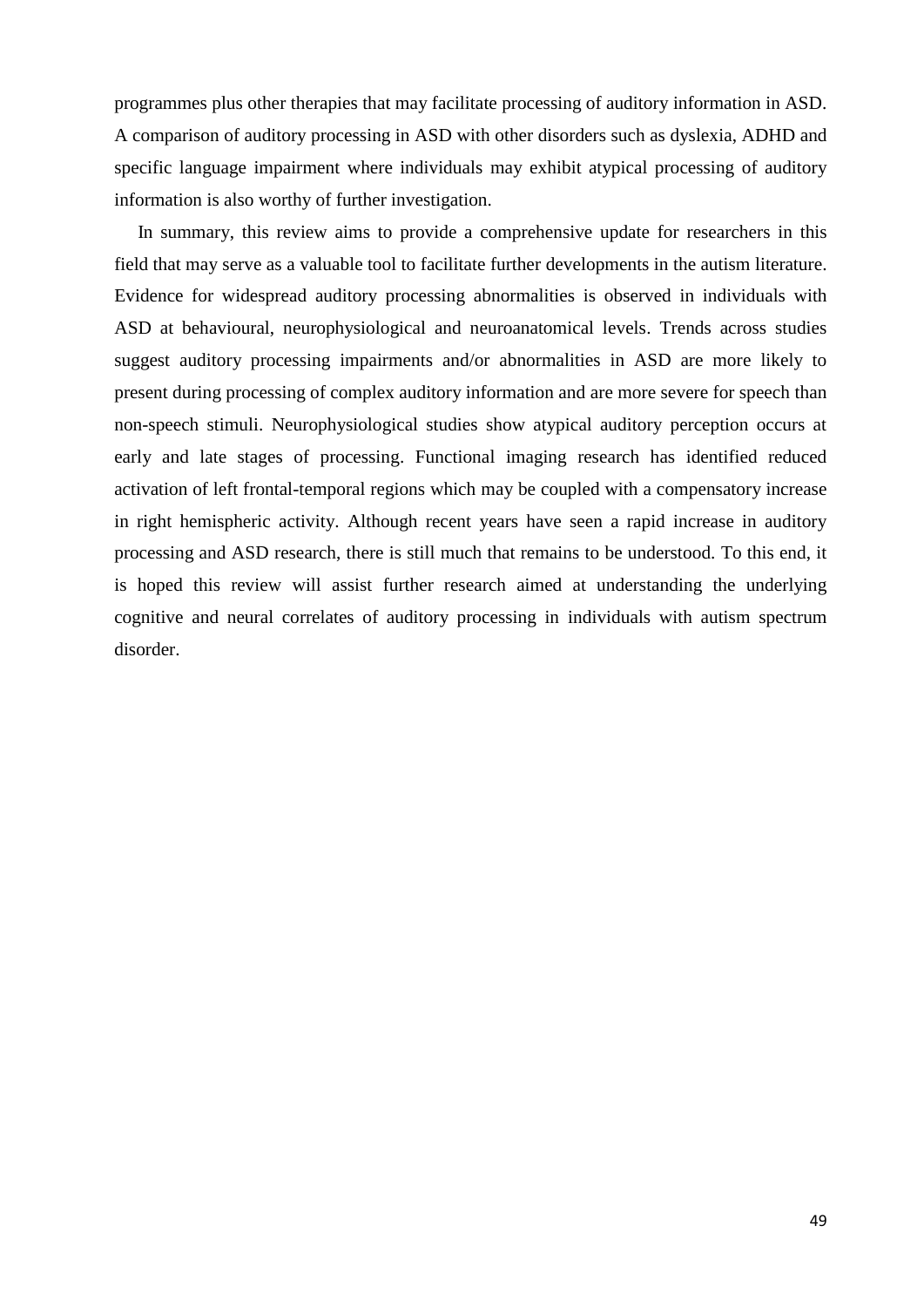# **Appendix 1**

#### **Keywords**

When conducting literature searches various combinations of the following keywords were used, always in conjunction with the words 'autism' and 'Asperger's Syndrome': fMRI, PET, MRI, DTI, EEG, ERP, CAEP, MEG, ABR, cortical, brainstem, P1, N1, P2, N2, MMN, P3a, P3b, P300, N400, N4, auditory, audition, listening, speech, non-speech, tones, simple tones, complex tones, clicks, pitch, frequency, loudness, intensity, prosody, voices, complex expressions, basic expressions, grammatical prosody, affective prosody, pragmatics, semantics, comprehension, verbal information, verbal, speech and noise, noise, cognition, cognitive theory, weak central coherence, theory of mind, enhanced perceptual functioning, neural complexity, contextual processing.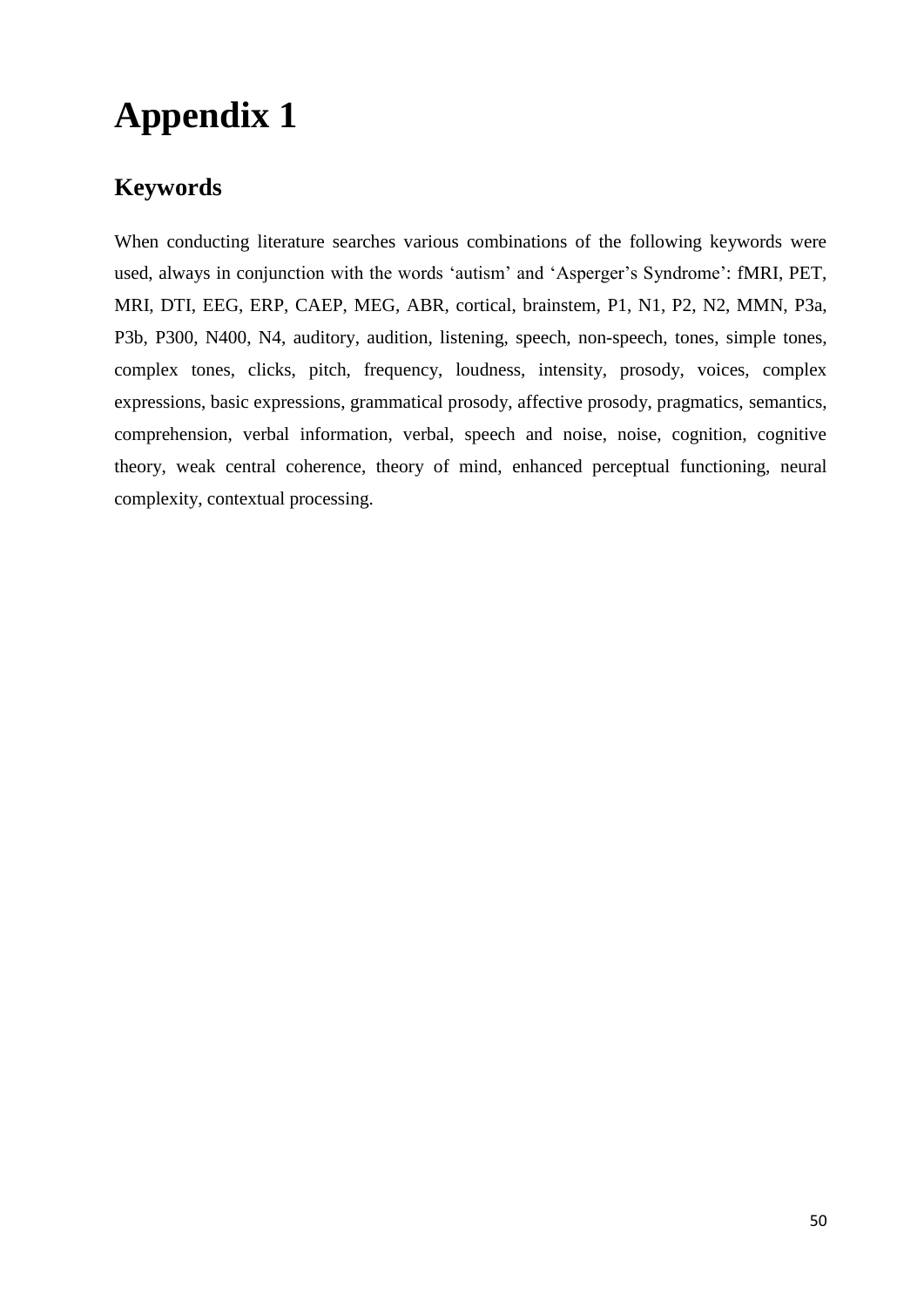## **References**

- Alcantara, J. I., Weisblatt, E. J., Moore, B. C., & Bolton, P. F. (2004). Speech-in-noise perception in high-functioning individuals with autism or Asperger's syndrome. *Journal of Child Psychology and Psychiatry, 45*(6), 1107-1114.
- Alexander, A. L., Lee, J. E., Lazar, M., Boudos, R., DuBray, M. B., Oakes, T. R., et al. (2007). Diffusion tensor imaging of the corpus callosum in Autism. *Neuroimage, 34*(1), 61-73.
- Anderson, J. S., Lange, N., Froehlich, A., DuBray, M. B., Druzgal, T. J., Froimowitz, M. P., et al. (2010). Decreased left posterior insular activity during auditory language in autism. *AJNR American Journal of Neuroradiology, 31*(1), 131-139.
- Anderson, S., & Kraus, N. (2010). Sensory-cognitive interaction in the neural encoding of speech in noise: a review. *Journal of the American Academy of Audiology, 21*(9), 575-585.
- APA (1994). DSM-IV Diagnostic and Statistical Manual of Mental Disorders. (4th ed.). Washington, DC: American Psychiatric Association.
- Asperger, H. (1944). Die Autistischen Psychopathen. *Kindesalter, Archiv. fur Psychiatrie und Nervenkrankheiten., 117*, 76-136.
- Atienza, M., Cantero, J. L., & Dominguez-Marin, E. (2002). The time course of neural changes underlying auditory perceptual learning. *Learning and Memory, 9*(3), 138-150.
- Attwood, T. (1998). *Asperger's Syndrome: A Guide for Parents and Professionals.* (1st ed.). London: Jessica-Kingsley Publishers Ltd.
- Bailey, A., Luthert, P., Dean, A., Harding, B., Janota, I., Montgomery, M., et al. (1998). A clinicopathological study of autism. *Brain, 121 ( Pt 5)*, 889-905.
- Banai, K., Hornickel, J., Skoe, E., Nicol, T., Zecker, S., & Kraus, N. (2009). Reading and subcortical auditory function. *Cerebral Cortex 19*, 2699-2707.
- Baranek, G. T. (1999). Autism during infancy: a retrospective video analysis of sensory-motor and social behaviors at 9-12 months of age. *Journal of Autism and Developmental Disorders, 29*(3), 213-224.
- Barnea-Goraly, N., Kwon, H., Menon, V., Eliez, S., Lotspeich, L., & Reiss, A. L. (2004). White matter structure in autism: preliminary evidence from diffusion tensor imaging. *Biological Psychiatry, 55*(3), 323-326.
- Baron-Cohen, S. (1989). The autistic child's theory of mind: A case of specific developmental delay. *Journal of Child Psychology and Psychiatry., 30*, 285-298.
- Baron-Cohen, S., Hoekstra, R. A., Knickmeyer, R., & Wheelwright, S. (2006). The Autism Spectrum Quotient (AQ)-adolescent version. *Journal of Autism and Developmental Disorders, 36*(3), 343-350.
- Baron-Cohen, S., Wheelwright, S., J, H., Raste, Y., & Plumb, I. (2001a). The "reading the mind in the eyes" test revised version: A study with normal adults and adults with Asperger's syndrome or high-functioning autism. *Journal of Child Psychology and Psychiatry., 42*(2), 241-251.
- Barta, P. E., Pearlson, G. D., Brill, L. B., 2nd, Royall, R., McGilchrist, I. K., Pulver, A. E., et al. (1997). Planum temporale asymmetry reversal in schizophrenia: replication and relationship to gray matter abnormalities. *American Journal of Psychiatry, 154*(5), 661-667.
- Barthelemy, C., Roux, S., Adrien, J. L., Hameury, L., Guerin, P., Garreau, B., et al. (1997). Validation of the Revised Behavior Summarized Evaluation Scale. *Journal of Autism and Developmental Disorders, 27*(2), 139-153.
- Baudena, P., Halgren, E., Heit, G., & Clark, G. (1995). Intracerebral potentials to rare target and distracter auditory and visual stimuli III. *Electroencephalography and Clinical Neurophysiology, 94*, 251-264.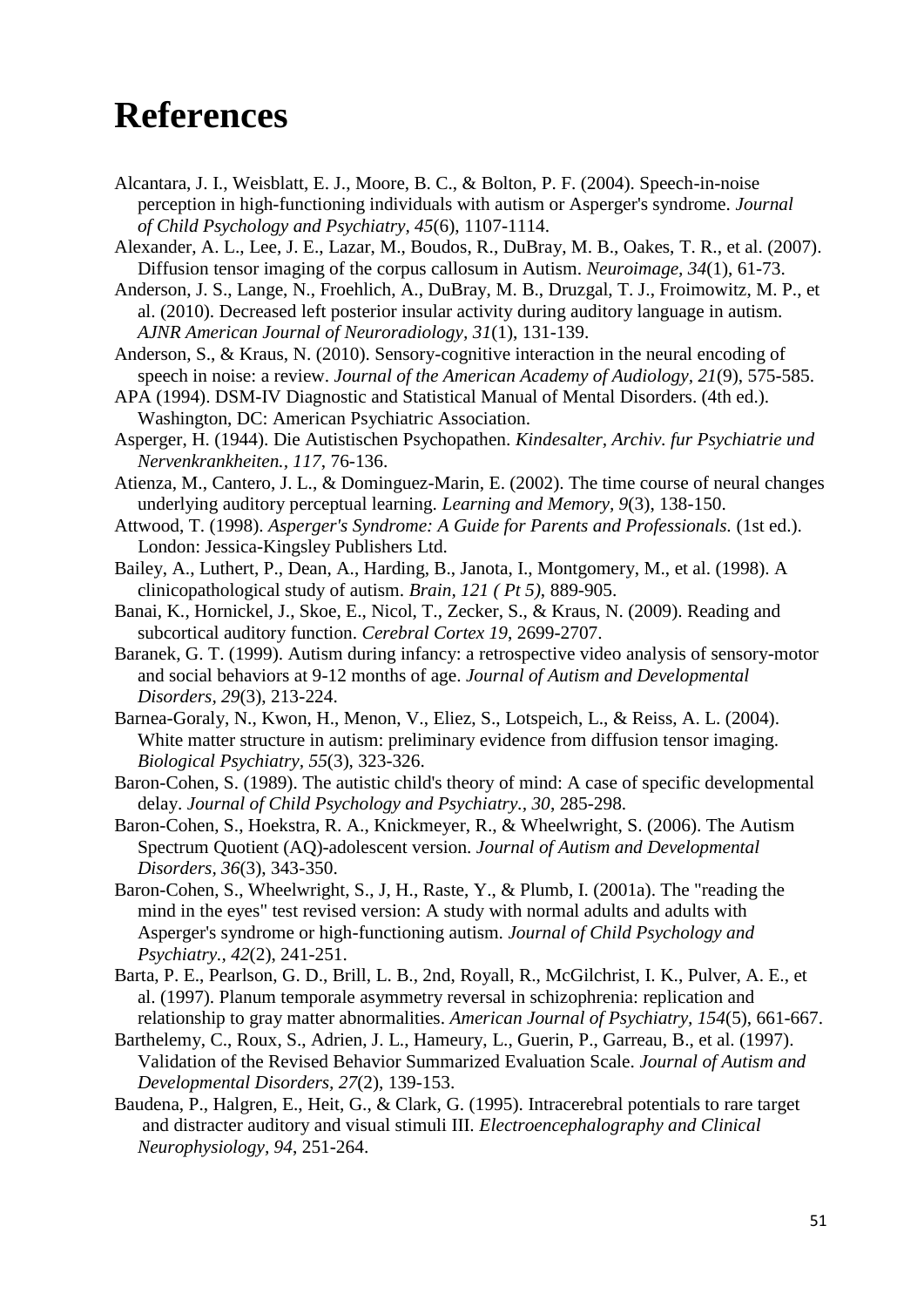- Belmonte, M., Allen, G., Beckel-Mitchener, A., Boulanger, L., Carper, R., & Webb, S. (2004). Autism and abnormal development of brain connectivity. *The Journal of Neuroscience, 24*, 9228-9231.
- Bentin, S., McCarthy, G., & Wood, C. (1985). Event-related potentials, lexical decision and semantic priming. *Electroencephalography and Clinical Neurophysiology, 60*, 343-355.
- Bigler, E. D., Mortensen, S., Neeley, E. S., Ozonoff, S., Krasny, L., Johnson, M., et al. (2007). Superior temporal gyrus, language function, and autism. *Developmental Neuropsychology, 31*(2), 217-238.
- Birch, J. (2003). *Congratulations! It's Asperger's Syndrome.* London: Jessica-Kingsley Publishers.
- Blackstock, E. G. (1978). Cerebral asymmetry and the development of early infantile autism. *Journal of Autism and Child Schizophrenia, 8*(3), 339-353.
- Boddaert, N., Belin, P., Chabane, N., Poline, J. B., Barthelemy, C., Mouren-Simeoni, M. C., et al. (2003). Perception of complex sounds: abnormal pattern of cortical activation in autism. *American Journal of Psychiatry, 160*(11), 2057-2060.
- Boddaert, N., Chabane, N., Belin, P., Bourgeois, M., Royer, V., Barthelemy, C., et al. (2004). Perception of complex sounds in autism: abnormal auditory cortical processing in children. *American Journal of Psychiatry, 161*(11), 2117-2120.
- Bonnel, A., McAdams, S., Smith, B., Berthiaume, C., Bertone, A., Ciocca, V., et al. (2010). Enhanced pure-tone pitch discrimination among persons with autism but not Asperger syndrome. *Neuropsychologia, 48*(9), 2465-2475.
- Bonnel, A., Mottron, L., Peretz, I., Trudel, M., Gallun, E., & Bonnel, A. M. (2003). Enhanced pitch sensitivity in individuals with autism: a signal detection analysis. *Journal of Cognitive Neuroscience, 15*(2), 226-235.
- Bowler, D. M., Matthews, N. J., & Gardiner, J. M. (1997). Asperger's syndrome and memory: similarity to autism but not amnesia. *Neuropsychologia, 35*(1), 65-70.
- Brown, C., & Hagoort, P. (1993). The processing nature of the N400: evidence from masked priming. *Journal of Cognitive Neuroscience, 5*, 34-44.
- Bruneau, N., Bonnet-Brilhault, F., Gomot, M., Adrien, J. L., & Barthelemy, C. (2003). Cortical auditory processing and communication in children with autism: electrophysiological /behavioral relations. *International Journal of Psychophysiology, 51*(1), 17-25.
- Bruneau, N., Roux, S., Adrien, J. L., & Barthelemy, C. (1999). Auditory associative cortex dysfunction in children with autism: evidence from late auditory evoked potentials (N1 wave-T complex). *Clinical Neurophysiology, 110*(11), 1927-1934.
- Bruneau, N., Roux, S., Guerin, P., Barthelemy, C., & Lelord, G. (1997). Temporal prominence of auditory evoked potentials (N1 wave) in 4-8-year-old children. *Psychophysiology, 34*(1), 32-38.
- Čeponiené, R., Alku, P., Westerfield, M., Torki, M., & Townsend, J. (2005). ERPs differentiate syllable and nonphonetic sound processing in children and adults. *Psychophysiology, 42*(4), 391-406.
- Čeponiené, R., Lepisto, T., Shestakova, A., Vanhala, R., Alku, P., Naatanen, R., et al. (2003). Speech sound-selective auditory impairment in children with autism: they can perceive but do not attend. *Proceedings of the National Academy of Sciences, 100*(9), 5567-5572.
- Čeponiené, R., Shestakova, A., Balan, P., Alku, P., Yiaguchi, K., & Naatanen, R. (2001). Children's auditory event-related potentials index sound complexity and "speechness". *International Journal of Neuroscience, 109*(3-4), 245-260.
- Chandrasekaran, B., & Kraus, N. (2010). The scalp-recorded brainstem response to speech: neural origins and plasticity. *Psychophysiology, 47*(2), 236-246.
- Cheng, Y., Chou, K. H., Chen, I. Y., Fan, Y. T., Decety, J., & Lin, C. P. (2010). Atypical development of white matter microstructure in adolescents with autism spectrum disorders. *Neuroimage, 50*(3), 873-882.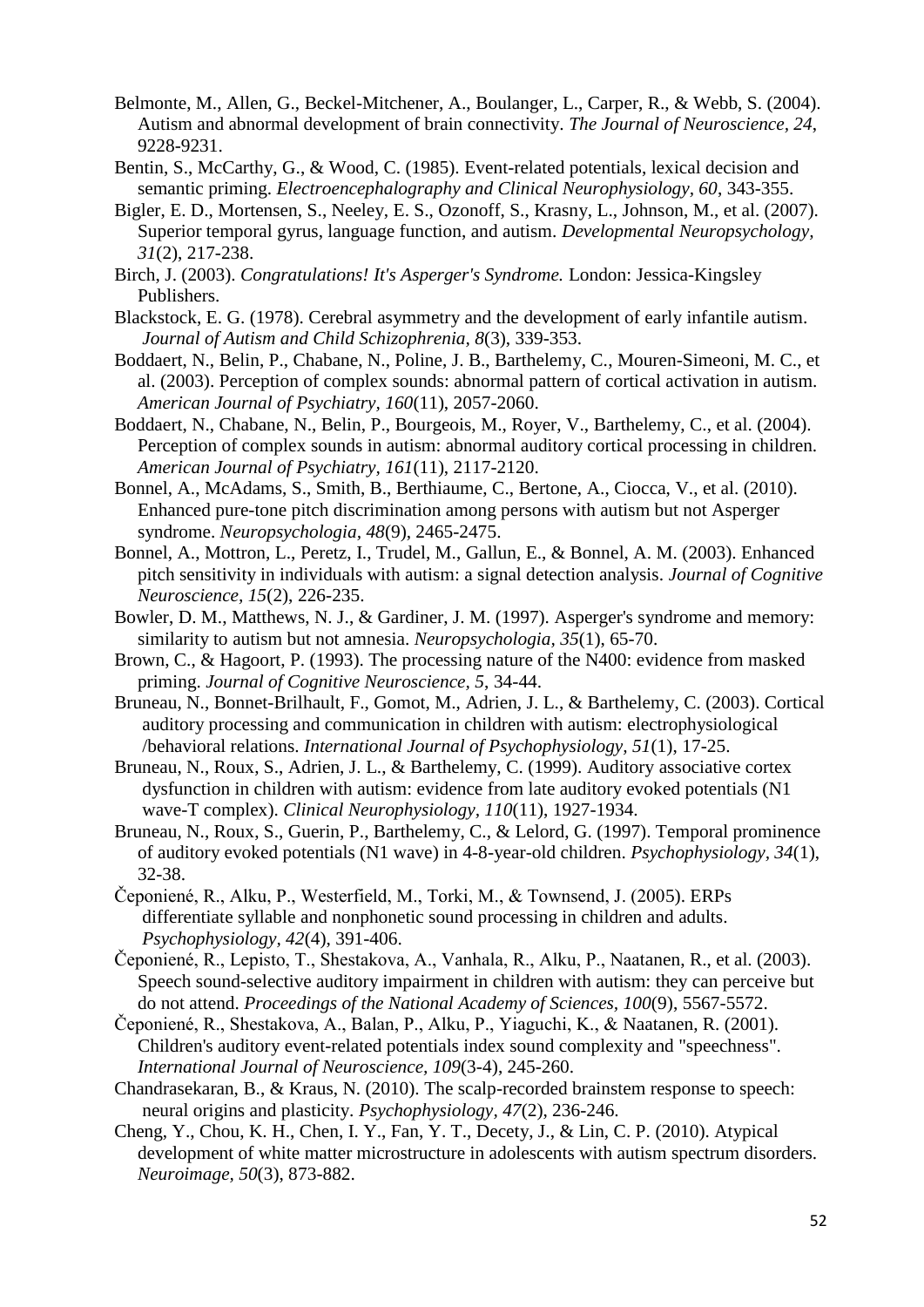- Chevallier, C., Noveck, I., Happe, F., & Wilson, D. (2011). What's in a voice? Prosody as a test case for the Theory of Mind account of autism. *Neuropsychologia, 49*(3), 507-517.
- Collet, L., Roge, B., Descouens, D., Moron, P., Duverdy, F., & Urgell, H. (1993). Objective auditory dysfunction in infantile autism. *Lancet, 342*(8876), 923-924.
- Connolly, J., & Phillips, N. (1994). Event-related potential components reflect phonological and semantic processing of the terminal words of spoken sentences. *Journal of Cognitive Neuroscience, 6*(3), 256-266.
- Courchesne, E. (1978). Changes in P3 waves with event repetition: Long-term effects on scalp distribution and amplitude. *Electroencephalography and Clinical Neurophysiology, 45*, 754-766.
- Courchesne, E., Kilman, B., Galambos, R., & Lincoln, A. (1984). Autism: processing of novel auditory information assessed by event-related brain potentials. *Electroencephalography and Clinical Neurophysiology, 59*(3), 238-248.
- Courchesne, E., Lincoln, A., Kilman, B., & Galambos, R. (1985). Event-related brain potential correlates of the processing of novel visual and auditory information in autism. *Journal of Autism and Developmental Disorders, 15*(1), 55-76.
- Courchesne, E., Lincoln, A. J., Yeung-Courchesne, R., Elmasian, R., & Grillon, C. (1989). Pathophysiologic findings in nonretarded autism and receptive developmental language disorder. *Journal of Autism and Developmental Disorders, 19*(1), 1-17.
- Courchesne, E., & Pierce, K. (2005). Brain overgrowth in autism during a critical time in development: implications for frontal pyramidal neuron and interneuron development and connectivity. *International Journal of Developmental Neuroscience, 23*, 153-170.
- Crowley, K. E., & Colrain, I. M. (2004). A review of the evidence for P2 being an independent component process: age, sleep and modality. *Clinical Neurophysiology, 115*(4), 732-744.
- Crystal, D. (1986). Prosodic development. In P. Fletcher & M. Garman (Eds.), *Language Acquisition* (pp. 33-48). Cambridge, UK, Cambridge University Press.
- Cunningham, J., Nicol, T., Zecker, S., Bradlow, A., & Kraus, N. (2001). Neurobiologic responses to speech in noise in children with learning problems: Deficits and strategies for improvement. *Clinical Neurophysiology, 112*(5), 758–767.
- Dawson, G., Finley, C., Phillips, S., Galpert, L., & Lewy, A. (1988). Reduced P3 amplitude of the event related brain potential: its relationship to language ability in autism. *Journal of Autism and Developmental Disorders, 18*(4), 493-504.
- Dawson, G., Meltzoff, A. N., Osterling, J., Rinaldi, J., & Brown, E. (1998). Children with autism fail to orient to naturally occurring social stimuli. *Journal of Autism and Developmental Disorders, 28*(6), 479-485.
- Dawson, G., Toth, K., Abbott, R., Osterling, J., Munson, J., Estes, A., et al. (2004). Early social attention impairments in autism: social orienting, joint attention, and attention to distress. *Developmental Psychology, 40*(2), 271-283.
- Dawson, G., Webb, S., & McPartland, J. (2005). Understanding the nature of face processing impairment in autism: Insights from behavioural and electrophysiological studies. Developmental Neuropsychology, 27(3), 403–424.
- De Fosse, L., Hodge, S. M., Makris, N., Kennedy, D. N., Caviness, V. S., Jr., McGrath, L., et al. (2004). Language-association cortex asymmetry in autism and specific language impairment. *Annuals of Neurology, 56*(6), 757-766.
- Diaz, M., & Swaab, T. (2007). Electrophysiological differentiation of phonological and semantic integration in word and sentence contexts. *Brain Research, 1146*, 85-100.
- Diehl, J., Bennetto, L., Watson, D., Gunlogson, C., & McDonough, J. (2008). Resolving ambiguity: a psycholinguistic approach to understanding prosody processing in high functioning autism. *Brain and Language, 106*(2), 144-152.
- Don, M., & Kwong, B. (2002). Auditory Brainstem Response: Differential Diagnosis. In J. Katz (Ed.), *Handbook of Clinical Audiology* (5th ed.). Baltimore: Lippincott, Williams and Wilkins.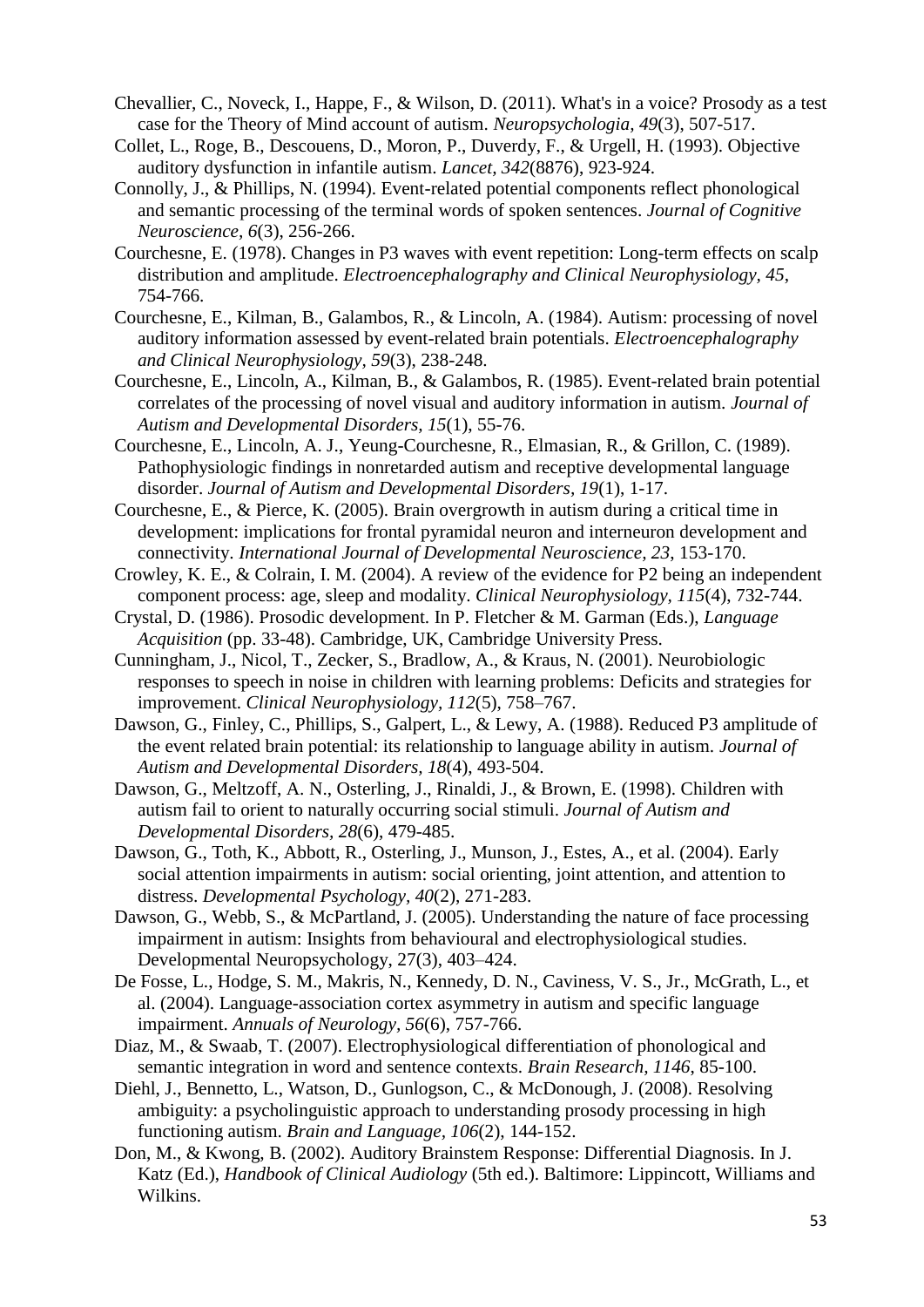- Duncan, C. C., Barry, R. J., Connolly, J. F., Fischer, C., Michie, P. T., Naatanen, R., et al. (2009). Event related potentials in clinical research: guidelines for eliciting, recording, and quantifying mismatch negativity, P300, and N400. *Clinical Neurophysiology, 120*(11), 1883-1908.
- Dunn, M., Vaughan, H., Kreuzer, J., & Kurtzberg, D. (1999). Electrophysiological correlates of semantic classification in autistic and normal children. *Developmental Neuropsychology, 16*, 79-99.
- Dunn, M. A., & Bates, J. C. (2005). Developmental change in neutral processing of words by children with autism. *Journal of Autism and Developmental Disorders, 35*(3), 361-376.
- Dunn, M. A., Gomes, H., & Gravel, J. (2008). Mismatch negativity in children with autism and typical development. *Journal of Autism and Developmental Disorders, 38*(1), 52-71.
- Fant, G. (1960). *Acoustic Theory of Speech Production*. Mouton & Co, The Hague, Netherlands.
- Federmeier, K. (2007). Thinking ahead: the role and roots of prediction in language comprehension. *Psychophysiology, 44*, 491-505.
- Ferri, R., Elia, M., Agarwal, N., Lanuzza, B., Musumeci, S., & Pennisi, G. (2003). The mismatch negativity and the P3a components of the auditory event-related potentials in autistic low functioning subjects. *Clinical Neurophysiology, 114*, 1671-1680.
- Fishman, I., Yam, A., Bellugi, U., Lincoln, A., & Mills, D. (2010). Contrasting patterns of language associated brain activity in autism and Williams syndrome. *Social Cognitive and Affective Neuroscience, (in press)*.
- Fletcher, P. T., Whitaker, R. T., Tao, R., DuBray, M. B., Froehlich, A., Ravichandran, C., et al. (2010). Microstructural connectivity of the arcuate fasciculus in adolescents with high- Functioning autism. *Neuroimage, 51*(3), 1117-1125.
- Foxton, J. M., Stewart, M. E., Barnard, L., Rodgers, J., Young, A. H., O'Brien, G., et al. (2003). Absence of auditory 'global interference' in autism. *Brain, 126*(Pt 12), 2703-2709.
- Frith, U. (1989). *Autism: Explaining the Enigma.* Oxford: Blackwell.
- Fujikawa-Brooks, S., Isenberg, A. L., Osann, K., Spence, M. A., & Gage, N. M. (2010). The effect of rate stress on the auditory brainstem response in autism: a preliminary report. *International Journal of Audiology, 49*(2), 129-140.
- Gage, N. M., Juranek, J., Filipek, P. A., Osann, K., Flodman, P., Isenberg, A. L., et al. (2009). Rightward hemispheric asymmetries in auditory language cortex in children with autistic disorder: an MRI investigation. *Journal of Neurodevelopmental Disorders, 1*(3), 205-214.
- Gauger, L. M., Lombardino, L. J., & Leonard, C. M. (1997). Brain morphology in children with specific language impairment. *Journal of Speech, Language and Hearing Research, 40*(6), 1272-1284.
- Gervais, H., Belin, P., Boddaert, N., Leboyer, M., Coez, A., Sfaello, I., et al. (2004). Abnormal cortical voice processing in autism. *Nature Neuroscience, 7*(8), 801-802.
- Giard, M., Perrin, F., Echallier, J., Thevenet, M., Fromont, J., & Pernier, J. (1994). Dissociation of temporal and frontal components in the human auditory N1 wave: a scalp current density and dipole model analysis. *Electroencephalography and Clinical Neurophysiology, 92*, 238-252.
- Gillberg, C., Rosenhall, U., & Johansson, E. (1983). Auditory brainstem responses in childhood psychosis. *Journal of Autism and Developmental Disorders, 13*(2), 181-195.
- Glass, E., Steffi, S., & von Suchodoletz, W. (2008). Development of auditory sensory memory from 2 to 6 years: an MMN study. *Journal of Neural Transmission, 115*, 1221-1229.
- Golan, O., Baron-Cohen, S., & Hill, J. (2006). The Cambridge Mindreading (CAM) Face- Voice Battery: Testing complex emotion recognition in adults with and without Asperger syndrome. *Journal of Autism and Developmental Disorders, 36*(2), 169-183.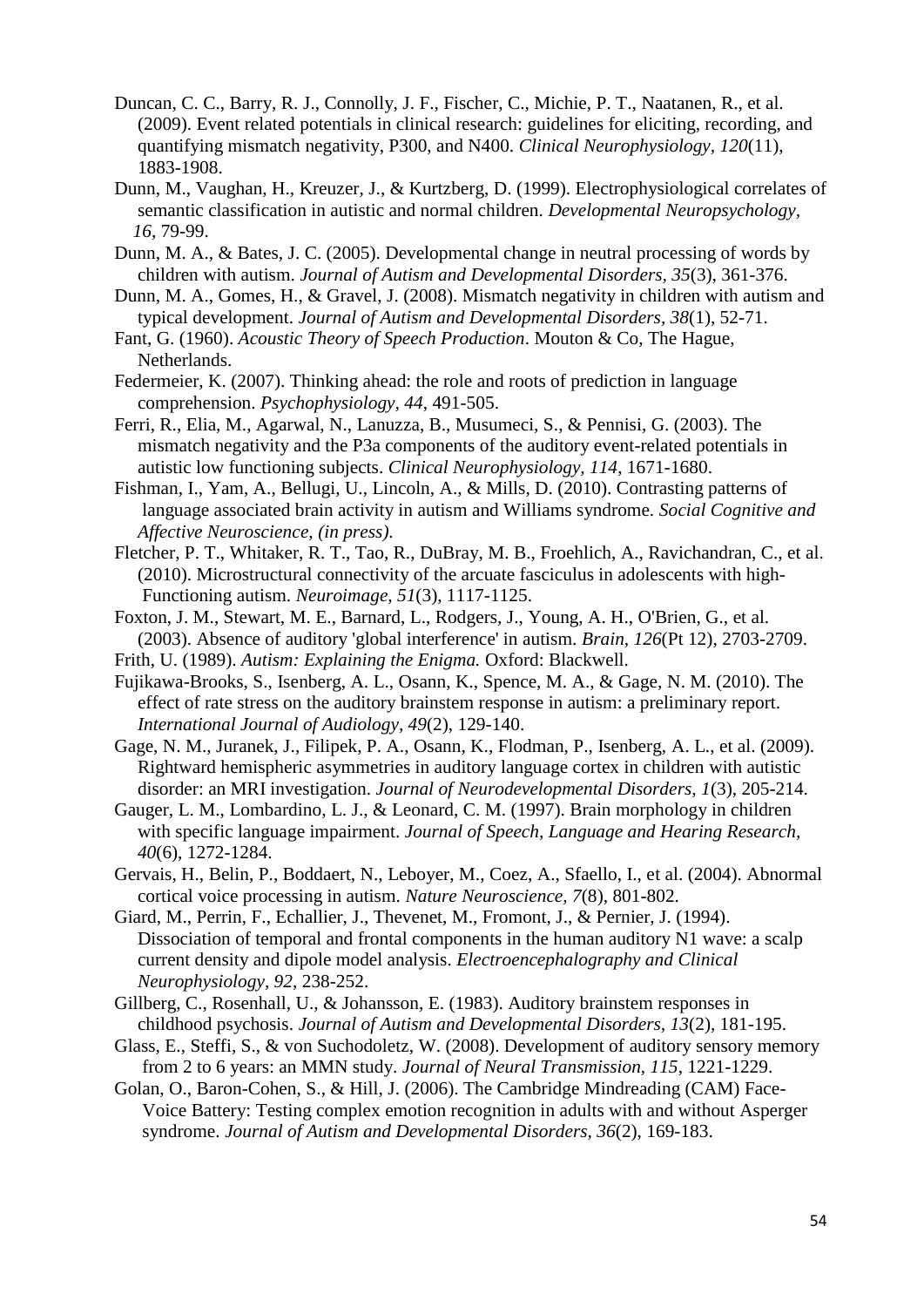- Golan, O., Baron-Cohen, S., Hill, J. J., & Rutherford, M. D. (2007). The 'Reading the Mind in the Voice' test-revised: a study of complex emotion recognition in adults with and without autism spectrum conditions. *Journal of Autism and Developmental Disorders, 37*(6), 1096- 1106.
- Goldberg, J. M., & Brown, P. B. (1968). Functional organization of the dog superior olivary complex: an anatomical and electrophysiological study. *Journal of Neurophysiology, 31*(4), 639-656.
- Goldstein, G., Minshew, N. J., & Siegel, D. J. (1994). Age differences in academic achievement in high functioning autistic individuals. *Journal of Clinical and Experimental Neuropsychology, 16*(5), 671-680.
- Gomes, H., Dunn, M., Ritter, W., Kurtzberg, D., Brattson, A., Kreuzer, J. A., et al. (2001). Spatiotemporal maturation of the central and lateral N1 components to tones. *Brain Research: Developmental Brain Research, 129*(2), 147-155.
- Gomes, H., Sussman, E., Ritter, W., Kurtzberg, D., Cowan, N., & Vaughan, H. (1999). Electrophysiological evidence of developmental changes in the duration of auditory sensory memory. *Developmental Psychology, 35*, 294-302.
- Gomot, M., Belmonte, M. K., Bullmore, E. T., Bernard, F. A., & Baron-Cohen, S. (2008). Brain hyper-reactivity to auditory novel targets in children with high-functioning autism. *Brain, 131*(Pt 9), 2479-2488.
- Gomot, M., Bernard, F. A., Davis, M. H., Belmonte, M. K., Ashwin, C., Bullmore, E. T., et al. (2006). Change detection in children with autism: an auditory event-related fMRI study. *Neuroimage, 29*(2), 475-484.
- Gomot, M., Blanc, R., Clery, H., Roux, S., Barthelemy, C., & Bruneau, N. (2010). Candidate Electrophysiological Endophenotypes of Hyper-Reactivity to Change in Autism. *Journal of Autism and Developmental Disorders*.
- Gomot, M., Giard, M. H., Adrien, J. L., Barthelemy, C., & Bruneau, N. (2002). Hypersensitivity to acoustic change in children with autism: electrophysiological evidence of left frontal cortex dysfunction. *Psychophysiology, 39*(5), 577-584.
- Grandin, T. (1995). *Thinking in pictures and other reports from my life with autism*. New York: Vintage Books Inc.
- Grandin, T. (1997). A personal perspective on autism. In D. Cohen & F. Volkmar (Eds.), *Handbook of Autism and Pervasive Developmental Disorders.* (pp. 1032-1042): Wiley.
- Grant, K. W., & Seitz, P. F. (2000). The use of visible speech cues for improving auditory detection of spoken sentences. *Journal of the Acoustic Society of America, 108*(3 Pt 1), 1197-1208.
- Groen, W. B., Tesink, C., Petersson, K. M., van Berkum, J., van der Gaag, R. J., Hagoort, P., et al. (2010). Semantic, factual, and social language comprehension in adolescents with autism: an fMRI study. *Cerebral Cortex, 20*(8), 1937-1945.
- Groen, W. B., van Orsouw, L., Huurne, N., Swinkels, S., van der Gaag, R. J., Buitelaar, J. K., et al. (2009). Intact spectral but abnormal temporal processing of auditory stimuli in autism. *Journal of Autism and Developmental Disorders, 39*(5), 742-750.
- Grossman, R. B., Bemis, R. H., Plesa Skwerer, D., & Tager-Flusberg, H. (2010). Lexical and affective prosody in children with high-functioning autism. *Journal of Speech Language and Hearing Research, 53*(3), 778-793.
- Guinan, J. J., Jr. (2006). Olivocochlear efferents: anatomy, physiology, function, and the measurement of efferent effects in humans. *Ear and Hearing, 27*(6), 589-607.
- Halgren, E., Marinkovic, K., & Chauvel, P. (1998). Generators of the late cognitive potentials in auditory and visual oddball tasks. *Electroencephalography and Clinical Neurophysiology, 106*, 156-164.
- Halgren, E., Squires, N., Wilson, C., Rorhbaugh, J., Babb, T., & Crandall, P. (1980). Endogenous potentials generated in the human hippocampal formation and amygdala by infrequent events. *Science, 210*, 803-805.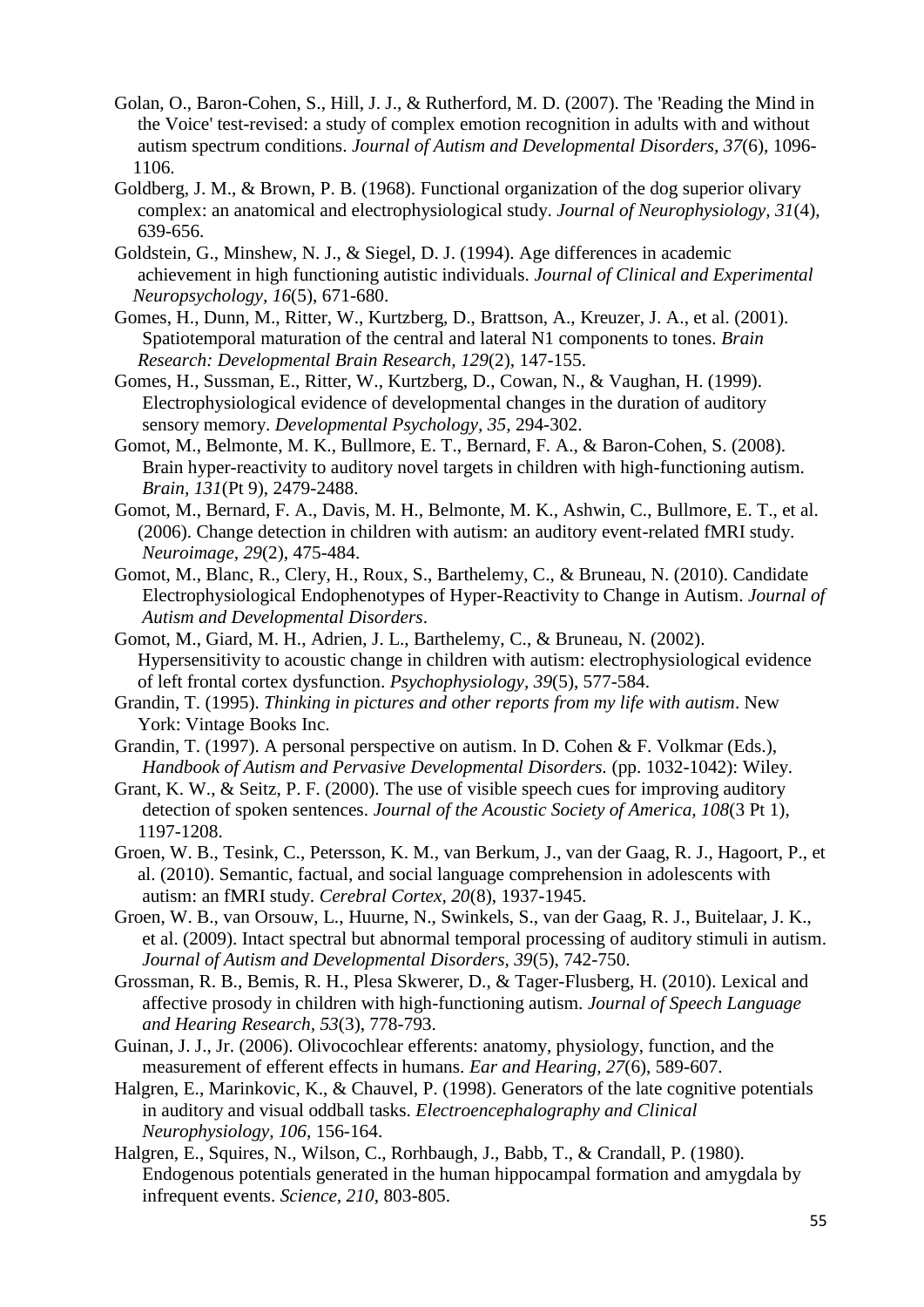- Hall, G. B., Szechtman, H., & Nahmias, C. (2003). Enhanced salience and emotion recognition in Autism: a PET study. *Am J Psychiatry, 160*(8), 1439-1441.
- Hämäläinen, M., Hari, R., Ilmoniemi, R., Knuutila, J., & Lounasmaa, O. (1993). Magnetoencephalography: Theory, instrumentation and applications to noninvasive studies of signal processing in the human brain. *Reviews of Modern Physics, 65*, 413-497.
- Hansen, P., Kringelbach, M., & Salmelin, R. (2010). *MEG: An Introduction to Methods*. Oxford: Oxford University Press.
- Happe, F., & Frith, U. (2006). The weak coherence account: detail-focused cognitive style in autism spectrum disorders. *Journal of Autism and Developmental Disorders, 36*(1), 5-25.
- Hari, R. (2005). Magetoencephalography in clinical neurophysiological assessment of human cortical functions. In E. Niedermeyer & F. Lopes da Silva (Eds.), *Electroencephalography: Basic principles, clinical applications and related fields* (5th ed., pp. 1165-1197). Philadelphia, PA: Lippincott, Williams and Wilkins.
- Hashimoto, I., Ishiyama, Y., Yoshimoto, T., & Nemoto, S. (1981). Brain-stem auditory-evoked potentials recorded directly from human brain-stem and thalamus. *Brain, 104*(Pt 4), 841- 859.
- Heaton, P. (2003). Pitch memory, labelling and disembedding in autism. *Journal of Child Psychology and Psychiatry, 44*(4), 543-551.
- Heaton, P. (2005). Interval and contour processing in autism. *Journal of Autism and Developmental Disorders, 35*(6), 787-793.
- Heaton, P., Hudry, K., Ludlow, A., & Hill, E. (2008a). Superior discrimination of speech pitch and its relationship to verbal ability in autism spectrum disorders. *Cognitive Neuropsychology, 25*(6), 771-782.
- Heaton, P., Williams, K., Cummins, O., & Happe, F. (2008b). Autism and pitch processing splinter skills: a group and subgroup analysis. *Autism, 12*(2), 203-219.
- Heikkinen, J., Jansson-Verkasalo, E., Toivanen, J., Suominen, K., Vayrynen, E., Moilanen, I., et al. (2010). Perception of basic emotions from speech prosody in adolescents with Asperger's syndrome. *Logopedics, Phoniatrics, Vocology, 35*(3), 113-120.
- Herbert, M. R., Harris, G. J., Adrien, K. T., Ziegler, D. A., Makris, N., Kennedy, D. N., et al. (2002). Abnormal asymmetry in language association cortex in autism. *Annuals of Neurology, 52*(5), 588-596.
- Herbert, M. R., Ziegler, D. A., Deutsch, C. K., O'Brien, L. M., Kennedy, D. N., Filipek, P. A., et al. (2005). Brain asymmetries in autism and developmental language disorder: a nested whole-brain analysis. *Brain, 128*(Pt 1), 213-226.
- Hesling, I., Dilharreguy, B., Peppe, S., Amirault, M., Bouvard, M., & Allard, M. (2010). The Integration of prosodic speech in high functioning autism: a preliminary FMRI study. *PLoS One, 5*(7), e11571.
- Hillyard, S., Hink, R., Schwent, V., & Picton, T. (1973). Electrical signs of selective attention in the human brain. *Science, 182*, 177-180.
- Hobson, R. P., Ouston, J., & Lee, A. (1988). Emotion recognition in autism: coordinating faces and voices. *Psychological Medicine, 18*(4), 911-923.
- Hoeksma, M. R., Kemner, C., Kenemans, J. L., & van Engeland, H. (2006). Abnormal selective attention normalizes P3 amplitudes in PDD. *Journal of Autism and Developmental Disorders, 36*(5), 643-654.
- Hood, L. (1998). *Clinical Applications of the Auditory Brainstem Response*. San Diego: Singular Publishing Group.
- Huettel, S., Song, A., & McCarthy, G. (2004). An Introduction to fMRI. In S. Huettel, A. Song & G. McCarthy (Eds.), *Functional Magnetic Resonance Imaging*. Sunderland, MA: Sinauer Associates, Inc.
- Hyde, K. L., Samson, F., Evans, A. C., & Mottron, L. (2010). Neuroanatomical differences in brain areas implicated in perceptual and other core features of autism revealed by cortical thickness analysis and voxel-based morphometry. *Human Brain Mapping, 31*(4), 556-566.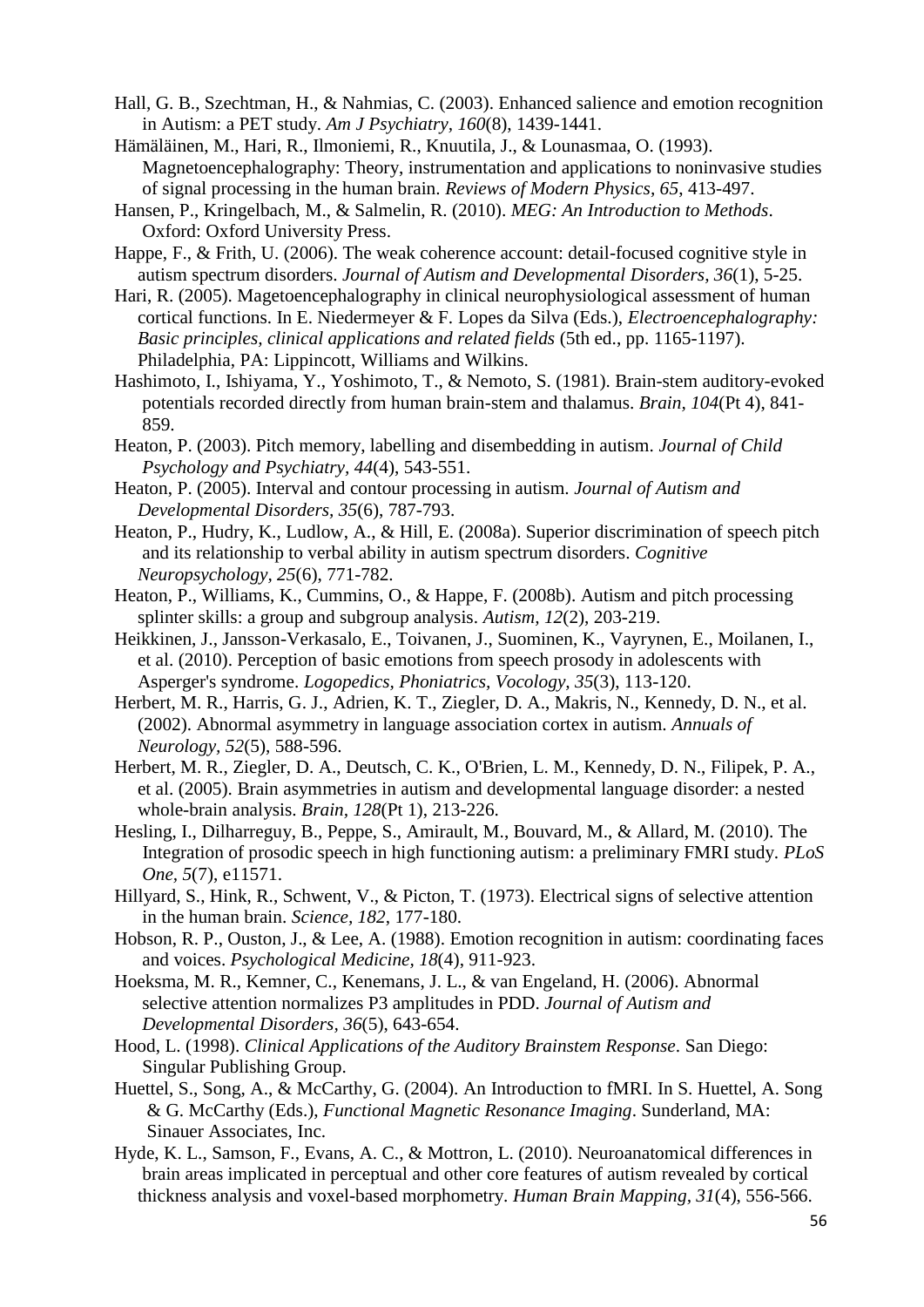- Jansson-Verkasalo, E., Ceponiene, R., Kielinen, M., Suominen, K., Jantti, V., Linna, S. L., et al. (2003). Deficient auditory processing in children with Asperger Syndrome, as indexed by event-related potentials. *Neuroscience Letters, 338*(3), 197-200.
- Jansson-Verkasalo, E., Kujala, T., Jussila, K., Mattila, M. L., Moilanen, I., Naatanen, R., et al. (2005). Similarities in the phenotype of the auditory neural substrate in children with Asperger syndrome and their parents. *European Journal of Neuroscience, 22*(4), 986-990.
- Järvinen-Pasley, A., & Heaton, P. (2007). Evidence for reduced domain-specificity in auditory processing in autism. *Developmental Science, 10*(6), 786-793.
- Järvinen-Pasley, A., Pasley, J., & Heaton, P. (2008b). Is the linguistic content of speech less salient than its perceptual features in autism? *Journal of Autism and Developmental Disorders, 38*(2), 239-248.
- Järvinen-Pasley, A., Peppe, S., King-Smith, G., & Heaton, P. (2008c). The relationship between form and function level receptive prosodic abilities in autism. *Journal of Autism and Developmental Disorders, 38*(7), 1328-1340.
- Järvinen-Pasley, A., Wallace, G. L., Ramus, F., Happe, F., & Heaton, P. (2008a). Enhanced perceptual processing of speech in autism. *Developmental Science, 11*(1), 109-121.
- Johnson, K. L., Nicol, T. G., & Kraus, N. (2005). Brain stem response to speech: a biological marker of auditory processing. *Ear & Hearing, 26*(5), 424-434.
- Joliffe, T., Lansdown, R., & Robinson, C. (1992). Autism, a personal account. . *Communication, 26*(3), 12-19.
- Jones, C. R., Happe, F., Baird, G., Simonoff, E., Marsden, A. J., Tregay, J., et al. (2009). Auditory discrimination and auditory sensory behaviours in autism spectrum disorders. *Neuropsychologia, 47*(13), 2850-2858.
- Jones, C. R., Pickles, A., Falcaro, M., Marsden, A. J., Happe, F., Scott, S. K., et al. (2011). A multimodal approach to emotion recognition ability in autism spectrum disorders. *Journal of Child Psychology and Psychiatry, 52*(3), 275-285.
- Källstrand, J., Olsson, O., Nehlstedt, S. F., Skold, M. L., & Nielzen, S. (2010). Abnormal auditory forward masking pattern in the brainstem response of individuals with Asperger syndrome. *Neuropsychiatry Disorders and Treatment, 6*, 289-296.
- Kanner, L. (1943). Autistic disturbances of affective contact. *Nervous Child, 2*, 217-250.
- Kasai, K., Hashimoto, O., Kawakubo, Y., Yumoto, M., Kamio, S., Itoh, K., et al. (2005). Delayed automatic detection of change in speech sounds in adults with autism: a magnetoencephalographic study. *Clinical Neurophysiology, 116*(7), 1655-1664.
- Keller, T. A., Kana, R. K., & Just, M. A. (2007). A developmental study of the structural integrity of white matter in autism. *Neuroreport, 18*(1), 23-27.
- Kemner, C., Verbaten, M. N., Cuperus, J. M., Camfferman, G., & van Engeland, H. (1995). Auditory event-related brain potentials in autistic children and three different control groups. *Biological Psychiatry, 38*(3), 150-165.
- Kemper, T. L., & Bauman, M. L. (1993). The contribution of neuropathologic studies to the understanding of autism. *Neurol Clin, 11*(1), 175-187.
- Kern, J. K., Trivedi, M. H., Garver, C. R., Grannemann, B. D., Andrews, A. A., Savla, J. S., et al. (2006). The pattern of sensory processing abnormalities in autism. *Autism, 10*(5), 480- 494.
- Khalfa, S., Bruneau, N., Roge, B., Georgieff, N., Veuillet, E., Adrien, J. L., et al. (2001). Peripheral auditory asymmetry in infantile autism. *European Journal of Neuroscience, 13*(3), 628-632.
- Khalfa, S., Bruneau, N., Roge, B., Georgieff, N., Veuillet, E., Adrien, J. L., et al. (2004). Increased perception of loudness in autism. *Hearing Research, 198*(1-2), 87-92.
- Kleinman, J., Marciano, P. L., & Ault, R. L. (2001). Advanced theory of mind in high functioning adults with autism. *Journal of Autism and Developmental Disorders, 31*(1), 29- 36.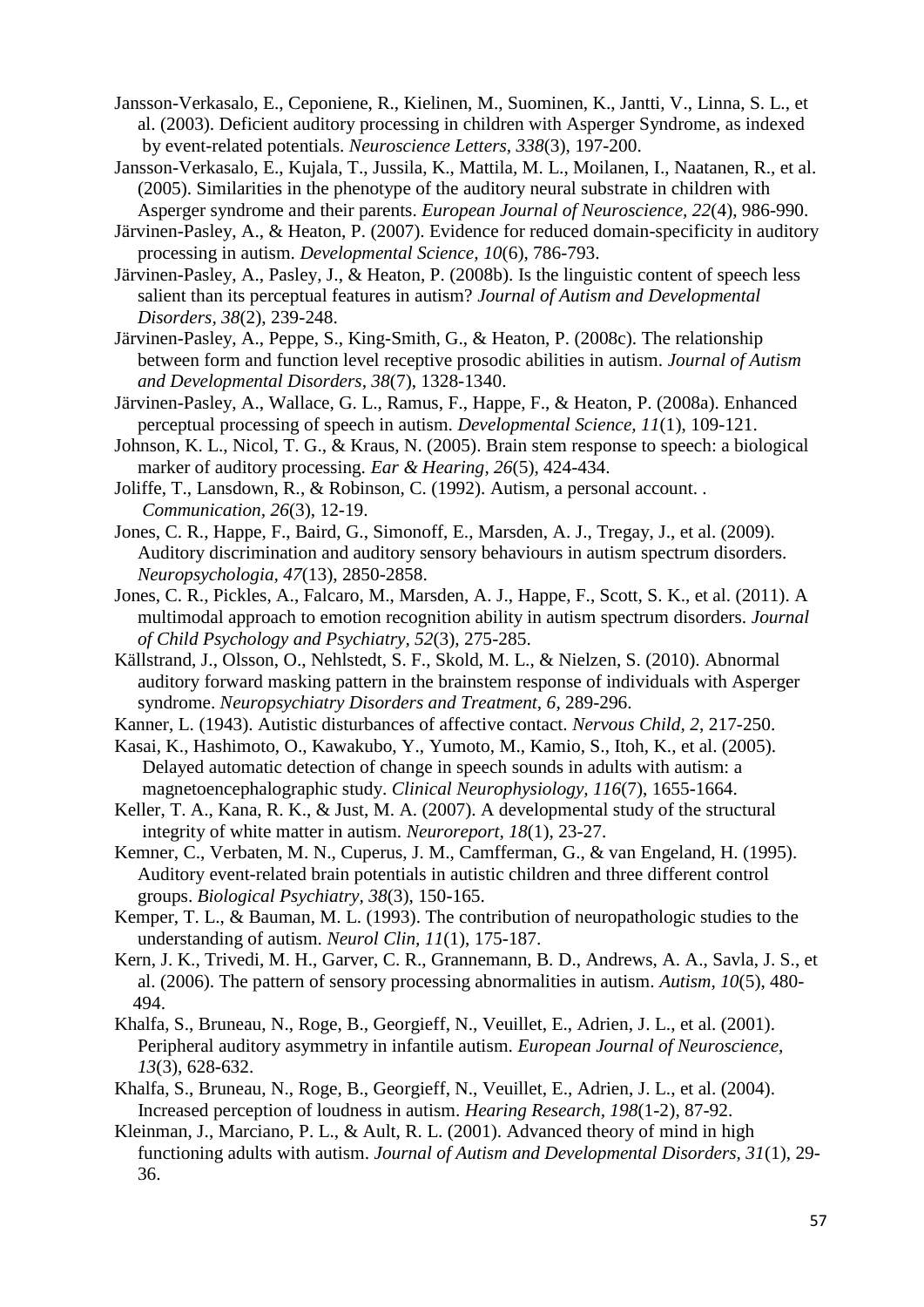- Klin, A. (1991). Young autistic children's listening preferences in regard to speech: a possible characterization of the symptom of social withdrawal. *Journal of Autism and Developmental Disorders, 21*(1), 29-42.
- Klin, A. (1992). Listening preferences in regard to speech in four children with developmental disabilities. *Journal of Child Psychology and Psychiatry, 33*(4), 763-769.
- Klin, A., Jones, W., Schultz, R., & Volkmar, F. (2003). The enactive mind—from actions to cognition: Lessons from autism. Philosophical Transactions of the Royal Society of London Series B, 358, 345–360.
- Knaus, T. A., Silver, A. M., Dominick, K. C., Schuring, M. D., Shaffer, N., Lindgren, K. A., et al. (2009). Age-Related Changes in the Anatomy of Language Regions in Autism Spectrum Disorder. *Brain Imaging and Behaviour, 3*(1), 51-63.
- Korpilahti, P., Jansson-Verkasalo, E., Mattila, M. L., Kuusikko, S., Suominen, K., Rytky, S., et al. (2007). Processing of affective speech prosody is impaired in Asperger syndrome. *Journal of Autism and Developmental Disorders, 37*(8), 1539-1549.
- Kraus, N., & Nicol, N. (2005). Brainstem origins for cortical 'what' and 'where' pathways in the auditory system. *Trends in Neuroscience, 28*, 176-181.
- Kuhl, P. K., Coffey-Corina, S., Padden, D., & Dawson, G. (2005). Links between social and linguistic processing of speech in preschool children with autism: behavioral and electrophysiological measures. *Developmental Science, 8*(1), F1-F12.
- Kujala, T., Aho, E., Lepistö, T., Jansson-Verkasalo, E., Nieminen-von Wendt, T., von Wendt, L., et al. (2007). Atypical pattern of discriminating sound features in adults with Asperger syndrome as reflected by the mismatch negativity. *Biological Psychology, 75*(1), 109-114.
- Kujala, T., Kuuluvainen, S., Saalasti, S., Jansson-Verkasalo, E., von Wendt, L., & Lepisto, T. (2010). Speech-feature discrimination in children with Asperger syndrome as determined with the multi feature mismatch negativity paradigm. *Clinical Neurophysiology, 121*(9), 1410-1419.
- Kujala, T., Lepistö, T., Nieminen-von Wendt, T., Naatanen, P., & Naatanen, R. (2005). Neurophysiological evidence for cortical discrimination impairment of prosody in Asperger syndrome. *Neuroscience Letters, 383*(3), 260-265.
- Kulesza, R. J., Jr. (2007). Cytoarchitecture of the human superior olivary complex: medial and lateral superior olive. *Hearing Research, 225*(1-2), 80-90.
- Kulesza, R. J., Jr., Lukose, R., & Stevens, L. V. (2011). Malformation of the human superior olive in autistic spectrum disorders. *Brain Research, 1367*, 360-371.
- Kulesza, R. J., & Mangunay, K. (2008). Morphological features of the medial superior olive in autism. *Brain Research, 1200*, 132-137.
- Kushnerenko, E., Ceponiene, R., Balan, P., Fellman, V., Huotilainen, M., & Näätänen, R. (2002). Maturation of the auditory event-related potentials during the first year of life. *NeuroReport 13*, 47-51.
- Kutas, M., & Federmeier, K. (2000). Electrophysiology reveals semantic memory use in language comprehension. *Trends in Cognitive Science, 4*, 463-470.
- Kutas, M., & Hillyard, S. (1980). Reading senseless sentences: brain potentials reflect semantic incongruity. *Science, 207*, 203-205.
- Kutas, M., Neville, H. J., & Holcomb, P. J. (1987). A preliminary comparison of the N400 response to semantic anomalies during reading, listening and signing. *Electroencephalography and Clinical Neurophysiology Supplement, 39*, 325-330.
- Kwon, S., Kim, J., Choe, B. H., Ko, C., & Park, S. (2007). Electrophysiologic assessment of central auditory processing by auditory brainstem responses in children with autism spectrum disorders. *Journal of Korean Medical Science, 22*(4), 656-659.
- Lau, E. F., Phillips, C., & Poeppel, D. (2008). A cortical network for semantics: (de)constructing the N400. *Nature Reviews Neuroscience, 9*(12), 920-933.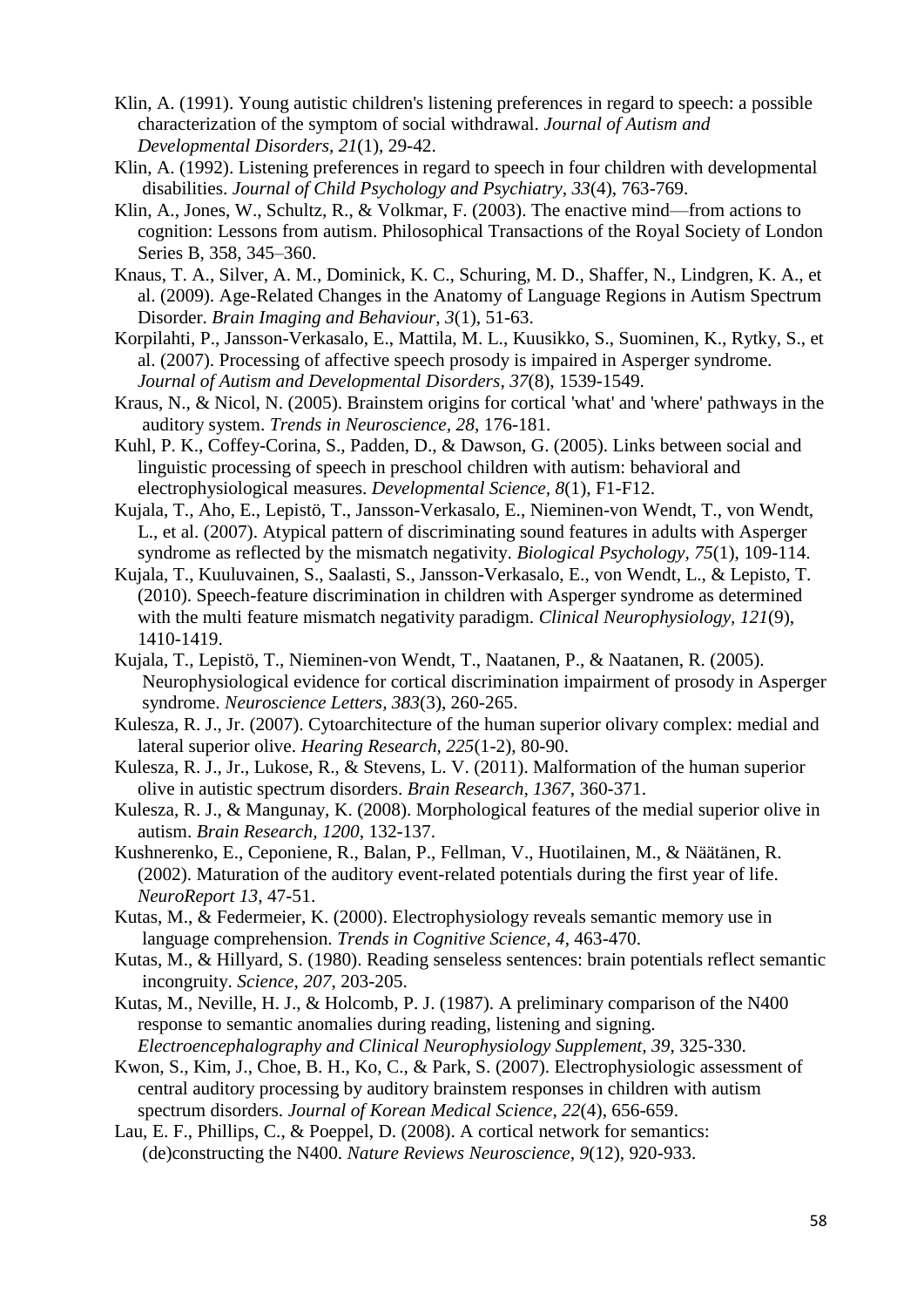- Lee, J. E., Bigler, E. D., Alexander, A. L., Lazar, M., DuBray, M. B., Chung, M. K., et al. (2007). Diffusion tensor imaging of white matter in the superior temporal gyrus and temporal stem in autism. *Neuroscience Letters, 424*(2), 127-132.
- Lepistö, T., Kajander, M., Vanhala, R., Alku, P., Huotilainen, M., Naatanen, R., et al. (2008). The perception of invariant speech features in children with autism. *Biological Psychology, 77*(1), 25-31.
- Lepistö, T., Kuitunen, A., Sussman, E., Saalasti, S., Jansson-Verkasalo, E., Nieminen-von Wendt, T., et al. (2009). Auditory stream segregation in children with Asperger syndrome. *Biological Psychology, 82*(3), 301-307.
- Lepistö, T., Kujala, A., Vanhala, R., Alku, P., Huotilainen, M., & Näätänen, R. (2005). The discrimination of and orienting to speech and non-speech sounds in children with autism. *Brain Research, 1066*, 147-157.
- Lepistö, T., Nieminen-von Wendt, T., von Wendt, L., Naatanen, R., & Kujala, T. (2007). Auditory cortical change detection in adults with Asperger syndrome. *Neuroscience Letters, 414*(2), 136-140.
- Lepistö, T., Silokallio, S., Nieminen-von Wendt, T., Alku, P., Näätänen, R., & Kujala, A. (2006). Auditory perception and attention as reflected by the brain event-related potentials in children with Asperger syndrome. *Clinical Neurophysiology, 117*, 2161-2171.
- Lincoln, A. J., Courchesne, E., Harms, L., & Allen, M. (1993). Contextual probability evaluation in autistic, receptive developmental language disorder, and control children: event-related brain potential evidence. *Journal of Autism and Developmental Disorders, 23*(1), 37-58.
- Lindner, J. L., & Rosen, L. A. (2006). Decoding of emotion through facial expression, prosody and verbal content in children and adolescents with Asperger's syndrome. *Journal of Autism and Developmental Disorders, 36*(6), 769-777.
- Losh, M., & Capps, L. (2003). Narrative ability in high-functioning children with autism or Asperger's syndrome. *Journal of Autism and Developmental Disorders, 33*(3), 239-251.
- Magliaro, F. C., Scheuer, C. I., Assumpcao Junior, F. B., & Matas, C. G. (2010). Study of auditory evoked potentials in autism. *Pro Fono, 22*(1), 31-36.
- Martin, B., Tremblay, K., & Stapells, D. (2007). Principles and Applications of Cortical Auditory Evoked Potentials. In J. Eggermont, M. Don & R. Burkard (Eds.), *Auditory Evoked Potentials*: Lippincott,Williams and Wilkins.
- Matthews, P. (2002). An introduction to functional magnetic resonance imaging of the brain. In P. Jezzard, P. Matthews & S. Smith (Eds.), *Functional MRI: An Introduction to Methods*. Oxford: Oxford University Press.
- May, P., & Tiitinen, H. (2010). Mismatch negativity (MMN), the deviance-elicited auditory deflection explained. *Psychophysiology, 47*, 66-122.
- Mazefsky, C. A., & Oswald, D. P. (2007). Emotion perception in Asperger's syndrome and high functioning autism: the importance of diagnostic criteria and cue intensity. *Journal of Autism and Developmental Disorders, 37*(6), 1086-1095.
- Maziade, M., Merette, C., Cayer, M., Roy, M. A., Szatmari, P., Cote, R., et al. (2000). Prolongation of brainstem auditory-evoked responses in autistic probands and their unaffected relatives. *Archives of General Psychiatry, 57*(11), 1077-1083.
- McCann, J., & Peppe, S. (2003). Prosody in autism spectrum disorders: a critical review. *International Journal of Language and Communication Disorders, 38*(4), 325-350.
- McCleery, J. P., Ceponiene, R., Burner, K. M., Townsend, J., Kinnear, M., & Schreibman, L. (2010). Neural correlates of verbal and nonverbal semantic integration in children with autism spectrum disorders. *Journal of Child Psychology and Psychiatry, 51*(3), 277-286.
- McIntosh, D., L, M., Shyu, V., & Dunn, W. (1999). Overview of the Short Sensory Profile. In W. Dunn (Ed.), *The Sensory Profile: Examiner's Manual.* (pp. 59-73 ). San Antonio, TX: The Psychological Corporation.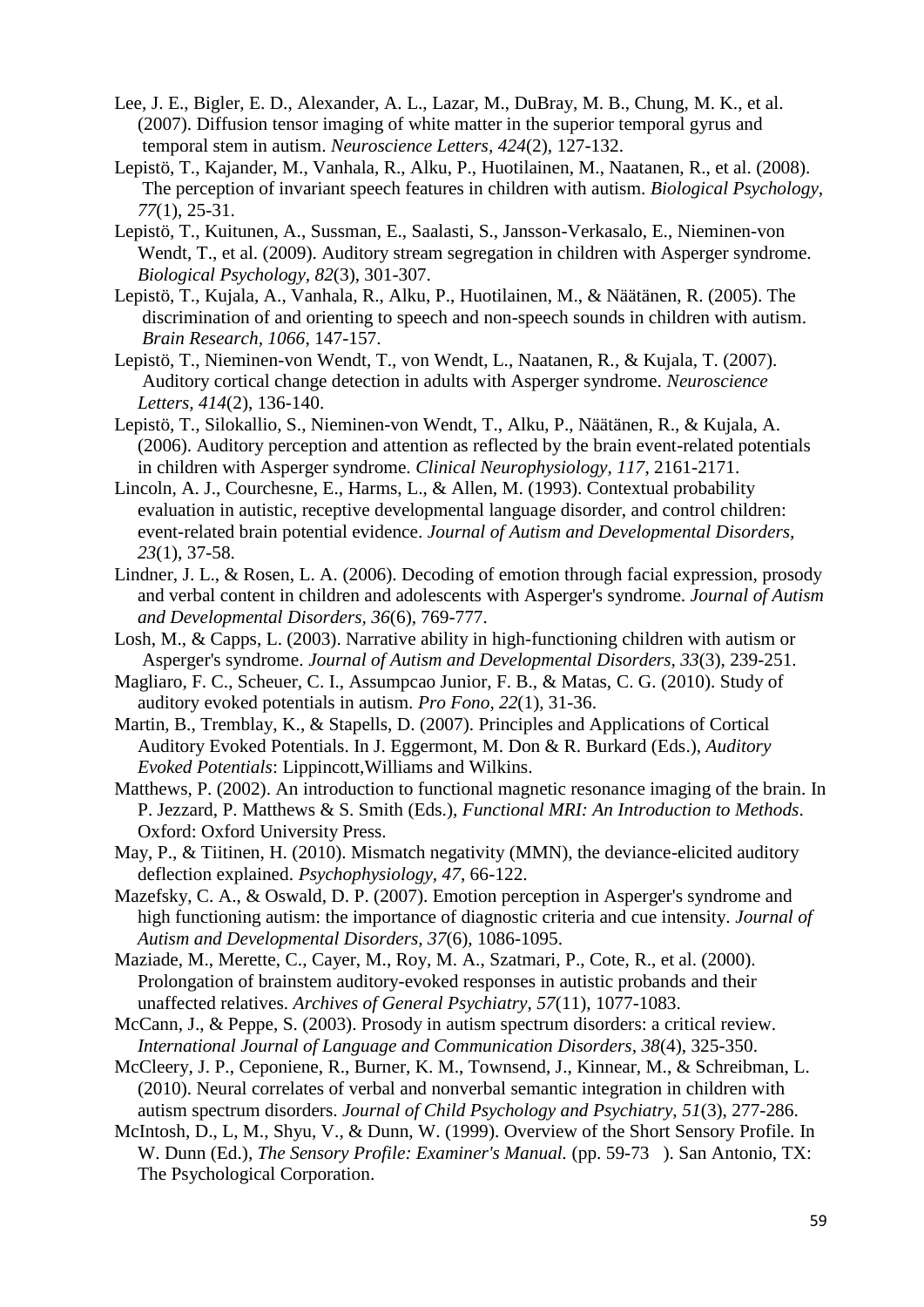- McPherson, D., Ballachanda, B., & Kaf, W. (2007). Middle and long latency auditory evoked potentials. In R. Roeser, M. Valente & H. Hosford-Dunn (Eds.), *Audiology: Diagnosis* (2nd ed., pp. 443-479). New York: Thieme Medical Publishers, Inc.
- Melcher, J. R., & Kiang, N. Y. (1996). Generators of the brainstem auditory evoked potential in cat. III: Identified cell populations. *Hearing Research, 93*(1-2), 52-71.
- Middelweerd, M. J., & Plomp, R. (1987). The effect of speechreading on the speech-reception threshold of sentences in noise. *Journal of the Acoustics Society of America, 82*(6), 2145- 2147.
- Miller, L. (1989). *Musical savants: Exceptional skill in the mentally retarded* (1st ed.). New Jersey: Lawrence Erlbaum Associates Inc.
- Moller, A. R., & Jannetta, P. J. (1983). Interpretation of brainstem auditory evoked potentials: results from intracranial recordings in humans. *Scandinavia Audiologica, 12*(2), 125-133.
- Moore, B. (2007). Masking, frequency selectivity and basilar membrane nonlinearity *Cochlear Hearing Loss: Physiological, Psychological and Technical Issues* (2nd ed., pp. 45-91). Cambridge, UK: John Wiley & Sons, Ltd.
- Mottron, L., Dawson, M., Soulieres, I., Hubert, B., & Burack, J. (2006). Enhanced perceptual functioning in autism: an update, and eight principles of autistic perception. *Journal of Autism and Developmental Disorders, 36*(1), 27-43.
- Mottron, L., Peretz, I., Belleville, S., & Rouleau, N. (1999). Absolute pitch in autism: A case study. *Neurocase, 5*, 485-501.
- Mottron, L., Peretz, I., & Menard, E. (2000). Local and global processing of music in high functioning persons with autism: beyond central coherence? *Journal of Child Psychology and Psychiatry, 41*(8), 1057-1065.
- Muller, R. A., Behen, M. E., Rothermel, R. D., Chugani, D. C., Muzik, O., Mangner, T. J., et al. (1999). Brain mapping of language and auditory perception in high-functioning autistic adults: a PET study. *Journal of Autism and Developmental Disorders, 29*(1), 19-31.
- Näätänen, R., Paavilainen, P., Rinne, T., & Alho, K. (2007). Mismatch negativity (MMN) in basic research of central auditory processing: A review. *Clinical Neurophysiology, 118*, 2544-2590.
- Näätänen, R., & Picton, T. (1987). The N1 wave of the human electric and magnetic response to sound: a review and an analysis of the component structure. *Psychophysiology, 24*, 375- 424.
- Näätänen, R., & Winkler, I. (1999). The concept of auditory stimulus representation in cognitive neuroscience. *Psychological Bulletin, 125*, 826-859.
- Norbury, C. F., & Bishop, D. V. (2002). Inferential processing and story recall in children with communication problems: a comparison of specific language impairment, pragmatic language impairment and high-functioning autism. *International Journal of Language and Communication Disorders, 37*(3), 227-251.
- Oades, R. D., Walker, M. K., Geffen, L. B., & Stern, L. M. (1988). Event-related potentials in autistic and healthy children on an auditory choice reaction time task. *International Journal of Psychophysiology, 6*(1), 25-37.
- O'Connor, K. (2007). Brief report: impaired identification of discrepancies between expressive faces and voices in adults with Asperger's syndrome. *Journal of Autism and Developmental Disorders, 37*(10), 2008-2013.
- O'Connor, K., & Kirk, I. (2008). Atypical social cognition and social behaviours in autism spectrum disorder: a different way of processing rather than an impairment. *Journal of Autism and Developmental Disorders, 38*, 1989-1997.
- Oram Cardy, J. E., Flagg, E. J., Roberts, W., & Roberts, T. P. (2005). Delayed mismatch field for speech and non-speech sounds in children with autism. *Neuroreport, 16*(5), 521-525.
- Orekhova, E. V., Stroganova, T. A., Prokofiev, A. O., Nygren, G., Gillberg, C., & Elam, M. (2009). The right hemisphere fails to respond to temporal novelty in autism: evidence from an ERP study. *Clinical Neurophysiology, 120*(3), 520-529.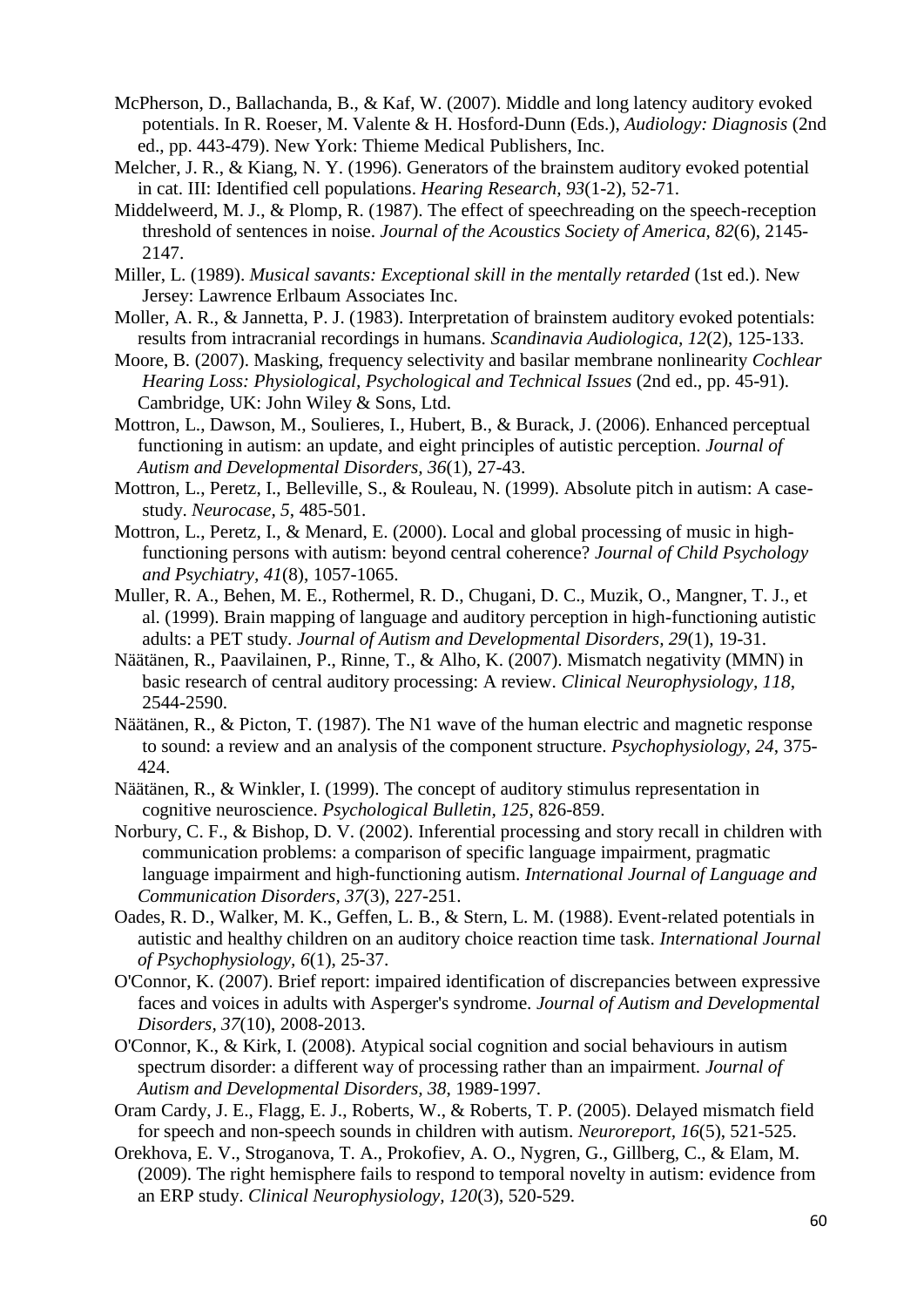- O'Riordan, M., & Passetti, F. (2006). Discrimination in autism within different sensory modalities. *Journal of Autism and Developmental Disorders, 36*(5), 665-675.
- Osterling, J., & Dawson, G. (1994). Early recognition of children with autism: a study of first birthday home videotapes. *Journal of Autism and Developmental Disorders, 24*(3), 247- 257.
- Osterling, J. A., Dawson, G., & Munson, J. A. (2002). Early recognition of 1-year-old infants with autism spectrum disorder versus mental retardation. *Developmental Psychopathology, 14*(2), 239-251.
- Palmer, A. R., Hall, D. A., Sumner, C., Barrett, D. J., Jones, S., Nakamoto, K., et al. (2007). Some investigations into non-passive listening. *Hearing Research, 229*(1-2), 148-157.
- Panagos, J., & Prelock, P. (1997). Prosodic analysis of child speech. *Topics in Language Disorders,17*(4), 1-10.
- Pang, E., & Taylor, M. (2000). Tracking the development of the N1 from age 3 to adulthood: an examination of speech and non-speech stimuli. *Clinical Neurophysiology, 111*, 388-397.
- Patti, P. J., & Lupinetti, L. (1993). Brief report: implications of hyperlexia in an autistic savant. *Journal of Autism and Developmental Disorders, 23*(2), 397-405.
- Paul, R., Augustyn, A., Klin, A., & Volkmar, F. R. (2005). Perception and production of prosody by speakers with autism spectrum disorders. *Journal of Autism and Developmental Disorders, 35*(2), 205-220.
- Paul, R., Chawarska, K., Fowler, C., Cicchetti, D., & Volkmar, F. (2007). "Listen my children and you shall hear": auditory preferences in toddlers with autism spectrum disorders. *Journal of Speech Language and Hearing Research, 50*(5), 1350-1364.
- Paul, R., & Cohen, D. (1985). Comprehension of indirect requests in adults with autistic disorders and mental retardation. *Journal of Speech and Hearing Research, 28*(4), 475- 479.
- Paul, R., Fischer, M. L., & Cohen, D. J. (1988). Sentence comprehension strategies in children with autism and specific language disorders. *Journal of Autism and Developmental Disorders, 18*(4), 669-679.
- Peppe, S., McCann, J., Gibbon, F., O'Hare, A., & Rutherford, M. (2007). Receptive and expressive prosodic ability in children with high-functioning autism. *Journal of Speech Language and Hearing Research, 50*(4), 1015-1028.
- Perrett, S., & Noble, W. (1997a). The effect of head rotations on vertical plane sound localization. *Journal of the Acoustics Society of America, 102*(4), 2325-2332.
- Perrett, S., & Noble, W. (1997b). The contribution of head motion cues to localization of low pass noise. *Perception and Psychophysics, 59*(7), 1018-1026.
- Perrot, X., Ryvlin, P., Isnard, J., Guenot, M., Catenoix, H., Fischer, C., et al. (2006). Evidence for corticofugal modulation of peripheral auditory activity in humans. *Cerebral Cortex, 16*(7), 941-948.
- Peters, R. W., Moore, B. C., & Baer, T. (1998). Speech reception thresholds in noise with and without spectral and temporal dips for hearing-impaired and normally hearing people. *Journal of the Acoustics Society of America, 103*(1), 577-587.
- Philip, R. C., Whalley, H. C., Stanfield, A. C., Sprengelmeyer, R., Santos, I. M., Young, A. W., et al. (2010). Deficits in facial, body movement and vocal emotional processing in autism spectrum disorders. *Psychological Medicine, 40*(11), 1919-1929.
- Picton, T. (2010). Introduction: Past, Present and Potential *Human Auditory Evoked Potentials* (pp. 1-23). San Diego: Plural Publishing.
- Picton, T. W. (1992). The P300 wave of the human event-related potential. *Journal of Clinical Neurophysiology, 9*(4), 456-479.
- Picton, T., Bentin, S., Berg, P., Donchin, E., Hillyard, S., Johnson, R., et al. (2000). Guidelines for using human event-related potentials to study cognition: Recording standards and publication criteria. *Psychophysiology, 37*, 127-152.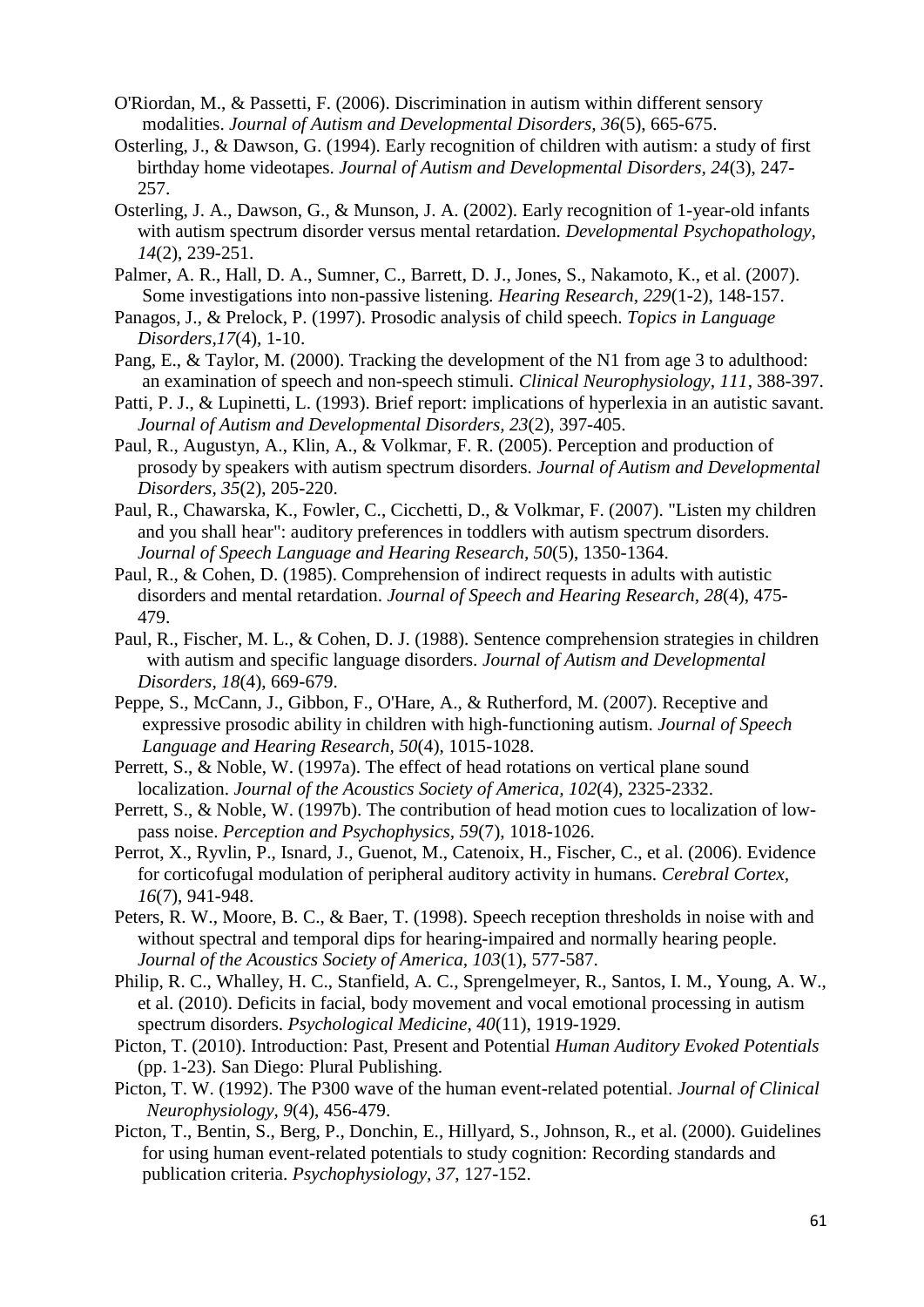- Plaisted, K., Saksida, L., Alcantara, J., & Weisblatt, E. (2003). Towards an understanding of the mechanisms of weak central coherence effects: experiments in visual configural learning and auditory perception. *Philosopical Transactions of the Royal Society of London B: Biological Sciences, 358*(1430), 375-386.
- Plaisted, K., Swettenham, J., & Rees, L. (1999). Children with autism show local precedence in a divided attention task and global precedence in a selective attention task. *Journal of Child Psychology and Psychiatry, 40*(5), 733-742.
- Polich, J. (2007). Updating P300: an integrative theory of P3a and P3b. *Clinical Neurophysiology,118*(10), 2128-2148.
- Polich, J., & Criado, J. R. (2006). Neuropsychology and neuropharmacology of P3a and P3b. *International Journal of Psychophysiology, 60*(2), 172-185.
- Polich, J., & Squire, L. (1993). P300 from amnesic patients with bilateral hippocampal lesions. *Electroencephalography and Clinical Neurophysiology, 86*, 408-417.
- Ponton, C. W., Eggermont, J. J., Kwong, B., & Don, M. (2000). Maturation of human central auditory system activity: evidence from multi-channel evoked potentials. *Clinical Neurophysiology, 111*(2), 220-236.
- Redcay, E., & Courchesne, E. (2008). Deviant functional magnetic resonance imaging patterns of brain activity to speech in 2-3-year-old children with autism spectrum disorder. *Biological Psychiatry, 64*(7), 589-598.
- Rinehart, N. J., Bradshaw, J. L., Moss, S. A., Brereton, A. V., & Tonge, B. J. (2001). A deficit in shifting attention present in high-functioning autism but not Asperger's disorder. *Autism, 5*(1), 67-80.
- Rinne, T., Sarkka, A., Degerman, A., Schroger, E., & Alho, K. (2006). Two separate mechanisms underlie auditory change detection and involuntary control of attention. *Brain Research, 1077*, 135-143.
- Roberts, T. P., Khan, S. Y., Rey, M., Monroe, J. F., Cannon, K., Blaskey, L., et al. (2010). MEG detection of delayed auditory evoked responses in autism spectrum disorders: towards an imaging biomarker for autism. *Autism Research, 3*(1), 8-18.
- Rodier, P. M., Ingram, J. L., Tisdale, B., Nelson, S., & Romano, J. (1996). Embryological origin for autism: developmental anomalies of the cranial nerve motor nuclei. *J Comp Neurology, 370*(2), 247-261.
- Rojas, D. C., Bawn, S. D., Benkers, T. L., Reite, M. L., & Rogers, S. J. (2002). Smaller left Hemisphere planum temporale in adults with autistic disorder. *Neuroscience Letters, 328*(3), 237-240.
- Rojas, D. C., Camou, S. L., Reite, M. L., & Rogers, S. J. (2005). Planum temporale volume in children and adolescents with autism. *Journal of Autism and Developmental Disorders, 35*(4), 479-486.
- Rosenhall, U., Nordin, V., Brantberg, K., & Gillberg, C. (2003). Autism and auditory brain stem responses. *Ear and Hearing, 24*(3), 206-214.
- Rosenhall, U., Nordin, V., Sandstrom, M., Ahlsen, G., & Gillberg, C. (1999). Autism and hearing loss. *Journal of Autism and Developmental Disorders, 29*(5), 349-357.
- Rugg, M. D., Pickles, C. D., Potter, D. D., Doyle, M. C., Pentland, B., & Roberts, R. C. (1993). Cognitive brain potentials in a three-stimulus auditory "oddball" task after closed head injury. *Neuropsychologia, 31*(4), 373-393.
- Russo, N., Nicol, N., Trommer, B., Zecker, S., & Kraus, N. (2009a). Brainstem transcription of speech is disrupted in children with autism spectrum disorders. *Developmental Science, 12*(4), 557-567.
- Russo, N., Nicol, T., Musacchia, G., & Kraus, N. (2004). Brainstem responses to speech syllables. *Clinical Neurophysiology, 115*, 2021-2030.
- Russo, N., Skoe, E., Trommer, B., Nicol, T., Zecker, S., Bradlow, A., et al. (2008). Deficient brainstem encoding of pitch in children with Autism Spectrum Disorders. *Clinical Neurophysiology, 119*, 1720-1731.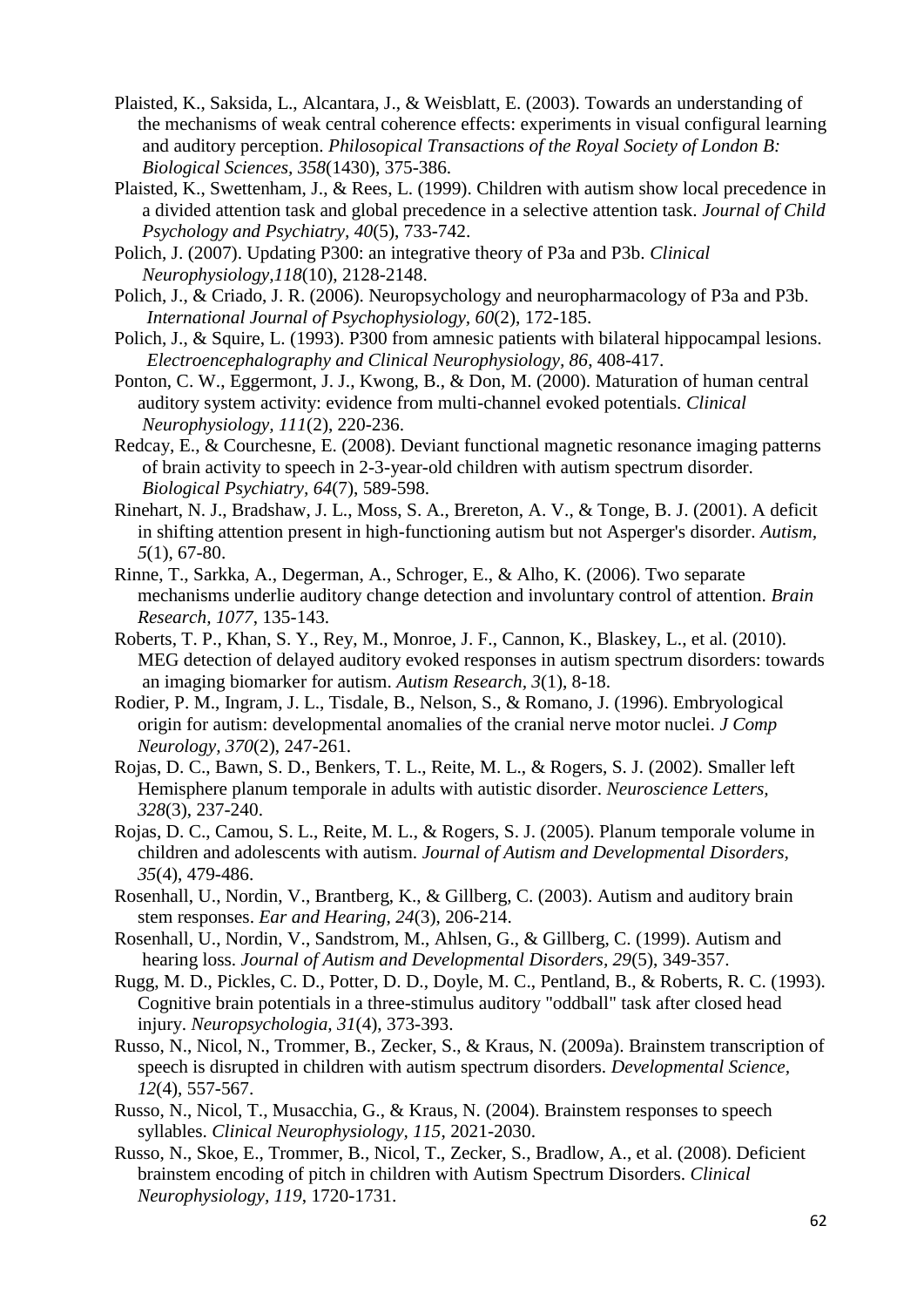- Russo, N., Zecker, S., Trommer, B., Chen, J., & Kraus, N. (2009b). Effects of background noise on cortical encoding of speech in autism spectrum disorders. *Journal of Autism and Developmental Disorders, 39*(8), 1185-1196.
- Russo, N. M., Hornickel, J., Nicol, T., Zecker, S., & Kraus, N. (2010). Biological changes in auditory function following training in children with autism spectrum disorders. *Behavioural Brain Function, 6*, 60.
- Rutherford, M. D., Baron-Cohen, S., & Wheelwright, S. (2002). Reading the mind in the voice: a study with normal adults and adults with Asperger syndrome and high functioning autism. *Journal of Autism and Developmental Disorders, 32*(3), 189-194.
- Salmond, C. H., Vargha-Khadem, F., Gadian, D. G., de Haan, M., & Baldeweg, T. (2007). Heterogeneity in the patterns of neural abnormality in autistic spectrum disorders: evidence from ERP and MRI. *Cortex, 43*(6), 686-699.
- Samson, F., Mottron, L., Jemel, B., Belin, P., & Ciocca, V. (2006). Can spectro-temporal complexity explain the autistic pattern of performance on auditory tasks? *Journal of Autism and Developmental Disorders, 36*(1), 65-76.
- Sato, S., Balish, M., & Muratore, R. (1991). Principles of magnetoencephalography. *Journal of Clinical Neurophysiology, 8*(2), 144-156.
- Scherg, M., & von Cramon, D. (1986). Evoked dipole source potentials of the human auditory cortex. *Electroencephalography and Clinical Neurophysiology, 65*, 344-360.
- Schultz, R. (2005).Developmental deficits in social perception in autism: The role of the amygdala and fusiform face area. International Journal of Developmental Neuroscience, 23, 125–141.
- Shapleske, J., Rossell, S. L., Woodruff, P. W., & David, A. S. (1999). The planum temporale: a systematic, quantitative review of its structural, functional and clinical significance. *Brain Research: Brain Research Reviews, 29*(1), 26-49.
- Sharma, A., Kraus, N., McGee, T. J., & Nicol, T. G. (1997). Developmental changes in P1 and N1 central auditory responses elicited by consonant-vowel syllables. *Electroencephalography and Clinical Neurophysiology, 104*(6), 540-545.
- Shriberg, L., Kwiatkowski, J., & Rasmussen, C. (1990). *The Prosody-Voice Screening Profile.*  Tucson, AZ, Communication Skill Builders.
- Shriberg, L. D., Paul, R., McSweeny, J. L., Klin, A. M., Cohen, D. J., & Volkmar, F. R. (2001). Speech and prosody characteristics of adolescents and adults with high-functioning autism and Asperger syndrome. *Journal of Speech Language and Hearing Research, 44*(5), 1097-1115.
- Skoff, B., Mirsky, A., & Turner, D. (1980). Prolonged brainstem transmission time in autism. *Psychiatric Research, 2*, 157-166.
- Skoff, B. F., Mirsky, A. F., & Turner, D. (1980). Prolonged brainstem transmission time in autism. *Psychiatry Research, 2*(2), 157-166.
- Tager-Flusberg, H. (1981). On the nature of linguistic functioning in early infantile autism. *Journal of Autism and Developmental Disorders, 11*(1), 45-56.
- Tager-Flusberg, H. (1985). The conceptual basis for referential word meaning in children with autism. *Child Development, 56*(5), 1167-1178.
- Tager-Flusberg, H., & Anderson, M. (1991). The development of contingent discourse ability in autistic children. *Journal of Child Psychology and Psychiatry, 32*(7), 1123-1134.
- Takeshita, K., Nagamine, T., Thuy, D. H., Satow, T., Matsuhashi, M., Yamamoto, J., et al. (2002). Maturational change of parallel auditory processing in school-aged children revealed by simultaneous recording of magnetic and electric cortical responses. *Clinical Neurophysiology, 113*(9),1470-1484.
- Tanguay, P., Edwards, R., Buchwald, J., Schwafel, J., & Allen, V. (1982). Auditory brainstem evoked responses in autistic children. *Archives of General Psychiatry, 39*, 174-180.
- Tanguay, P. E., Edwards, R. M., Buchwald, J., Schwafel, J., & Allen, V. (1982). Auditory brainstem evoked responses in autistic children. *Archives General Psychiatry, 39*(2), 174- 180.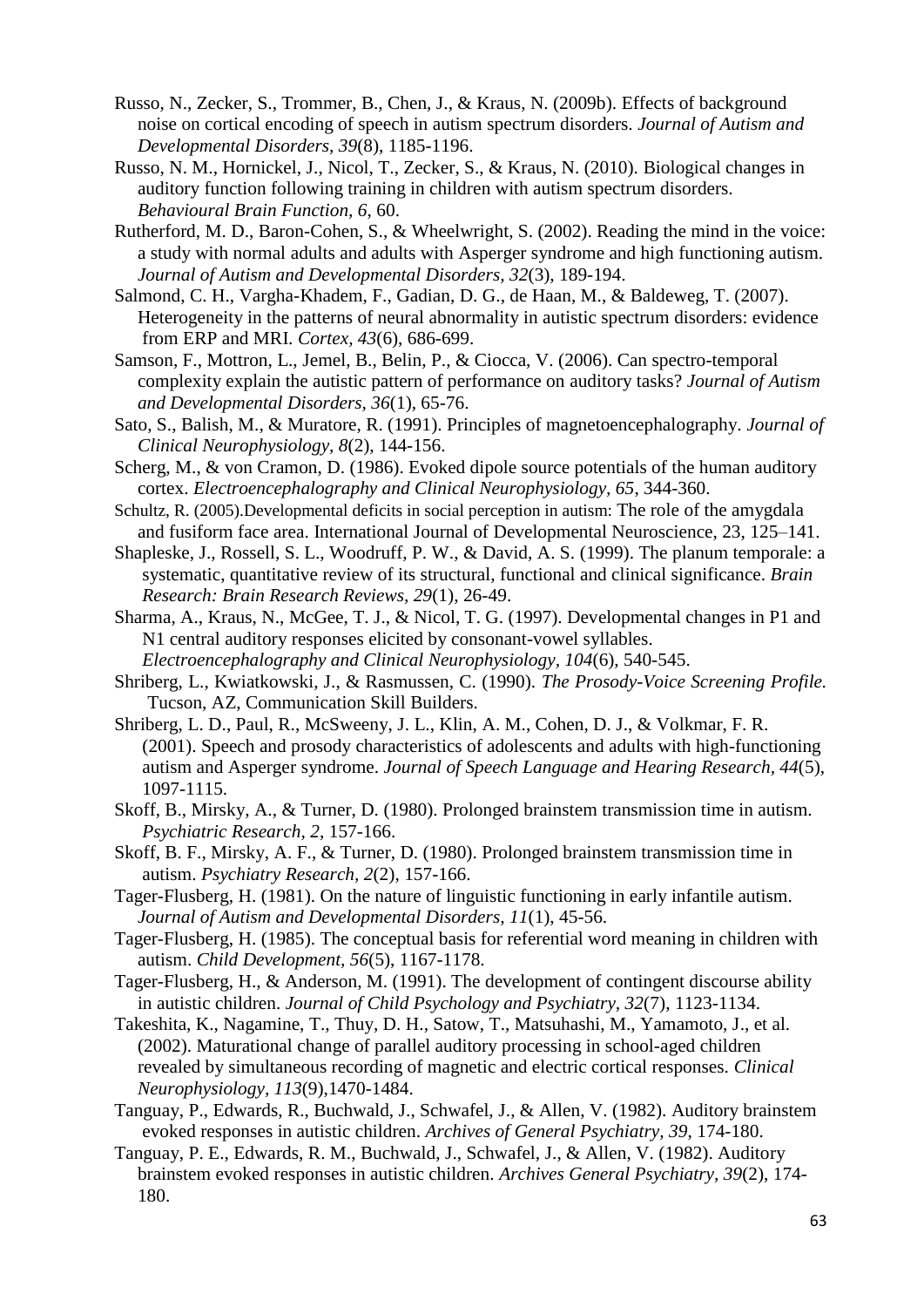- Taylor, M., Rosenblatt, B., & Linschoten, L. (1982). Auditory brainstem response abnormalities in autistic children. *Canadian Journal of Neurological Sciences, 9*, 429-433.
- Taylor, M. J., Rosenblatt, B., & Linschoten, L. (1982). Auditory brainstem response abnormalities in autistic children. *Canadian Journal of Neurology and Science, 9*(4), 429- 433.
- Teder-Salejarvi, W. A., Pierce, K. L., Courchesne, E., & Hillyard, S. A. (2005). Auditory spatial localization and attention deficits in autistic adults. *Brain Research: Cognitive Brain Research, 23*(23), 221-234.
- Tesink, C. M., Buitelaar, J. K., Petersson, K. M., van der Gaag, R. J., Kan, C. C., Tendolkar, I., et al. (2009). Neural correlates of pragmatic language comprehension in autism spectrum disorders. *Brain, 132*(Pt 7), 1941-1952.
- Tesink, C. M., Buitelaar, J. K., Petersson, K. M., van der Gaag, R. J., Teunisse, J. P., & Hagoort, P. (2011). Neural correlates of language comprehension in autism spectrum disorders: When language conflicts with world knowledge. *Neuropsychologia* (in press)
- Tharpe, A. M., Bess, F. H., Sladen, D. P., Schissel, H., Couch, S., & Schery, T. (2006). Auditory characteristics of children with autism. *Ear and Hearing, 27*(4), 430-441.
- Thievierge, J., Bedard, C., Cote, R., & Maziade, M. (1990). Brainstem auditory evoked response and subcortical abnormalities in autism. *American Journal of Psychiatry, 147*, 1609-1613.
- Tiitinen, H., Sivonen, P., Paavo, A., Virtanen, J., & Naatanen, R. (1999). Electromagnetic recordings reveal latency differences in speech and tone processing in humans. *Cognitive Brain Research, 8*(3), 355-363.
- Titze, I. (1994). Fluctuations and perturbations in vocal output *Principles of Voice Production*. Englewood Cliffs, NJ: Prentice Hall.
- Tomchek, S. D., & Dunn, W. (2007). Sensory processing in children with and without autism: a comparative study using the short sensory profile. *American Journal of Occupational Therapy, 61*(2), 190-200.
- Tong, Y., Melara, R. D., & Rao, A. (2009). P2 enhancement from auditory discrimination training is associated with improved reaction times. *Brain Research, 1297*, 80-88.
- Tremblay, K. L., & Kraus, N. (2002). Auditory training induces asymmetrical changes in cortical neural activity. *Journal of Speech, Language and Hearing Research, 45*(3), 564- 572.
- Van Petten, C., Coulson, D., Rubin, S., Plante, E., & Parks, M. (1999). Time course of word identification and semantic integration in spoken language. *Journal of Experimental Psychology, Learning, Memory and Cognition, 25*, 394-417.
- Vaughan, H., & Ritter, W. (1970). The sources of auditory evoked responses recorded from the human scalp. *Electroencephalography and Clinical Neurophysiology, 28*, 360-367.
- Velasco, M., Velasco, F., Cepeda, C., Almanza, X., & Velasco, A. L. (1989). Wakefulness sleep modulation of the surface and depth auditory evoked potentials in man. *International Journal of Neuroscience, 48*(3-4), 333-346.
- Verleger, R., Heide, W., Butt, C., & Kömpf, D. (1994). Reduction of P3b in patients with Temporoparietal lesions. *Cognitive Brain Research, 2*, 103-116.
- Vermeulen, P. (2001). *Autistic Thinking: This is the title* (1st ed.). London: Jessica-Kingsley Publishers
- Volpe, U., Mucci, A., Bucci, P., Merlotti, E., Galderisi, S., & Maj, M. (2007). The cortical generators of P3a and P3b: A LORETA study. *Brain Research Bulletin, 73*, 220-230.
- Wang, A. T., Lee, S. S., Sigman, M., & Dapretto, M. (2006). Neural basis of irony comprehension in children with autism: the role of prosody and context. *Brain, 129*(Pt 4), 932-943.
- Warrier, C. M., Johnson, K. L., Hayes, E. A., Nicol, T., & Kraus, N. (2004). Learning impaired children exhibit timing deficits and training-related improvements in auditory cortical responses to speech in noise. *Experimental Brain Research, 157*(4), 431-441.